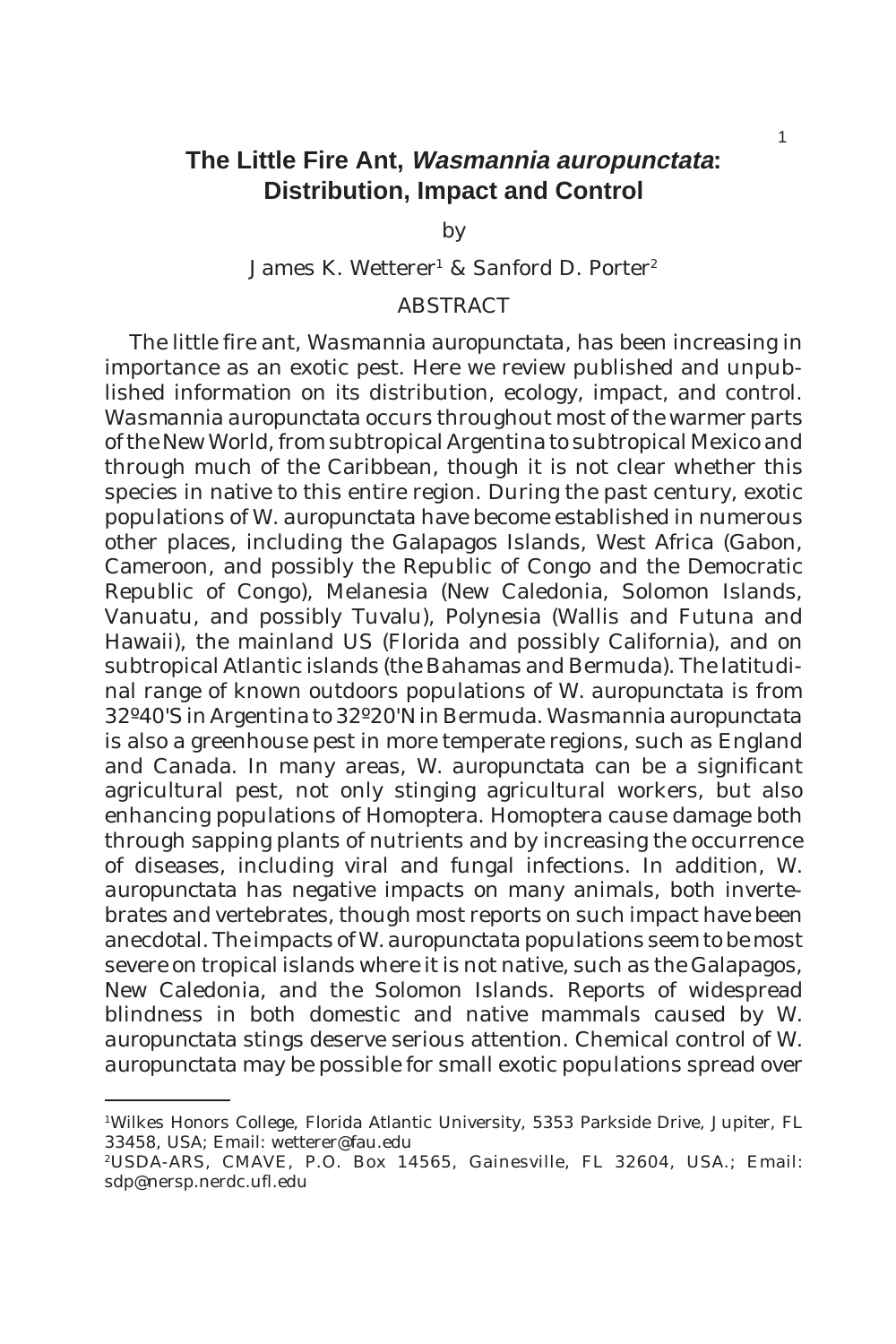a few dozen hectares or less. For large exotic infestations, the only hope for long-term control appears to be classical biocontrol.

Key words: exotic pests, little fire ant, pest ants, pest control, tramp ants, *Wasmannia auropunctata*

### INTRODUCTION

Several exotic ant species are known to have dramatic ecological impacts (Williams 1994). When these ants invade, they disrupt the indigenous invertebrate fauna and can transform the entire biological community. Among the most destructive tramp ants are the red imported fire ant (*Solenopsis invicta*; Lofgren 1986, Porter & Savignano 1990), the Argentine ant (*Linepithema humile*; Haskins & Haskins 1988, Human & Gordon 1997, Holway 1998, Suarez *et al.* 1998), the bigheaded ant (*Pheidole megacephala*; Haskins & Haskins 1988, Heterick 1997, Hoffman *et al.* 1999), and the long-legged ant (*Anoplolepis gracilipes*, formerly *Anoplolepis longipes*; also called the crazy ant, Hardy 1979, Haines *et al*. 1994, Feare 1999). In recent years, the little fire ant, *Wasmannia auropunctata* (formerly *Ochetomyrmex auropunctata*), has emerged as a major exotic pest that "could easily be in the early phases of a pantropical explosion" (Deyrup 1991).

In Neotropical lowland forests where it is native, *W. auropunctata* is often very common, but usually does not dominate intact communities (Levings & Franks 1982, Tennant 1994, Alonso 1998). However, in disturbed areas, such as agricultural and forestry land, and in regions outside its native range, *W. auropunctata* commonly shows extreme population explosions and "is capable under some circumstances of wiping out entire ant faunas over large areas ... forming in many places a living blanket of ants that kill and eat nearly all other ants in their path" (p. 63, Hölldobler & Wilson 1994). Although the workers are relatively non-aggressive and generally sting people only when provoked, the sting is very painful, out of all proportion to the ant's small size (Creighton 1950). "So feared are they that it is difficult to get laborers to work in groves or fields where these ants are abundant" (Smith 1965).

In many areas, *W. auropunctata* can be a significant agricultural pest, not only stinging agricultural workers, but also enhancing populations of Homoptera (Spencer 1941, Delabie *et al.* 1994, de Souza *et al.* 1998). Homoptera cause damage both through sapping plants of nutrients and by increasing the occurrence of diseases, including viral and fungal infections. In addition, *W. auropunctata* has direct negative impacts on many animals, both invertebrates and vertebrates (see below).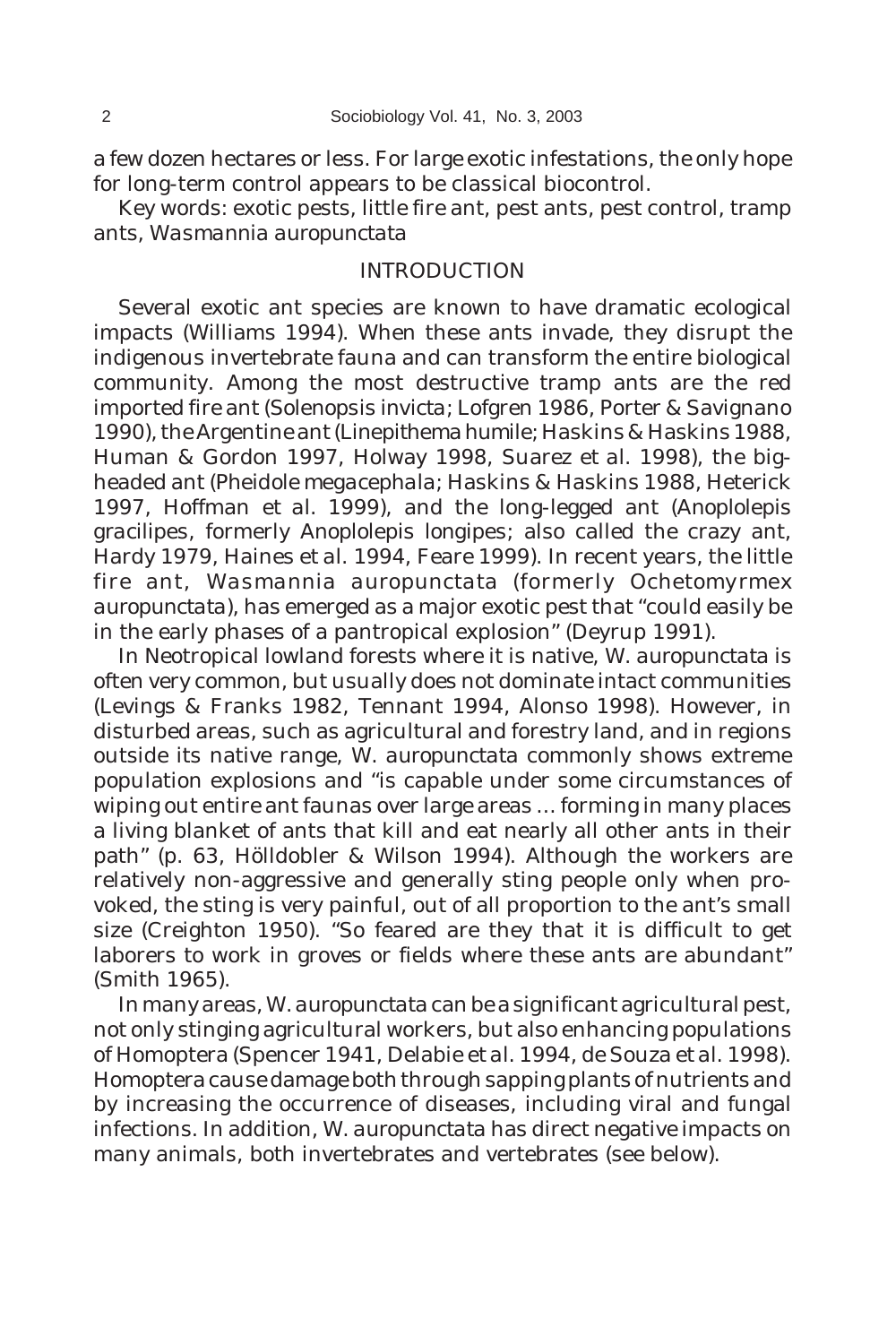#### **Common names for** *Wasmannia auropunctata*

The generally accepted common name for *W. auropunctata* is the "little fire ant," so named because of its small size and "fire-like" sting. This name, however, is somewhat misleading because *W. auropunctata* is not closely related to "true" fire ants of the genus *Solenopsis*.

Numerous other common names for *W. auropunctata* have been used in the literature. English names include "small fire ant" (Florida, Spencer 1941), "little red fire ant" (Galapagos, Lubin 1984), "little introduced fire ant" (Galapagos, Lubin 1983), "West Indian stinging ant" (California, Keifer 1937); "cocoa tree-ant" (Solomon Islands, Ikin 1984); and "electric ant" (New Caledonia, Jourdan 1997a,b). Spanish names include "pequena hormiga de fuego" (= little fire ant, Mexico, Flores-Maldonado *et al.* 2000), "satana" (= devil or she-devil, Cuba Wheeler 1932), "satanica" (= satanic or little she-devil, Cuba, Smith 1954), "santanica" (= little Saint Anna, probably a mis-spelling, Cuba, Wheeler 1913a), "hormiga roja" (= red ant, Galapagos, Ulloa-Chacón *et al.* 1991), "hormiga colorada" (= reddish ant, Galapagos, Ulloa-Chacón *et al.* 1991), "hormiguilla" (= little ant, Puerto Rico, Wheeler 1932), "albayalde" (= lead carbonate or white lead, a white pigment used in painting, Puerto Rico, Smith 1942, 1954), "abdelaya" (unknown meaning, Jourdan *et al.* 2002), "Castellaña" (= Spaniard, Costa Rica, R. Vargas, pers. com.), and "quiscala" (= nuisance?, Costa Rica, R. Vargas, pers. com.). French names include "petit fourmi de feu" (= little fire ant, Galapagos, Ulloa-Chacón *et al.* 1991), "fourmi électrique" (= electric ant, New Caledonia, Jourdan 1997a,b), and "fourmi rouge" (= red ant; Vanuatu, Anonymous 1999). Portuguese names include "pequena formiga de fogo" (= little fire ant, Brazil, Bueno & Campos-Farinha 1998) and "formiga pixixica" (= very small ant, Brazil; Delabie 1989a, a name also applied to *Solenopsis geminata*). African names include "tsangonawenda" or "sangunagenta" (unknown meaning, Gabon, Schweitzer 1931, 1951, Wetterer *et al.* 1999) and "tchabe" (= Cabe, a west central African tribe, Cameroon, Bruneau de Miré 1969).

### **Identification of** *Wasmannia auropunctata*

*Wasmannia auropunctata* workers are slow-moving, monomorphic,  $\sim$ 1.5 mm in length, and light brown to golden brown in color, with the gaster often somewhat darker. The pedicel, between the thorax and gaster, has two segments, the petiole and postpetiole (Fig. 1). The petiole is distinctively "hatchet-shaped," with a node that is almost rectangular in profile and higher than the postpetiole. The antennae have 11 segments, with the last two segments enlarged into a club. The antennal scape (first antennal segment) is received into a groove (scrobe) that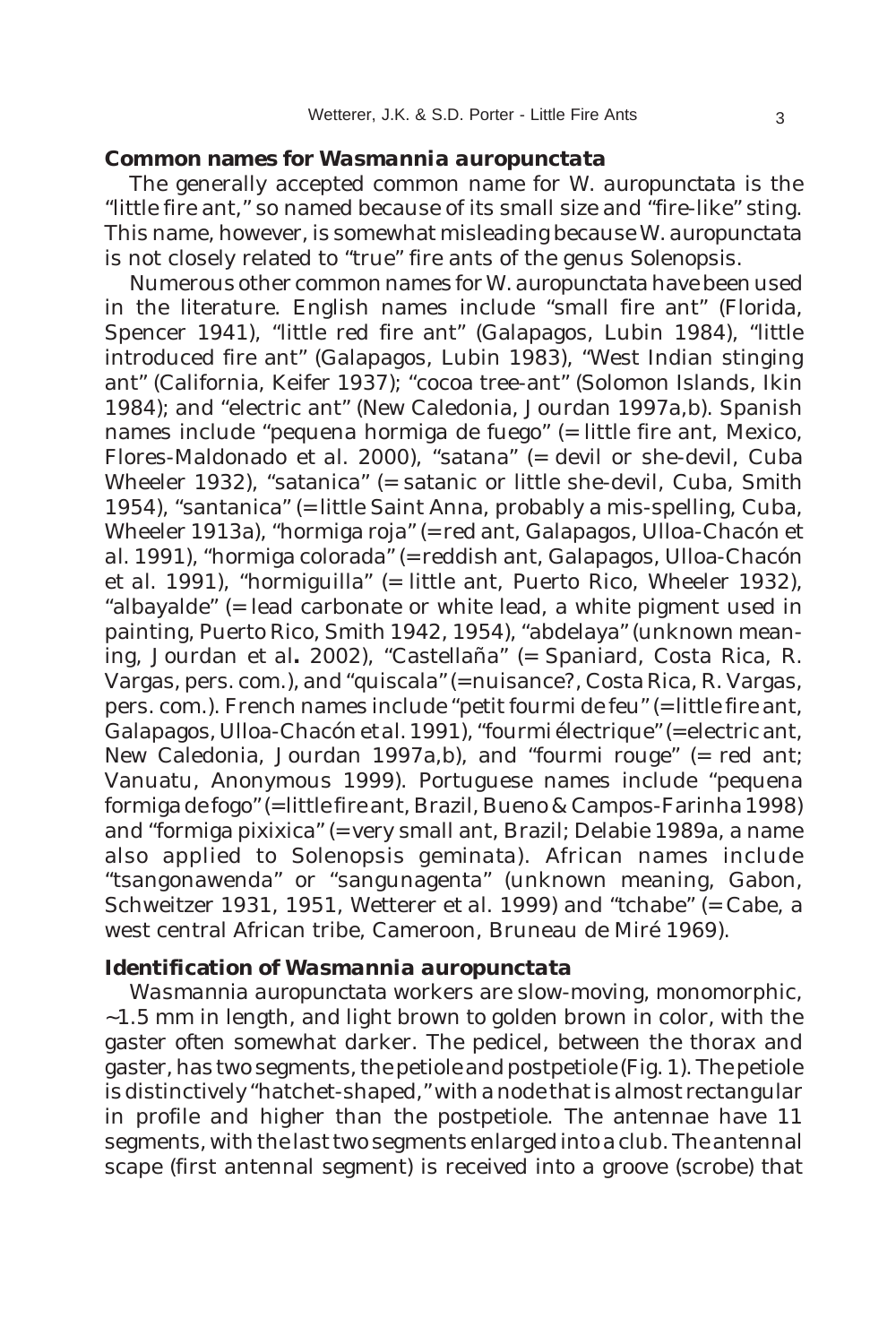extends almost to the posterior border of the head. The thorax has long and sharp epinotal spines. The body is heavily sculptured and sparsely covered with long, erect hairs.

*Wasmannia auropunctata* queens are much larger (~4.5 mm) and darker than the workers (Fig. 2). In dense colony aggregations, the multiple queens are quite conspicuous peppered among the lightercolored workers.

## **Invasive traits of** *Wasmannia auropunctata*

*Wasmannia auropunctata* has many traits, shared with other highly successful and destructive invasive ant species, that make these ants more likely invade new areas and more likely to succeed once they arrive



Fig. 1. Wasmannia auropunctata worker (from Smith 1947).



Fig. 2. Wasmannia auropunctata workers and queens (photo by SDP).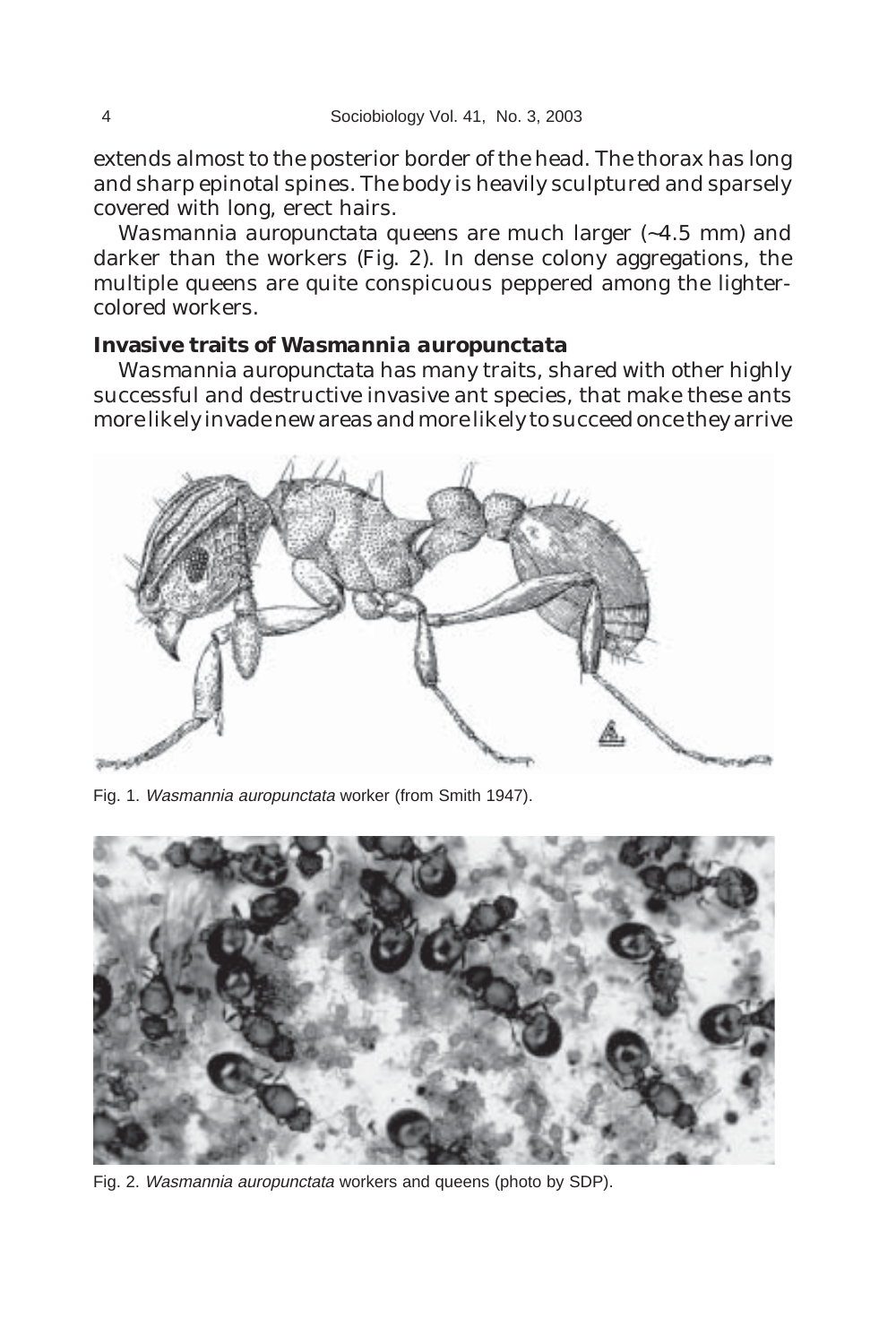(Brandão & Paiva 1994, Passera 1994). These traits include generalist feeding and nesting habits, superficial nests, high colony mobility, polygyny (multiple queens in a colony), colony budding, low intraspecific aggression, high interspecific aggression, small size, and tending of extrafloral nectaries and Homoptera.

Many researchers have noted the generalist feeding and nesting habits of *W. auropunctata* (e.g., Smith 1942, Kusnezov 1951, Way & Bolton 1997), allowing them to thrive in a wide range of conditions. *Wasmannia auropunctata* colonies do not excavate nests deep underground, but instead exploit an extremely broad array of superficial cavities, both natural and manmade. They commonly nest under rocks, and under and within logs, branches, plant debris, coconuts, epiphytes, and ant-plants. Cavities within human products and structures prove equally attractive. "Habitats that are wet or dry, shaded or open, all are acceptable" to *W. auropunctata* (Deyrup *et al*. 2000). *Wasmannia auropunctata* colonies tend to be highly mobile, readily moving to more favorable sites when they become available. Colonies or colony fragments often move into new objects that arrive in their territories and accompany these objects when they are transported elsewhere. *Wasmannia auropunctata* is thought to "spread largely or entirely by budding off of groups of workers accompanied on foot by inseminated queens" (Hölldobler & Wilson 1977). Because *W. auropunctata* colonies have multiple queens, any transported colony fragment containing at least one queen can found a new population at its destination.

Associated with having multiple queens, *Wasmannia auropunctata* is a unicolonial species "in which no colony boundaries exist and local populations are comprised of networks of intercommunicating aggregations of workers, brood, and fertile queens" (Hölldobler & Wilson 1977). Lack of intercolony territoriality allows populations to reach much higher densities than territorial monogyne colonies. Numerous ant species have both monogyne and polygyne forms (Hölldobler & Wilson 1977). For example, in *S. invicta*, monogyne colonies are the common form in native areas, but the polygyne form can dominate in some exotic populations. Although having multiple queens appears to be the general rule for *W. auropunctata*, even in native populations (L. Alonso, pers. comm.), Wheeler (1901) collected a single-queen *W. auropunctata* (*rugosa*?) colony in Mexico (see below), suggesting the possibility of monogyny in some native populations.

*Wasmannia auropunctata*, like other highly successful invaders, shows a high level of aggression against other ant species, allowing them to exclude completely many other competitor ant species and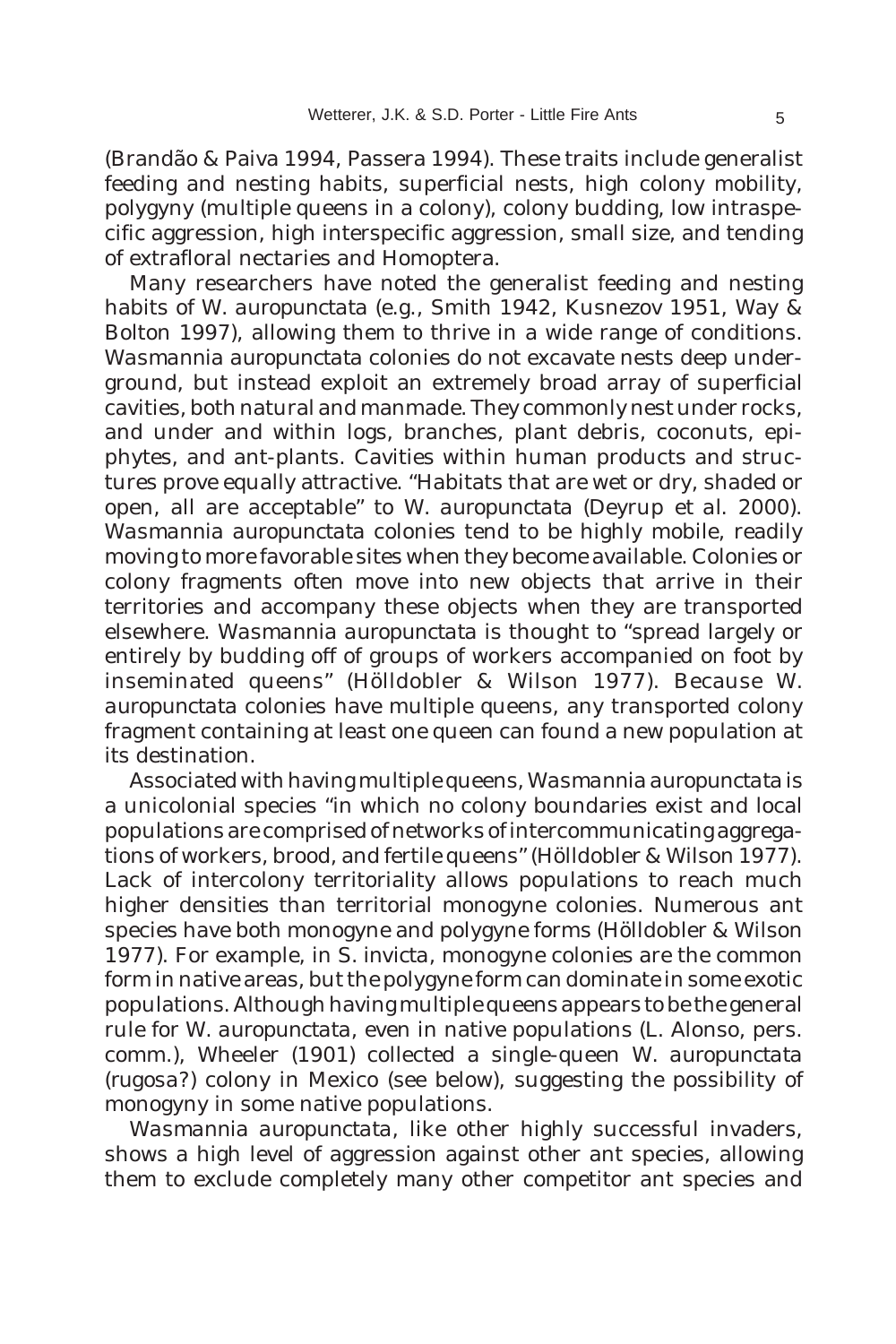thereby dominate an area (Brandão & Paiva 1994, Way & Bolton 1997, Delsinne *et al*. 2001). McGlynn (1999b) found that exotic populations of invasive ant species, including *W. auropunctata*, generally have smaller workers than native populations of the same species. McGlynn (1999b) considered small size to be a trait that allowed the invasive ant populations to be more successful in interspecific combat. Alternatively, smaller size may be a response to lack of intraspecific combat, that perhaps allows greater foraging efficiency.

*Wasmannia auropunctata* workers commonly feed on nectar produced by plant extrafloral nectaries (Schemske 1980, Smilely 1986, Horvitz & Schemske 1990) and on sugary honeydew excreted by various Homoptera, including aphids, mealybugs, scales, and whiteflies (Spencer 1941, Smith 1942, Delabie *et al.* 1994, Naumann 1994). Deyrup *et al.* (2000) noted that *W. auropunctata* seems quite dependent on extrafloral nectaries. The ants' success in disturbed habitats may be due, in part, to higher densities of Homoptera that thrive on secondary growth plants. This abundant source of carbohydrates may allow *W. auropunctata* to maintain extremely dense populations.

#### DISTRIBUTION

Nine of the ten known species in the genus *Wasmannia* are found only in the Neotropics (Table 1). *Wasmannia auropunctata* is the sole member of the genus to extend its range outside the Neotropics (Fig. 3). Kempf (1972), in his catalog of known records for ants in the Neotropics, listed seven variants of *W. auropunctata* (Table 1), all currently recognized as subspecies (Table 1; Kempf 1972, Bolton 1995). Kempf (1972) considered only one subspecies, *W. auropunctata auropunctata*, to be an invasive form spread through human commerce. In most reported cases of *W. auropunctata* outside the Neotropics, the subspecies has not been specified, though it seems plausible that most or all are *W. auropunctata auropunctata*.

Although *W. auropunctata* is now known from virtually all Neotropical countries in South America, Central America, and the Caribbean (Table 1; Fig. 3), it is unclear how extensive the native Neotropical range of *W. auropunctata* was before being spread by humans. The only Neotropical populations that seem certain to be exotic are those of the Galapagos Islands. At some locales (e.g., Cocos Island), two subspecies of *W. auropunctata* co-occur. It is possible that these are co-occurring natives, co-occurring exotics, or a mix of native and exotic forms.

#### **South America**

Kempf (1972) listed records of *W. auropunctata* throughout much of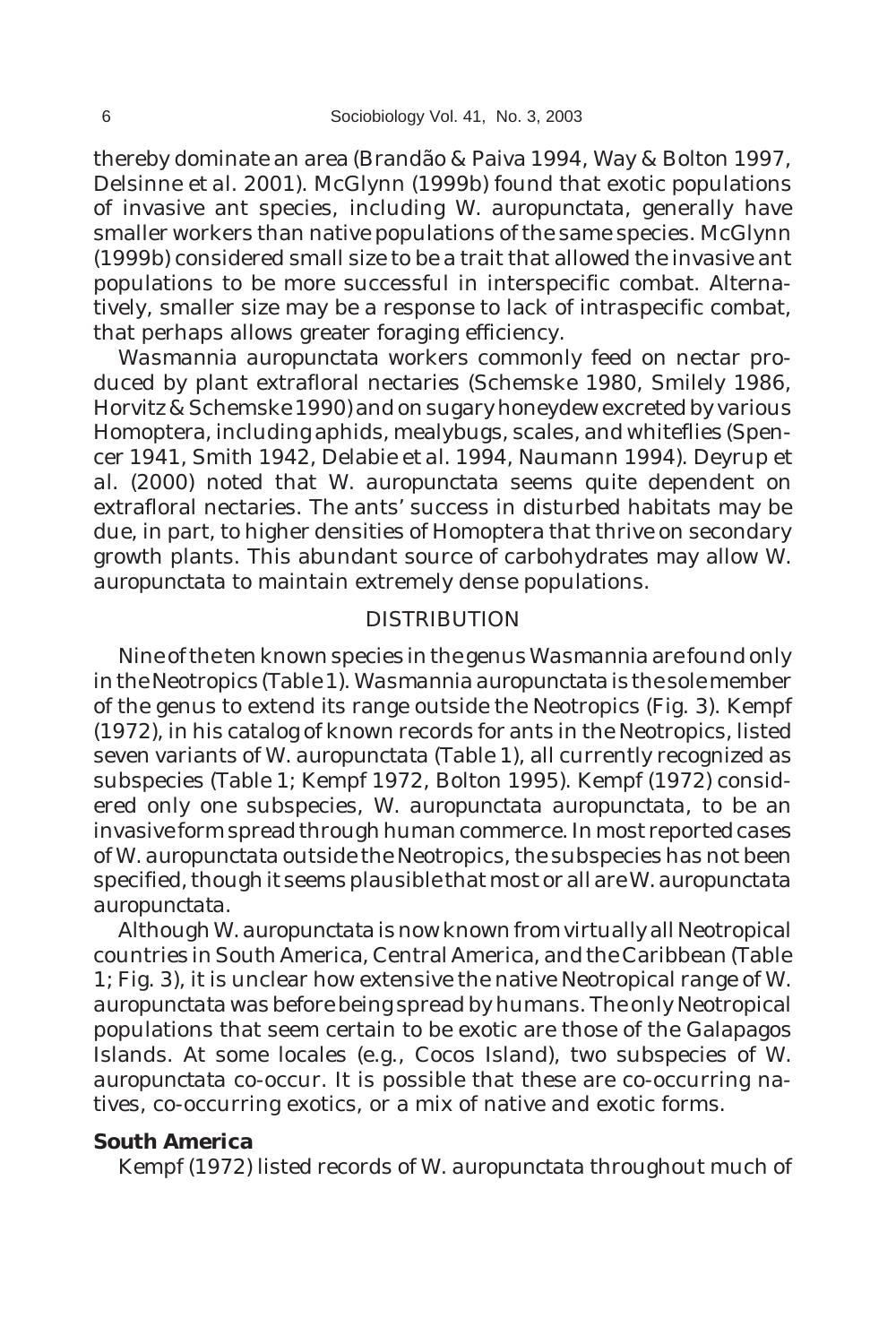tropical South America (Table 1, Fig. 3), including Argentina, Bolivia, Brazil, Colombia, Ecuador, the Guyanas, Paraguay, and Peru. Brandão (1991) extended Kempf's catalog of known Neotropical sites of *W. auropunctata auropunctata*, adding the Galapagos and Uruguay (though Uruguay is subtropical/temperate). *Wasmannia auropunctata* has also been reported from Venezuela (e.g., Lubin 1984), including Margarita Island, off the Venezuelan coast (Kempf 1972). It has been found in Ecuador both east of the Andes (Jatun Sacha - L. Alonso, pers. comm.) and west of the Andes (Endesa Forest Reserve - L. Alonso, pers. comm.). It has also been recorded west of the Andes in Colombia (Choco State - Armbrecht *et al.* 2001, Beunaventura - L. Alonso, pers. comm.).

The only South American country for which we could find no records of *W. auropunctata* is Chile (Snelling & Hunt 1975). It possible that *W. auropunctata* is not native west of the Andes in southern South America; known Peruvian sites (Wilson 1987, Tobin 1997) are east of the Andes.

Table 1. Neotropical distribution of the ten species of Wasmannia and seven subspecies of Wasmannia auropunctata (Kempf 1972; Lubin 1984; Brandão 1991; Maes, & MacKay 1993; Heraty 1994; this paper), arranged roughly south to north within geographic area. South America  $(a = Argentina, p = Paraguay, b = Brazil, B = Bolivia, P = Peru, e = Ecuador, g = Guyanas, v =$ Venezuela, C = Columbia); Central America (p = Panama, c = Costa Rica, n = Nicaragua, h = Honduras,  $q =$  Guatemala,  $b =$  Belize,  $m =$  Mexico); Caribbean (d = Dutch Antilles, t = Trinidad,  $q =$  Grenada,  $s =$  St. Vincent,  $b =$  Barbados,  $S =$  St. Lucia,  $m =$  Martinique,  $D =$  Dominica,  $G =$ Guadeloupe,  $v = V$ irgin Islands,  $p =$  Puerto Rico,  $r =$  Dominican Republic,  $h =$  Haiti,  $i = J$ amaica, and  $c =$  Cuba); Pacific islands ( $q =$  Galapagos,  $c =$  Cocos).

|                                                                                                                                               | S. America<br>apbBPegvC                                           | C. America<br>pcnhgbm | Caribbean<br>dtgsbSmDGvprhjc     | Pacific<br>gc |
|-----------------------------------------------------------------------------------------------------------------------------------------------|-------------------------------------------------------------------|-----------------------|----------------------------------|---------------|
| Wasmannia species<br>affinis<br>auropunctata<br>iheringi<br>lutzi<br>rochai<br>scrobifera<br>sigmoidea<br>sulcaticeps<br>villosa<br>williamsi | apbBPegvC<br>-h-<br>-b—g—<br>-b—g—<br>a<br>a-                     | pcnhgbm               | dtgsbSmDGvprhjc<br>-gs—<br>$-p-$ | gc            |
| auropunctata subspecies<br>auropunctata<br>australis<br>laevifrons<br>nigricans<br>obscura<br>pulla<br>rugosa                                 | a?bBe?g??<br>$apb$ ——<br>$-BP$ —<br>$-pb$ —<br>$-h$ ——C<br>$apb-$ | pcnhgb?<br>-c—g-m     | dtgsbSmDGvprhjc                  | gc<br>-C      |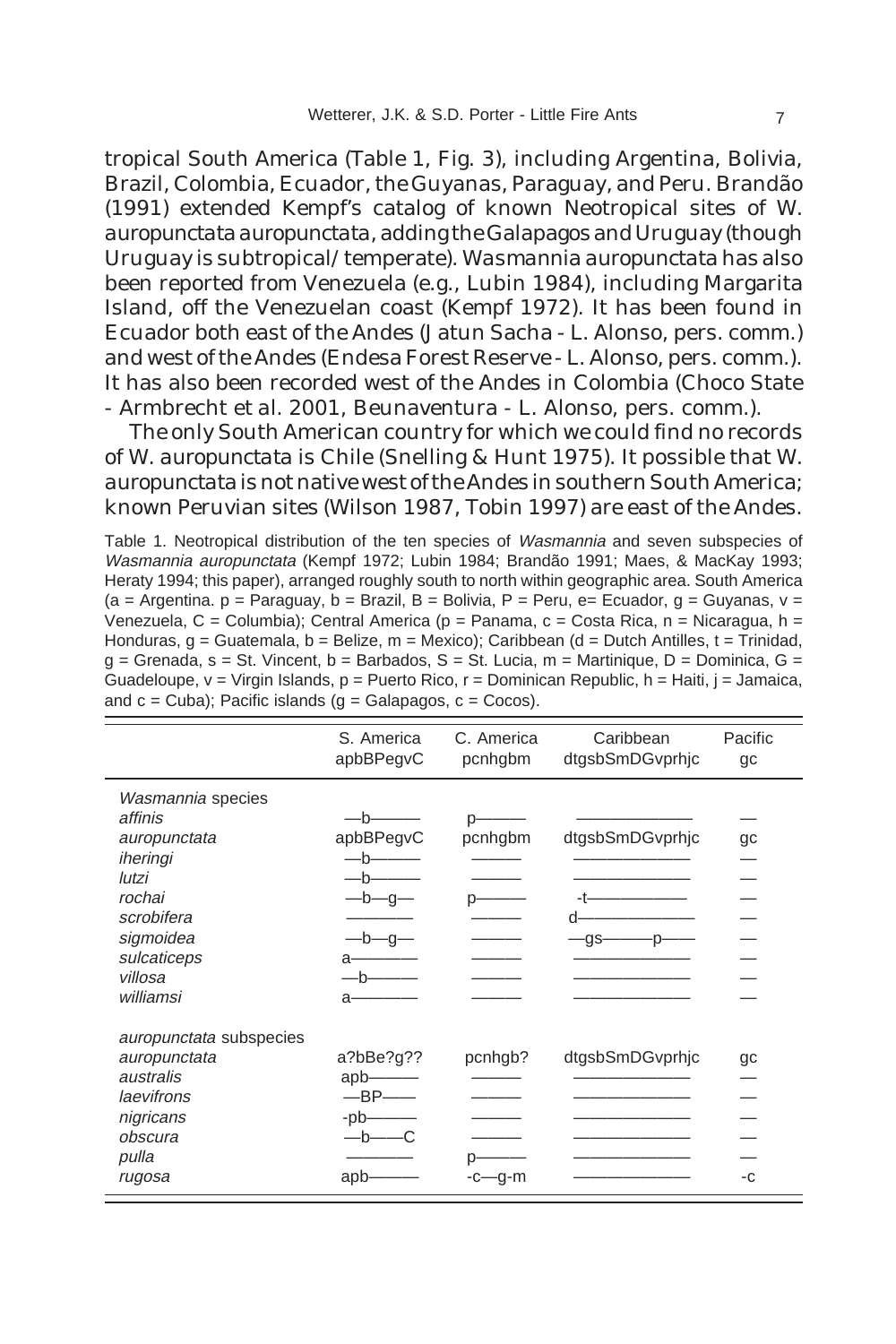

Fig. 3. World distribution of *Wasmannia auropunctata.* 1) Wallis and Futuna, 2) Hawaii, 3) Galapagos, 4) Cocos Island, 5) Florida, 6) Bahamas,<br>7) Bermuda, 8) Cameroon and Gabon, 9) Solomon Islands, 10) Santa Cruz Islands, 7) Bermuda, 8) Cameroon and Gabon, 9) Solomon Islands, 10) Santa Cruz Islands, 11) Vanuatu, 12) New Caledonia, 13) Tuvalu (not confirmed).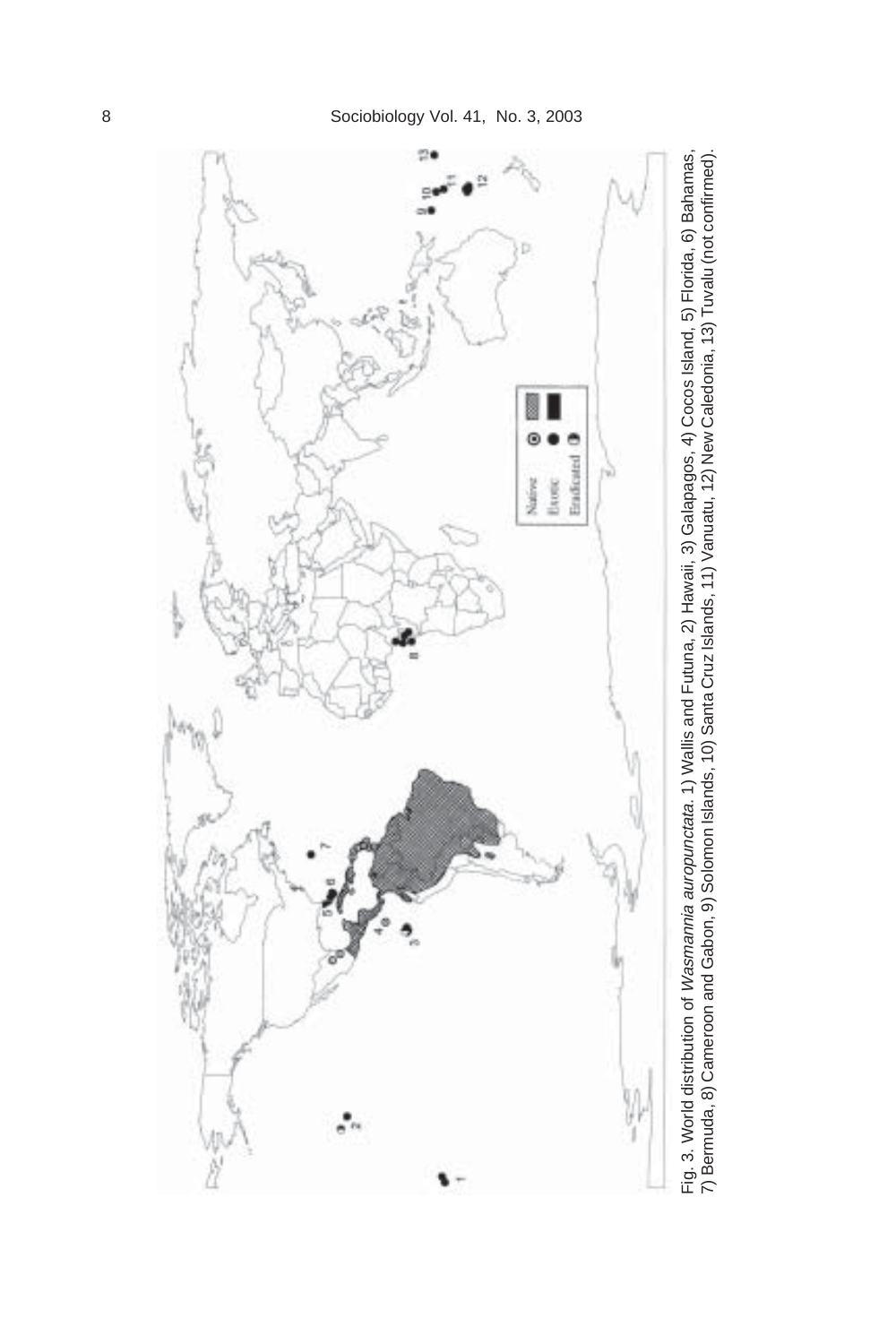Some other native South American ants, such as the Tribe Attini that includes the infamous leaf-cutting ants (*Atta* spp. and *Acromyrmex* spp.), are not found west of the Andes in Peru and Chile (Weber 1972).

The six subspecies of *W. auropunctata* recorded in South America have widely disjunct and intermingled records. Kempf (1972) and Brandão (1991) listed records *W. auropunctata auropunctata* in ten Brazilian states scattered across the entire country: Amazônia (which included Roraima), Pará, Rondônia, Mato Grosso (which included Mato Grosso do Sul), Rio Grande do Norte, Paraíba, Guanabara (part of Rio de Janeiro), São Paulo, Santa Catarina, and Bahia. Kempf (1972) listed four other *W. auropunctata* subspecies in Brazil, each with widely disjunct populations: *australis* in Paraná and Rio Grande do Sul (in addition to Paraguay and Argentina, see below), *nigricans* in São Paulo (and Paraguay), *obscura* in Ceará and São Paulo (and Colombia); *rugosa* in Ceará and perhaps Rio Grande do Sul (as well as Central America, see below). Della Lucia *et al.* (1983) and others have reported *W. auropunctata* in Minas Gerais state. A re-evaluation of the validity of the different subspecies of *W. auropunctata* would be very useful.

At its southernmost limits, *W. auropunctata* occurs in and may be native to subtropical South America in southern Paraguay and Brazil and northern Argentina and Uruguay. Kusnezov (1951), in a map of the known range of *W. auropunctata* in southern South America, showed three separate populations in Argentina. One was continuous with a population in eastern Brazil reaching south into Argentina through the states of Formosa, Chaco, Santa Fé, Missiones, and Corrientes to a southernmost point in Entre Ríos state at 32º40'S, just west of Uruguay. A second population was continuous with a population in eastern Bolivia and western Paraguay, reaching south into Argentina through Jujuy and Salta states to a southernmost point in Tucumán state at 27º30'S. Finally, a small and isolated third population, south of the second population, in Córdoba state between 30º and 32º20'S. Kempf (1972) listed records from ten states in Argentina, the same ten shown on Kusnezov's (1951) map. The distribution of *W. auropunctata* in Argentina suggests that approximately 32º40'S may represent the latitudinal extreme for this species. Strikingly, the latitude of the northernmost established population of *W. auropunctata* in Bermuda is 32º20'N (see below).

Kusnezov's (1951) map showed *W. auropunctata* just to the west of northern Uruguay, but not in Uruguay itself, and Kempf (1972) listed no records of *W. auropunctata* in Uruguay. De Zolessi *et al.* (1985) included *W. auropunctata* as an ant species considered "important or new" in Uruguay, though they did not say in which of these two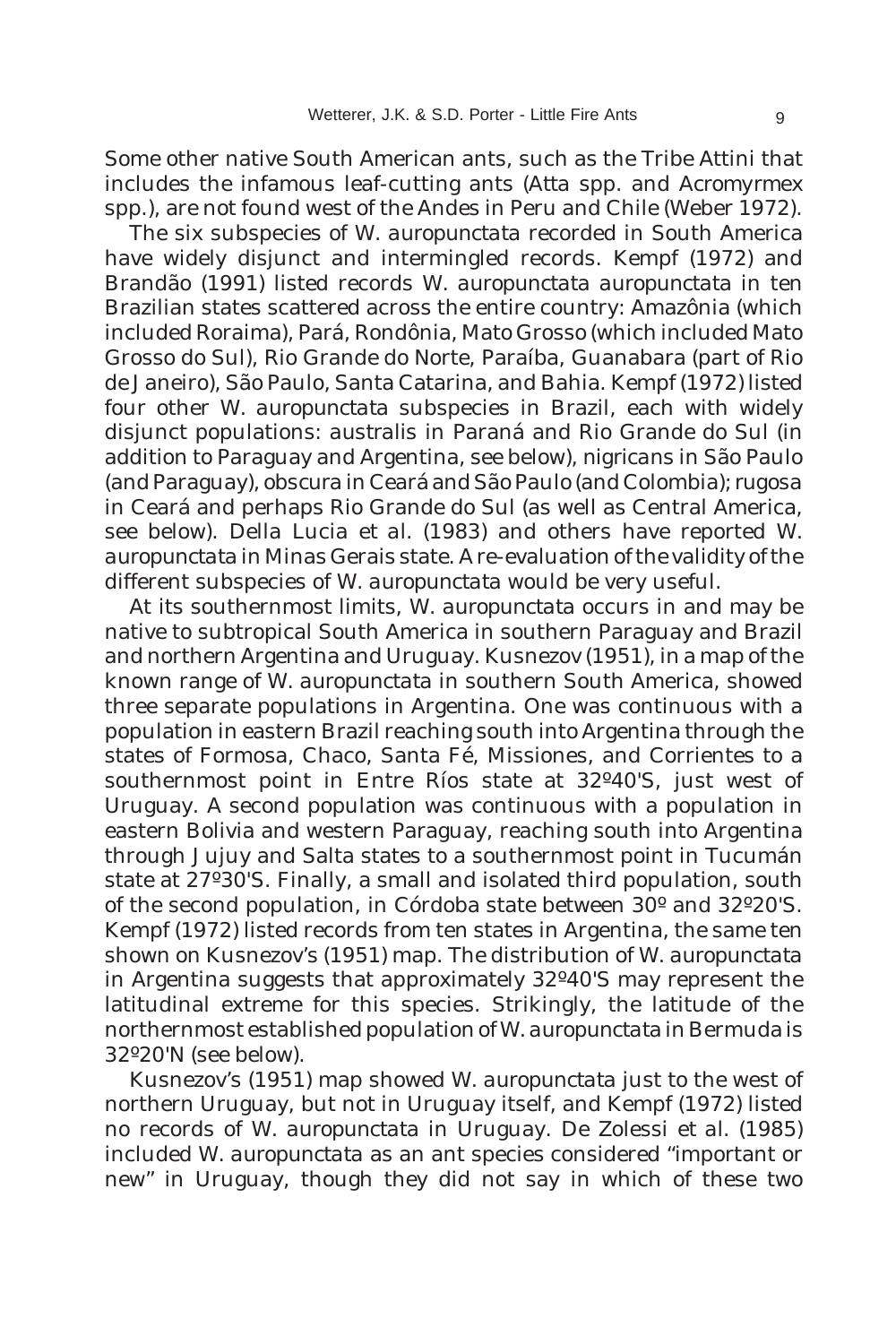categories they placed *W. auropunctata*. De Zolessi *et al.* (1989) listed *W. auropunctata* at two sites, both in northern third of Uruguay (Pintado Grande in Artigas Department: 30º06'S; and Punta Arroyo Laureles in Tacuarembó Department: 31º50'S). It seems likely that *W. auropunctata* is native to Uruguay. Uruguay is entirely south of 30ºS, but its northern parts are well within the same latitudinal range of *W. auropunctata* populations in Entre Ríos and Tucumán states of neighboring Argentina (Kusnezov 1951).

**Central America and Mexico:** Kempf (1972) listed Central American records (Table 1) of *W. auropunctata* from Panama, Costa Rica (including Cocos Island in the Pacific), Honduras, Guatemala, and Mexico. In addition, Maes & MacKay (1993) reported *W. auropunctata auropunctata* from Nicaragua. Maes & MacKay (1993) also proposed, based on the known distribution of *W. auropunctata rugosa*, that this second subspecies probably also occurs in Nicaragua. We could find no published records of *W. auropunctata* in Belize, but in the collection at the Museum of Comparative Zoology, we found several Belize specimens that S. & J. Peck collected from Berlese samples at "Hummingbird Gap, 45 km northwest of Stann Creek," Belize on 19 August 1972. The only Central American country still lacking records of *W. auropunctata* is El Salvador. This apparent gap in the Central American distribution of *W. auropunctata* seems likely to be an artifact of insufficient sampling.

Although *W. auropunctata* is considered an exotic species in the Galapagos off the Pacific coast of Ecuador (see below), Hogue & Miller (1981) considered both *W. auropunctata auropunctata* and *W. auropunctata rugosa* as native to Cocos Island, north of the Galapagos. Cocos Island was the only Pacific locality for *W. auropunctata* listed by Wheeler (1935).

There are records of *W. auropunctata* from many different states in tropical Mexico: Oaxaca (this study, see below), Morelos (Wheeler 1901, Kempf 1972), Tabasco (Kempf 1972), Chiapas (Goodnight & Goodnight 1956, Brown 1957, MacKay *et al.* 1991), Quintana Roo (Dejean *et al.* 1995), Vera Cruz (Jeanne 1979, Horvitz & Schemske 1990), and Tamaulipas (Atresino & Phillips 1992, Rojas-Fernández 1996, 2000). Despite extensive studies of the myrmecofauna in more northern areas of Mexico (e.g., Rojas-Fernández & Fragoso 1994 in Durango), the only record of *W auropunctata* in subtropical Mexico is a single record from Nuevo Leon (this study, see below).

In Cuernavaca (in the state of Morelos, south of Mexico City), Wheeler (1901) collected one colony of *W. auropunctata* identified by Forel (1901) as *W. auropunctata rugosa*: "a single large nest under a stone in a hilly pasture south of town. The nest contained hundreds of workers with a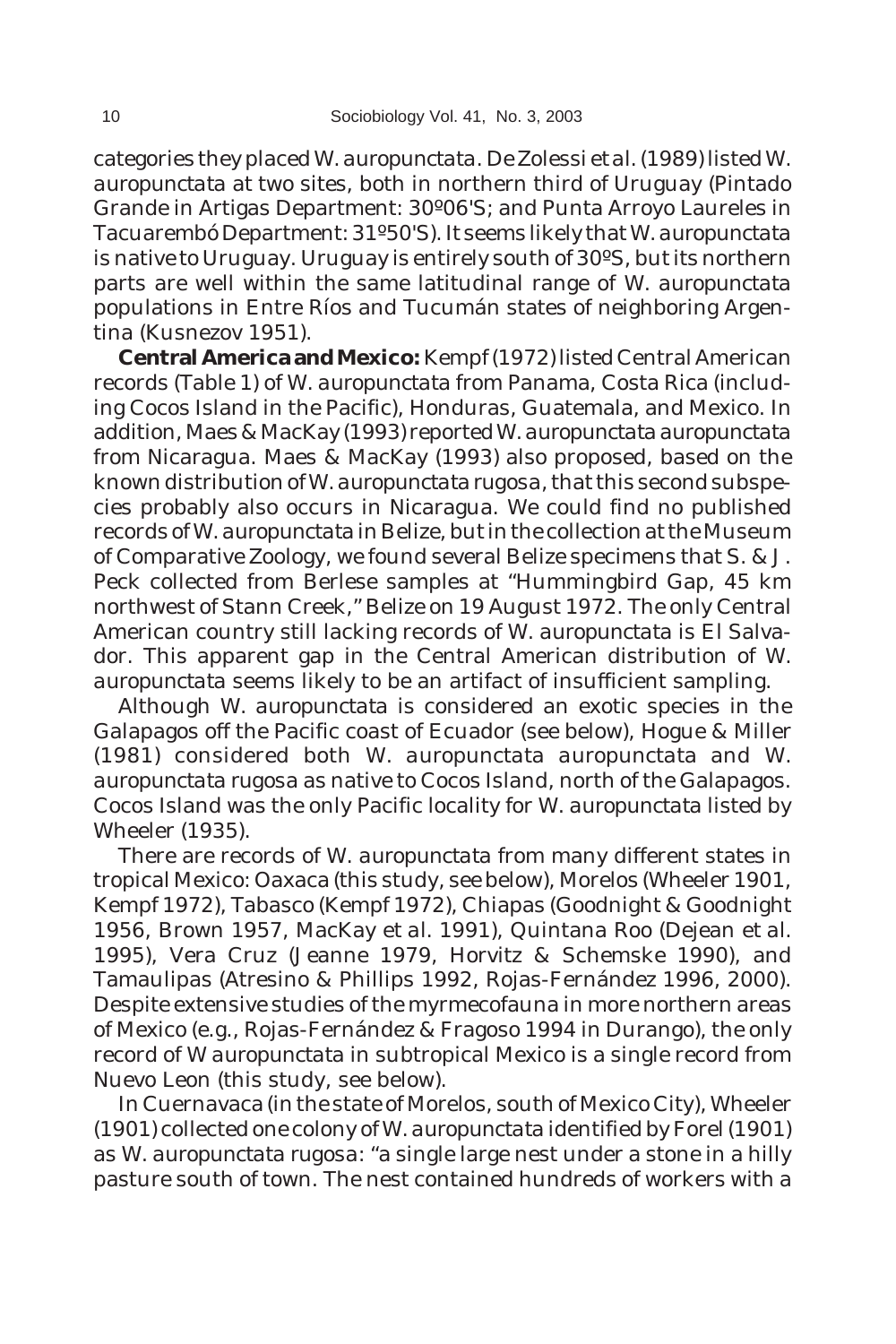single queen." Perhaps following Wheeler (1901), Kempf (1972) listed only the subspecies *W. auropunctata rugosa* in Mexico (in Morelos and Tabasco states). In other studies of *W. auropunctata* in Mexico, authors made no mention which subspecies they collected. It seems unlikely that all *W. auropunctata* in Mexico are subspecies *rugosa*, though this should be examined.

The northernmost published records of *W. auropunctata* in Mexico come from the Gómez Farías section of El Cielo Biosphere Reserve (23º00'-23º05'N) in Tamaulipas state (Atresino & Phillips 1992, Rojas-Fernández 2000), just south of the Tropic of Cancer (23º27'N). Curiously, Flores-Maldonado *et al.* (1999) did not find *W. auropunctata* at a nearby site, just north of the Tropic of Cancer.

In the Museum of Comparative Zoology collection, we found many unpublished records from Mexico, including the first records of *W. auropunctata* from the Mexican states of Oaxaca and Nuevo Leon. In August 1973, A. Newton collected *W. auropunctata* at two sites in Oaxaca state: 7.3 km south of Valle Nacional at 500m elevation and 14 km south of Valle Nacional at 1600m elevation. On 22 June 1969, S. & J. Peck collected *W. auropunctata* in Nuevo Leon state near Monterrey: Mesa de Chipinque, 1645 m elevation. At approximately 25º40'N, this last record is the northernmost known record of *W. auropunctata* in Mexico.

#### **Caribbean**

Cuba is the type locale for *Wasmannia auropunctata*. Wheeler's (1905) "list of the known West Indian species" had records of *W. auropunctata* only from Cuba (Roger 1863), St. Vincent (Forel 1893), and Grenada (Forel 1897). As additional ant collections from the Caribbean were studied, most island fauna included *W. auropunctata*: Puerto Rico (Wheeler 1908), Jamaica (Wheeler 1911), Dominica (Wheeler 1913b), Haiti (Wheeler 1914, Wheeler & Mann 1914), Trinidad (Wheeler 1916, 1922a), Barbados (Wheeler 1923), St. Croix (Beatty 1944), and St. John (Pressick & Herbst 1973). Kempf (1972) listed records of *W. auropunctata* from many parts of the Caribbean: La Sola, Margarita, Curaçao, Trinidad, Grenada, St. Vincent, Barbados, St. Lucia, Martinique, Dominica, Guadeloupe, St. Thomas, Puerto Rico, Mona, Culebra, Dominican Republic, Haiti, Jamaica, and Cuba. Jaffe & Lattke (1994) recorded *W. auropunctata* from Guadeloupe, Marie Galante, Les Saints, and Martinique.

*Wasmannia auropunctata auropunctata*, the invasive subspecies, is the only form known from the Caribbean, suggesting the possibility that some or all Caribbean populations may be non-native, introduced by human commerce. Wilson (1985) did not find ants of the genus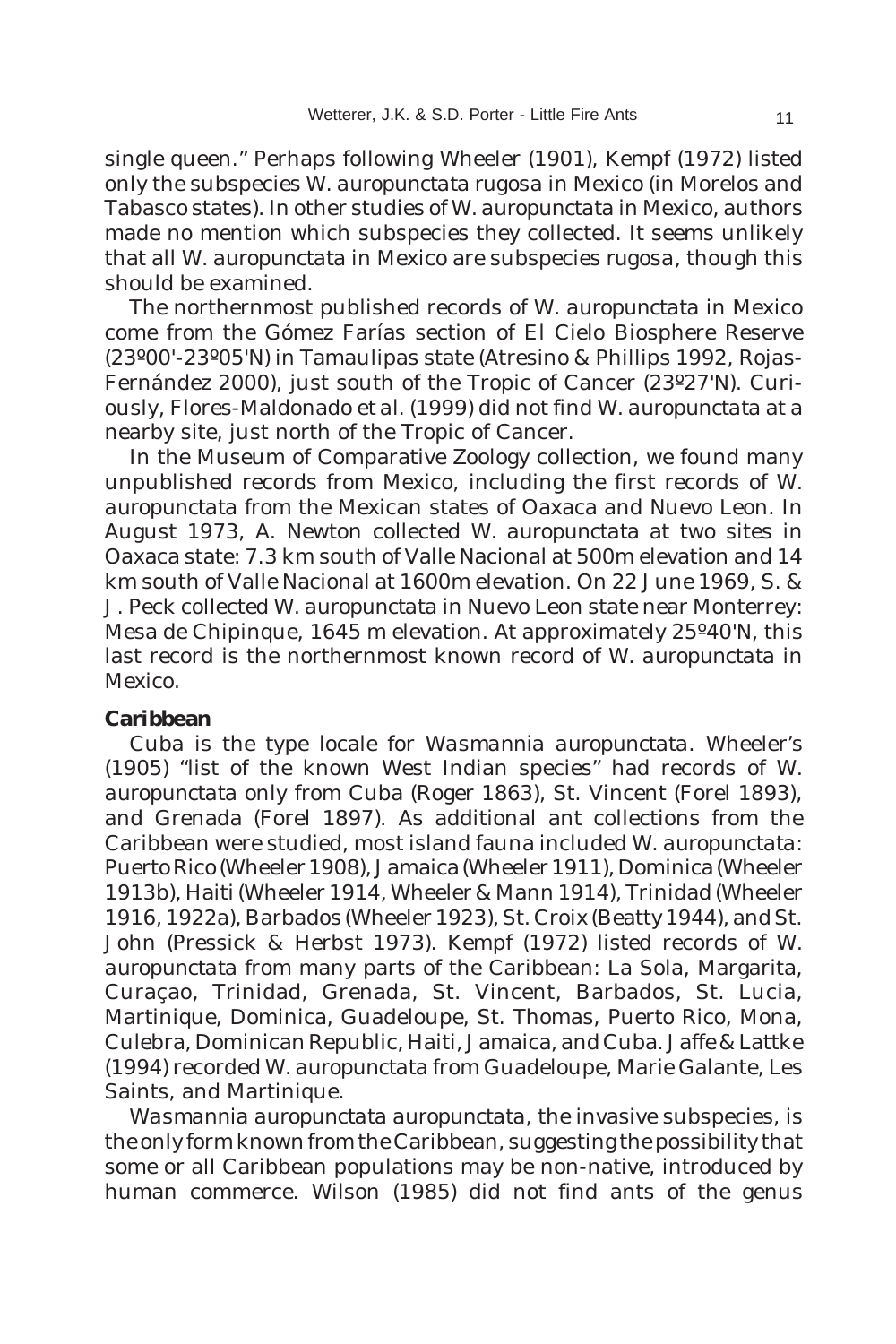*Wasmannia* among the ant fauna of the Dominican amber (at least 20 million years old) from the island of Hispañola and concluded that *Wasmannia* was a relatively new arrival, "possibly introduced by commerce." Baroni Urbani (1995), however, listed an unpublished record of the genus *Wasmannia* in Dominican amber.

The hypothesis that *W. auropunctata* is long-time native to the Caribbean seems to be supported by presence of a eucharitid wasp, *Orasema minutissima*, that parasitizes *W. auropunctata* in Cuba, Puerto Rico, St. Vincent, and Trinidad (Mann 1918, Heraty 1994). However, this parasite may have come with *W. auropunctata* fairly recently. In addition, this parasite also attacks *Wasmannia sigmoidea* in Puerto Rico (Heraty 1994), an ant species known from both South America and the Caribbean (Table 1), allowing the possibility that the parasite could pre-date a much more recent arrival of *W. auropunctata* on the islands.

## **Exotic populations of** *Wasmannia auropunctata*

During the past century, *W. auropunctata* has invaded tropical and subtropical areas in other parts of the world (Table 2). *Wasmannia auropunctata* has become established in west central Africa, "evidently from South America" (Wheeler 1922b), Gabon (Santschi 1914, Wheeler 1922b) and Cameroon (Bruneau de Miré 1969, Wetterer *et al*. 1999). A table in Fowler *et al*. (1994) indicated that *W. auropunctata* was also recorded from Congo, but the cited reference, Van der Meer Mohr (1927), contained no such report. *Wasmannia auropunctata* has also invaded several Pacific island groups, including New Caledonia (Fabres, & Brown 1978), Wallis and Futuna (Gutierrez 1981 in Jourdan 1997a), the Solomon Islands (Ikin 1984, Wetterer 1997), Tuvalu (Waterhouse 1997), Cook Islands (1997), Hawaii (Anonymous 1999; N. Reimer, pers. comm.), and Vanuatu (B. Phillips, pers. comm., Chazeau & de Larbogne 1999, Rapp 1999, Anonymous 2000).

*Wasmannia auropunctata* has been found in some northern subtropical parts of the New World: Florida (Wheeler 1929), California (Keifer 1937, Mallis 1969), Bermuda (Crowell 1968, this study), and the Bahamas (Smith 1954, Deyrup *et al.* 1998). All of these appear to be exotic populations.

Finally, *W. auropunctata* is also a greenhouse pest in temperate regions, such as England (Wheeler 1929) and Canada (Ayre 1977, Anonymous 1979, Naumann 1994).

### **Galapagos Islands**

Silberglied (1972) made the first published report of *W. auropunctata* in the Galapagos Islands, although he thought it was likely that a report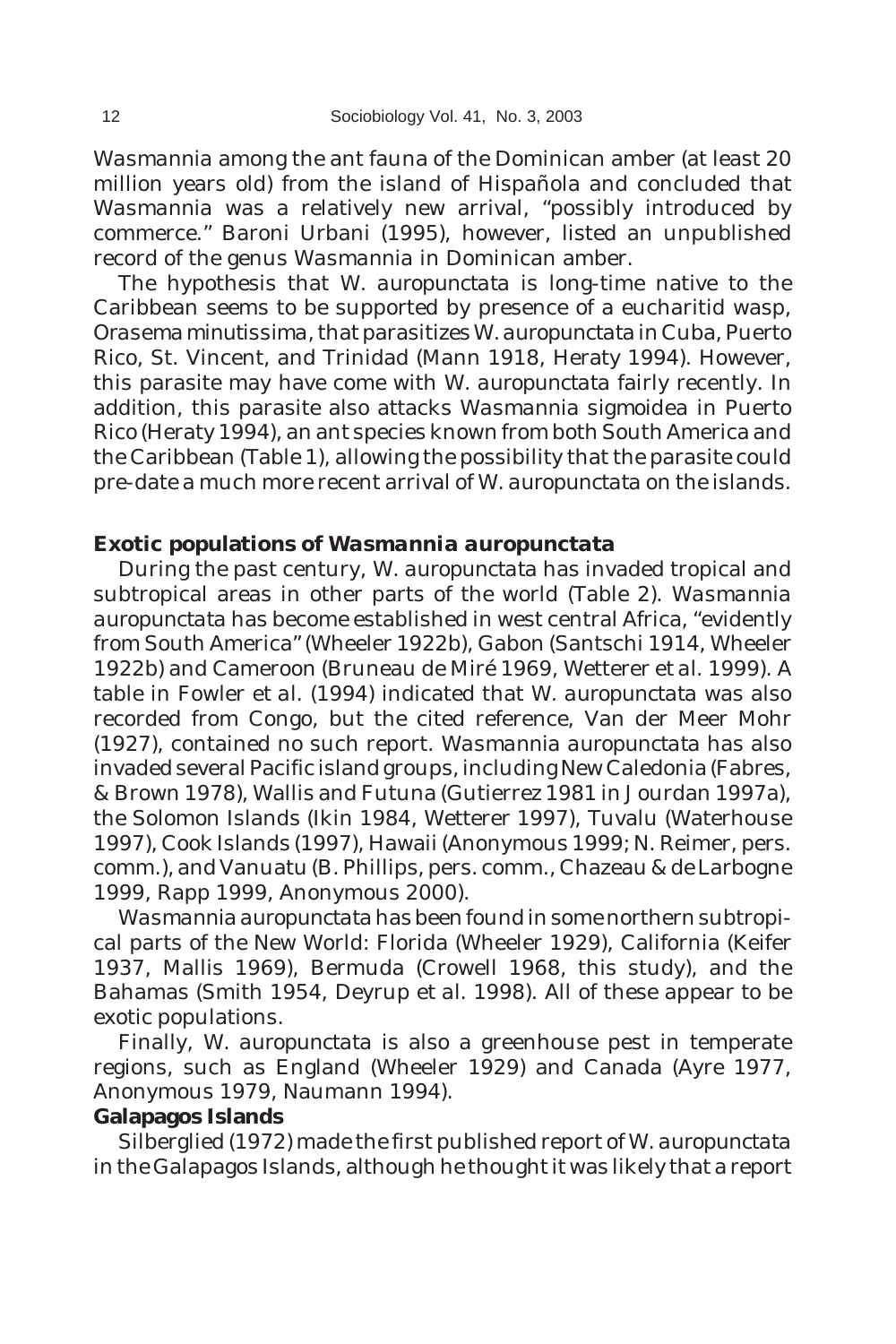| Locale                                    | Year  | References                             |  |  |
|-------------------------------------------|-------|----------------------------------------|--|--|
| Gabon                                     | 1914  | Santschi 1914                          |  |  |
| Florida                                   | 1924  | Wheeler 1929; Smith 1929               |  |  |
| Bermuda                                   | 1925  | Wetterer & Porter, this study          |  |  |
| Galapagos                                 | 1935? | Silberglied 1972; Kastdalen 1982       |  |  |
| <b>Bahamas</b>                            | 1951  | Smith 1954                             |  |  |
| Cameroon                                  | 1959  | Bruneau de Miré 1969                   |  |  |
| New Caledonia                             | 1972  | Fabres & Brown 1978                    |  |  |
| Solomon Islands                           | 1974  | Ikin 1984                              |  |  |
| Wallis and Futuna                         | 1981  | Gutierrez 1981 (in Jourdan 1997a)      |  |  |
| Vanuatu                                   | 1998  | Rapp 1999; Anonymous 2000              |  |  |
| Hawaii                                    | 1999  | Anonymous 1999; Conant & Hirayama 2000 |  |  |
| Santa Cruz Islands                        | 1999  | P. Ward (pers. comm.)                  |  |  |
| Greenhouse / indoor temperate populations |       |                                        |  |  |
| England                                   | 1907  | Donisthorpe 1927 (in Wheeler 1929)     |  |  |
| California                                | 1936  | Keifer 1937; Mallis 1969               |  |  |
| Manitoba                                  | 1977  | <b>Ayre 1977</b>                       |  |  |
| Ontario                                   | 1978  | Anonymous 1979                         |  |  |
| Br. Columbia                              | 1994  | Naumann 1994                           |  |  |
| Quebec                                    | 1999  | S. Johnson (pers. comm.)               |  |  |

Table 2. Earliest known records of Wasmannia auropunctata in exotic locales.

of a 1905 expedition noting that ants "made sleeping rather impossible" referred to *W. auropunctata*. As a result, some paper list 1905 as the earliest date for *W. auropunctata* in the Galapagos (e.g., Peck *et al*. 1998). Kastdalen (1982, but cited in unpublished form by Silberglied 1972) wrote that in 1935 the "fire ant" (assumed by Silberglied and others, e.g., Meier 1994, to be *W. auropunctata*), was found on Santa Cruz Island in the Galapagos "only in a small area about half way between the farms and the beach. Silberglied (1972) found that by 1972, *W. auropunctata* was found over wide areas of Santa Cruz, as well as on the islands of San Cristóbal, Santiago (San Salvador), and Isabela. *W. auropunctata* has also spread to the islands of Santa María (Floreana), Pinzón, Marchena, and Santa Fe (Abedrabbo 1994, Roque-Albelo & Causton 1999), as well as smaller islands, such as Albany and Eden (C. Causton, pers. comm.). The population on Santa Fe has been eradicated (see below).

## **West Central Africa**

Santschi (1914) recorded *W. auropunctata* from Libreville, Gabon (confirmed by Wheeler 1922b). Subsequently, Bruneau de Miré (1969) reported *W. auropunctata* from the coastal region of Cameroon near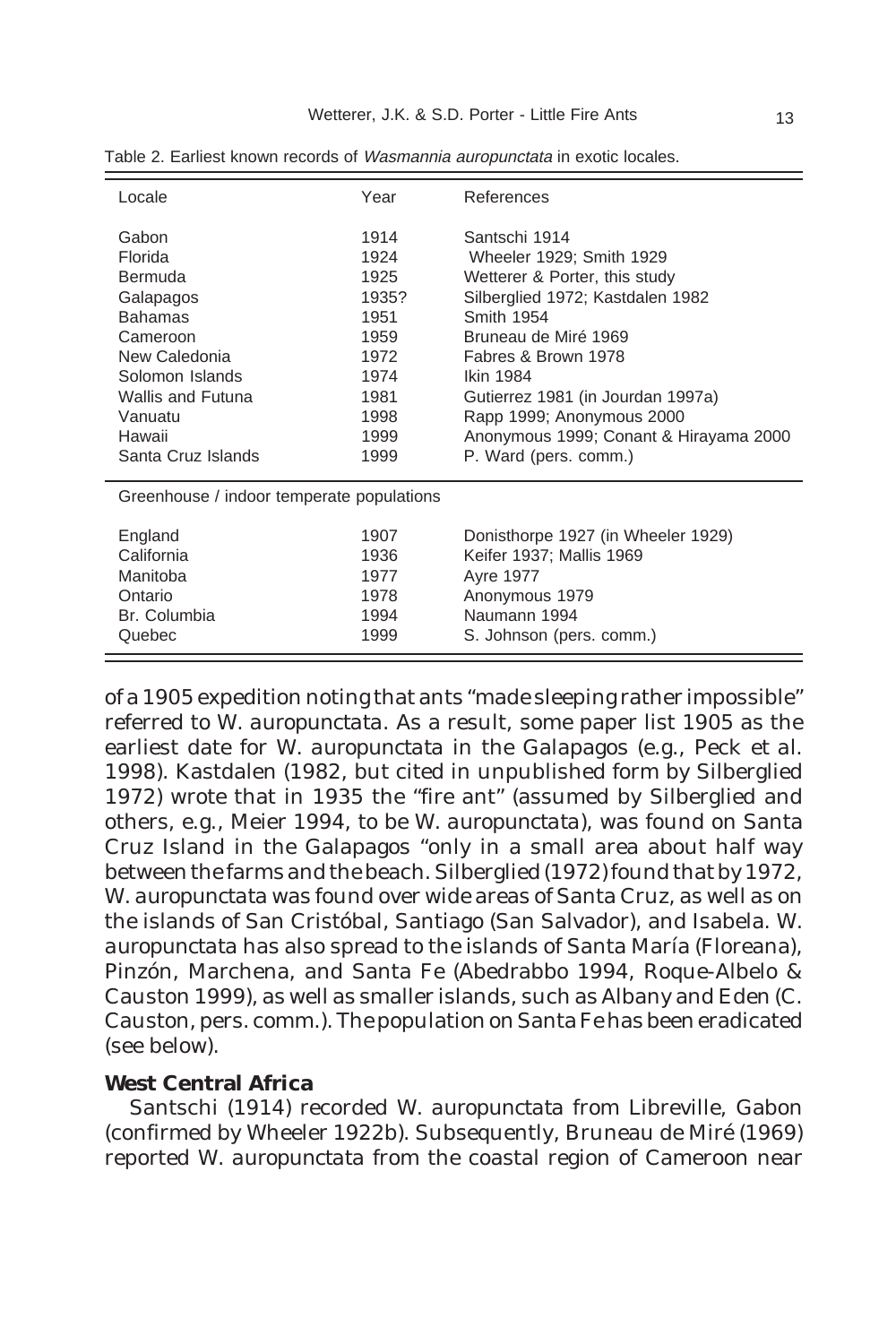Kribi, "spread along the Kribi - Ebolowa road axis and in the interior in the plantations on both sides of the road, for a distance of 40 km around the outside of the village of Bidou II, near Kribi. It is also found along the old mine road that leaves through the south of the village of Bidou II."

More recently, biologists working in the Lopé Reserve, central Gabon noted the sting of a small red ant in 1984 when the station was first established (C. Tutin, pers. comm.). In December 1997, specimens collected in Lopé were identified as *W. auropunctata*. A local man in Lopé, who worked for the first logger to come to the region, claimed that *W. auropunctata* was unknown in the area prior to around 1965 when logging started. At that time, there were no roads into the area. He said that the ants arrived in the packaging of food flown in from Booue and Libreville to feed the forestry workers (Wetterer *et al.* 1999).

In March 1998, Wetterer *et al*. (1999) found *W. auropunctata* in Petit Loango Reserve on Gabon's southwest coast (about 350 km south of Libreville). In April 1999, E. J. Wickings found *W. auropunctata* in her house at the Centre International de Recherches Medicales, Franceville (CIRMF), in southeastern Gabon (01º40'S, 13º30'E; 500 km southeast of Libreville), near the border with the Republic of Congo. The region encompassing all currently known localities of *W. auropunctata* in Africa extends more than 600 km along the western coastline of Gabon and at least 400 km inland.

Jourdan *et al.* (2002) related unconfirmed, but highly plausible reports that *W. auropunctata* may be present in the Republic of Congo and the Democratic Republic of Congo (formerly Zaire), immediately to the south and west of Cameroon and Gabon.

### **Melanesia and Polynesia**

The earliest records of *W. auropunctata* in the Western Pacific come from New Caledonia (Fabres & Brown 1978). Since its first introduction to New Caledonia around 1972 (Fabres & Brown 1978), *W. auropunctata* has spread from Grande Terre, the main island of New Caledonia, to the Loyalty Islands, the Isle of Pines, and Walpole Island (Jourdan 1997a).

The current distribution of *W. auropunctata* in the Solomon Islands is largely unknown. Ikin (1984) reported that *W. auropunctata* was thought to have arrived in the Solomons at least 10 years earlier and by 1984 was "widely distributed" in the islands. Wetterer (unpublished) found that *W. auropunctata* was extremely common on all three islands visited: Guadalcanal, Savo, and Vulelua. Recently, D. M. Olson collected this species on Utupua Island (10 October 1999 in secondary forest; P. Ward, pers. comm.). Utupua is part of the Santa Cruz Islands far east of the rest of the Solomon Islands, just north of Vanuatu.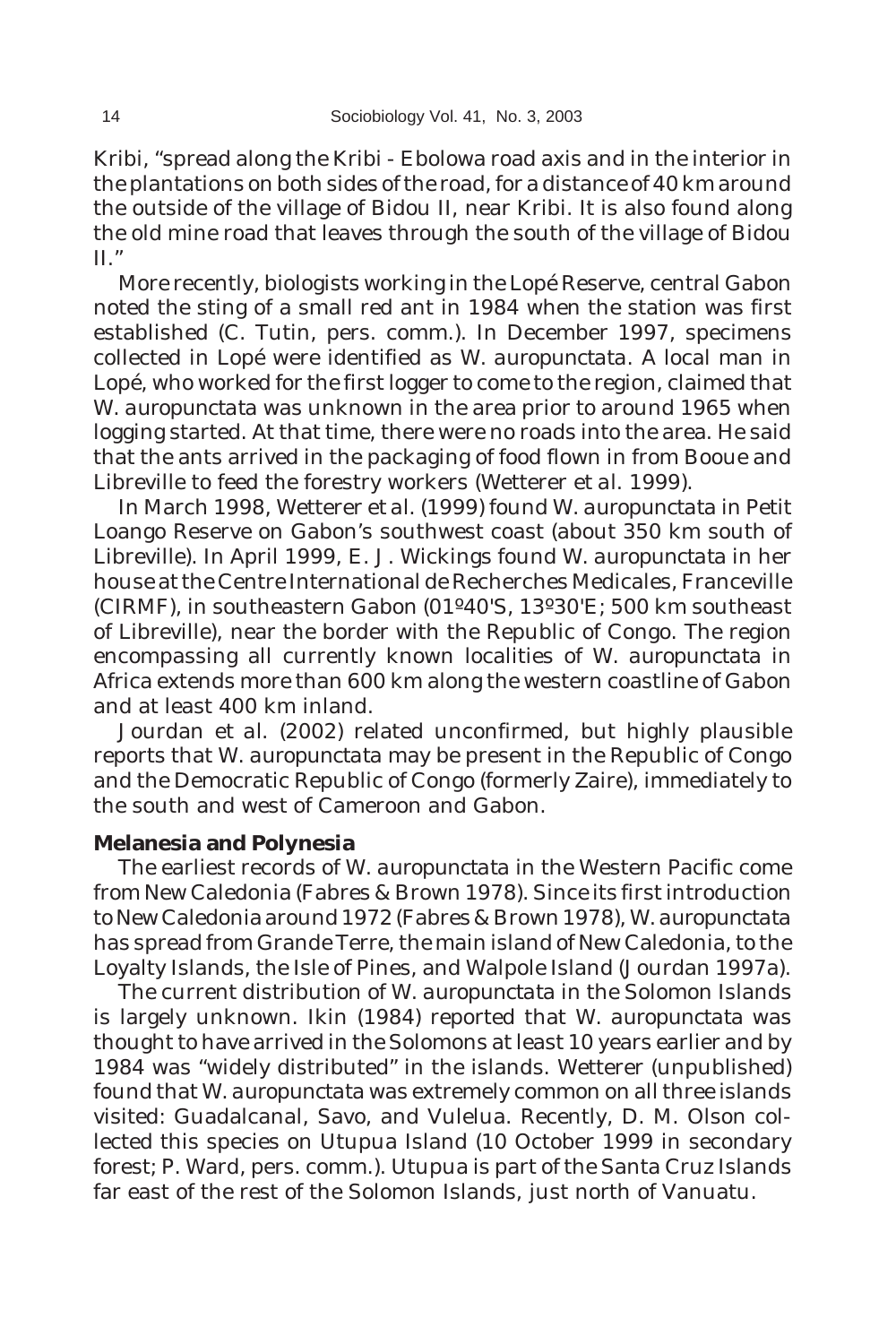*Wasmannia auropunctata* was first detected in Vanuatu in 1998. Brian Phillips (pers. comm.) reported the ants suspected to be *W. auropunctata* on the island of Vanua Lava in the Banks Group during survey work in early June 1998. Phillips sent JKW *W. auropunctata* specimens collected from Sola, Vanua Lava in December 1998. Phillips alerted local and international authorities and subsequent work identified populations occupying an area of about 10 km<sup>2</sup> on three islands: Vanua Lava, Mota, and Gaua (Rapp 1999, Anonymous 2000, Jourdan *et al.* 2002). Chazeau & de Larbogne (1999) only found *W. auropunctata* on Vanua Lava, but witnessed quarantine officials who "stopped a man bringing back infested taros from Vanua Lava which he intended to plant on Mota Lava."

Gutierrez (1981 in Jourdan 1997a) recorded *W. auropunctata* in Wallis and Futuna, on all three main islands (Wallis, Futuna and Alofi). In 1965, Hunt made an extensive ant survey of Wallis and Futuna (Wilson & Hunt 1967) and did not record *W. auropunctata*, so it probably arrive there after this date.

*Wasmannia auropunctata* has been repeatedly intercepted by quarantine inspectors, on products entering Hawaii (Wheeler 1934a, Swezey 1945), and has recently become established there. *Wasmannia auropunctata* has been reported from two of the Hawaiian islands. An October 1999 press release by the Hawaii Department of Agriculture (Anonymous 1999) wrote: "To date the Department has identified five sites of infestation - four on the island of Hawaii and one on Kauai. Most of these sites are nurseries and the dispersal of this ant to uninfested areas could be very likely." "On the Big Island, the ant has been discovered at four locations, including a nursery in the Hawaiian Paradise Park in Puna, a nursery in Kapoho, a nursery in Panaewa, and a fruit tree orchard in Papaikou. Although the first detection of the little fire ant was reported to the Department in March [1999], the ant may have been on the Big Island for at least six years." "The most recent detection occurred on October 6 [1999] when the ant was found on a 20 acre estate in Kalihiwai, Kauai. **Brackets vs. parenthesis - does this have a different meaning?**Entomologists believe the ant was transported to Kauai [in September 1999] on some palms from a Big Island nursery." Conant & Hirayama (2000) reported 13 separate infestation on the Big Island, and as of September 2002, P. Conant (pers. comm.) reported 21 separate infestations, six of which, each covering less than 2 acres, he may have eradicated. All rooted plants leaving the Big Island must be tested for *W. auropunctata* using chopsticks coated with peanut butter that are put in the pots for 45 min then checked by an inspector. The Kauai population has apparently been eradicated, through use of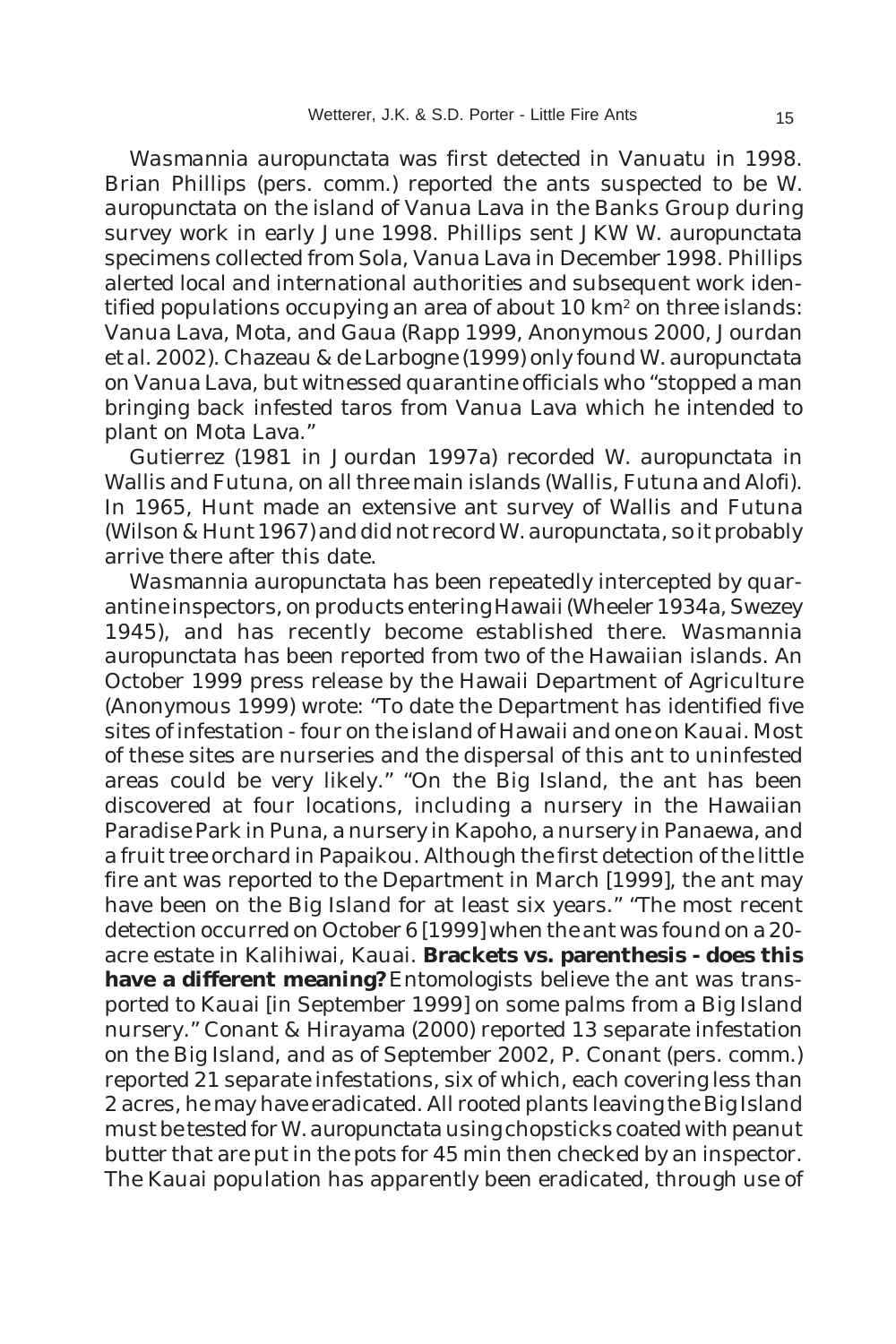Amdro.(Conant & Hirayama 2000).

Waterhouse (1997) listed *W. auropunctata* in Tuvalu and the Cook Islands. Waterhouse died in 2000, so in 2002, we contacted the agricultural offices in both countries for confirmation. Itaia Lausaveve, Acting Director of Agriculture in Tuvalu, did not have any records of this species, but wrote of an ant that seems likely to be *W. auropunctata*: "There is however one red ant species that was reported (1999) from Niulakita island in the Southern group that this particular species was causing eye infection to young poultry (chickens) leading to blindness and even to death in extreme cases." Dr. Maja Poeschko, an entomologist in the Cook Islands, replied "To my knowledge the little fire ant *Wasmannia auropunctata* is not present in the Cook Islands. Most probably the record is based on a misidentification of the tropical fire ant *Solenopsis geminata* which is quite common."

## **Florida**

The earliest record of *W. auropunctata* in Florida were specimens from 1924 collected in Coconut Grove, near Miami (Wheeler 1929). Smith (1929) also received specimens collected near Miami. Wheeler (1932) added a third record from Fort Lauderdale and wrote that *W. auropunctata* "is now very abundant under stones in the vicinity of Miami. Spencer (1941) listed records of *W. auropunctata* from citrus groves or nurseries in 10 counties in peninsular Florida (Brevard, Broward, Collier, Dade, DeSoto, Orange, Osceola, Polk, St. Lucie and Volusia), and stated "it is probable that the ant is present in many other places in the lower twothirds of Florida." In 1947, Fernald reported that *W. auropunctata* "is now present in nearly all of the peninsular portion of the state," though this may have been an exaggeration. Deyrup *et al.* (1989) listed *W. auropunctata* known from 15 counties in peninsular Florida (Alachua, Broward, Collier, Dade, Glades, Highlands, Hillsborough, Indian River, Lake, Martin, Monroe, Okeechobee, Palm Beach, Polk and Sarasota), while Ferster *et al.* (2000) listed records from 22 counties (Broward, Collier, Dade, Glades, Hardee, Hendry, Hernando, Highlands, Indian River, Lake, Manatee, Marion, Martin, Monroe, Okeechobee, Orange, Osceola, Palm Beach, Polk, St. Lucie, Sarasota and Seminole). In addition, in the Archbold Field Station ant collection there were *W. auropunctata* specimens collected on Sanibel Island in Lee County by Z. Prusak (30 Aug 1996) and M. Deyrup (17 Jan 2002). Combining these records with those from Spencer (1941), Deyrup *et al.* (1989), and Ferster *et al.* (2000) yields 28 counties that constitute most of the southern three-fourths of peninsular Florida (all except Charlotte, Pinellas, Pasco, Sumter and Citrus counties). The northernmost record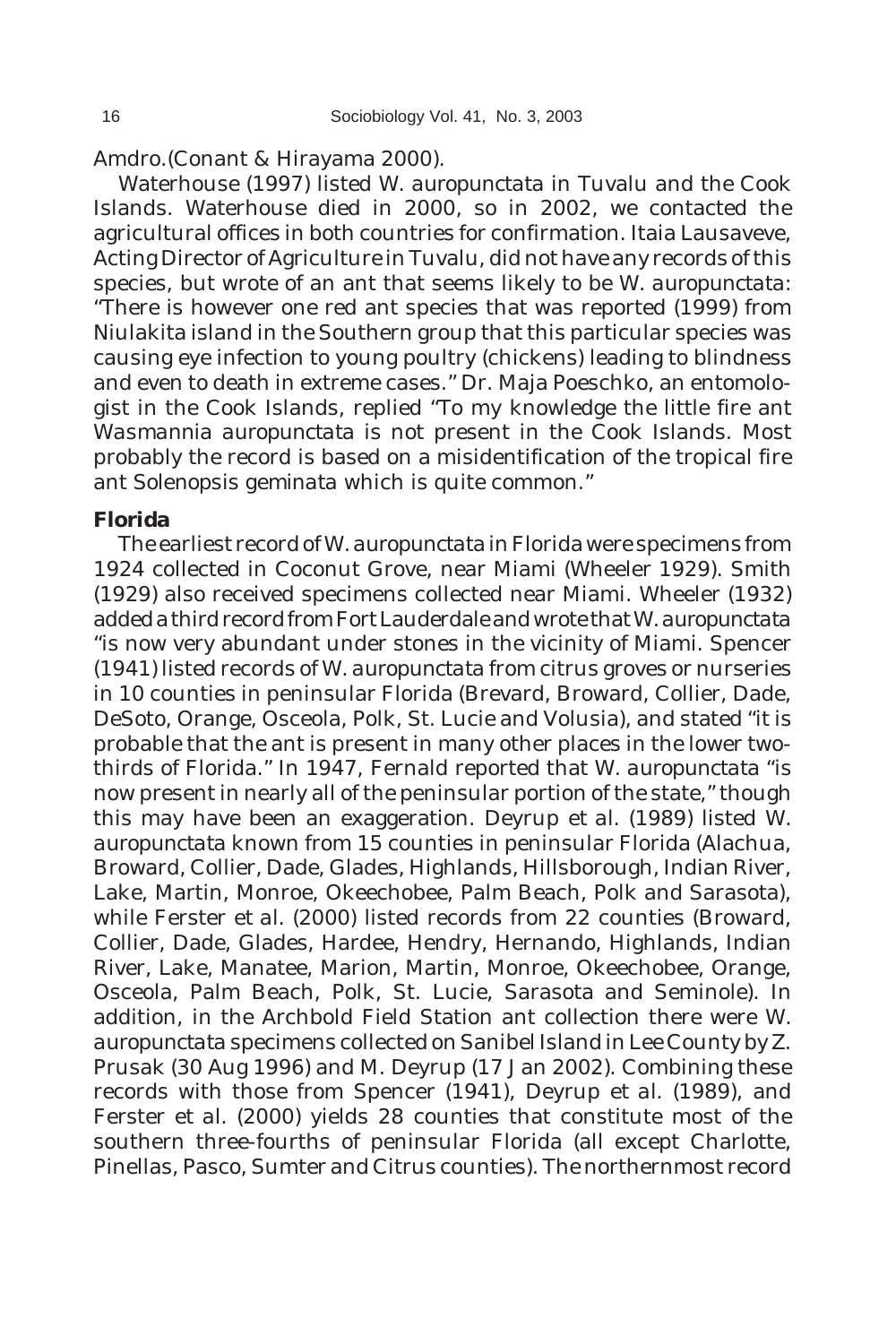in Florida is from Alachua County, situated at about 29º30'N (Johnson 1986), although *W. auropunctata* is apparently very rare in this county (SDP, pers. obs.) and may not maintain year-round outdoors populations (M. Deyrup, pers. comm.). It is unclear whether *W. auropunctata* is still spreading north in Florida, or even whether it has spread at all in Florida in the past 50 years.

## **Atlantic islands**

In addition to southern Florida, *W. auropunctata* is established in two other northern subtropical areas: the Bahamas and Bermuda. Very little has been published about *W. auropunctata* in either of these locations.

Only four of the larger Bahamian island groups that have been moderatly well surveyed for ants (Bimini, Andros, New Providence, and San Salvador), and *W. auropunctata* has been found on three of them (Deyrup *et al*. 1998, Morrison 1998). Smith (1954) published the first record of *W. auropunctata* in the Bahamas, in the Bimini Islands. Deyrup *et al.* (1998) recorded *W. auropunctata* on New Providence and North Andros in the Bahamas. *Wasmannia auropunctata* was not found on San Salvador (Deyrup 1994), nor on many smaller islands (Morrison 1998), suggesting that this species is patchily distributed in the Bahamas. Smith (1954) did not consider it an introduced species, even though Wheeler (1905, 1934b) and Mann (1920) previously had not found this species in the Bahamas*.* Deyrup *et al.* (1998), however, listed it as "introduced, probably from South America," and Morrison (1998) listed it as exotic in the Bahamas.

The earliest known specimens of *Wasmannia auropunctata* from Bermuda we found in Harvard University's Museum of Comparative Zoology, collected by L. Ogilvie on 18 October 1925 (JKW, pers. obs.). Crowell (1968), in his study of the exotic ants *Linepithema humile* and *Pheidole megacephala*, included the first published Bermuda record of *W. auropunctata*, though he noted that "the presence of *Wasmannia auropunctata* has been recognized by the Bermuda Department of Agriculture and Fisheries since 1950." Lieberburg *et al.* (1975), in their further study *L. humile* and *P. megacephala*, also found *W. auropunctata* in Bermuda, but reported only their presence. At 32º20'N, the Bermuda population of *W. auropunctata* is the northernmost established outdoors population of this species.

## **California**

We found only two records of *W. auropunctata* from California. Keifer (1937) reported that "the West Indian stinging ant, *Wasmannia auropunctata*, occasionally intercepted for the past few years, is re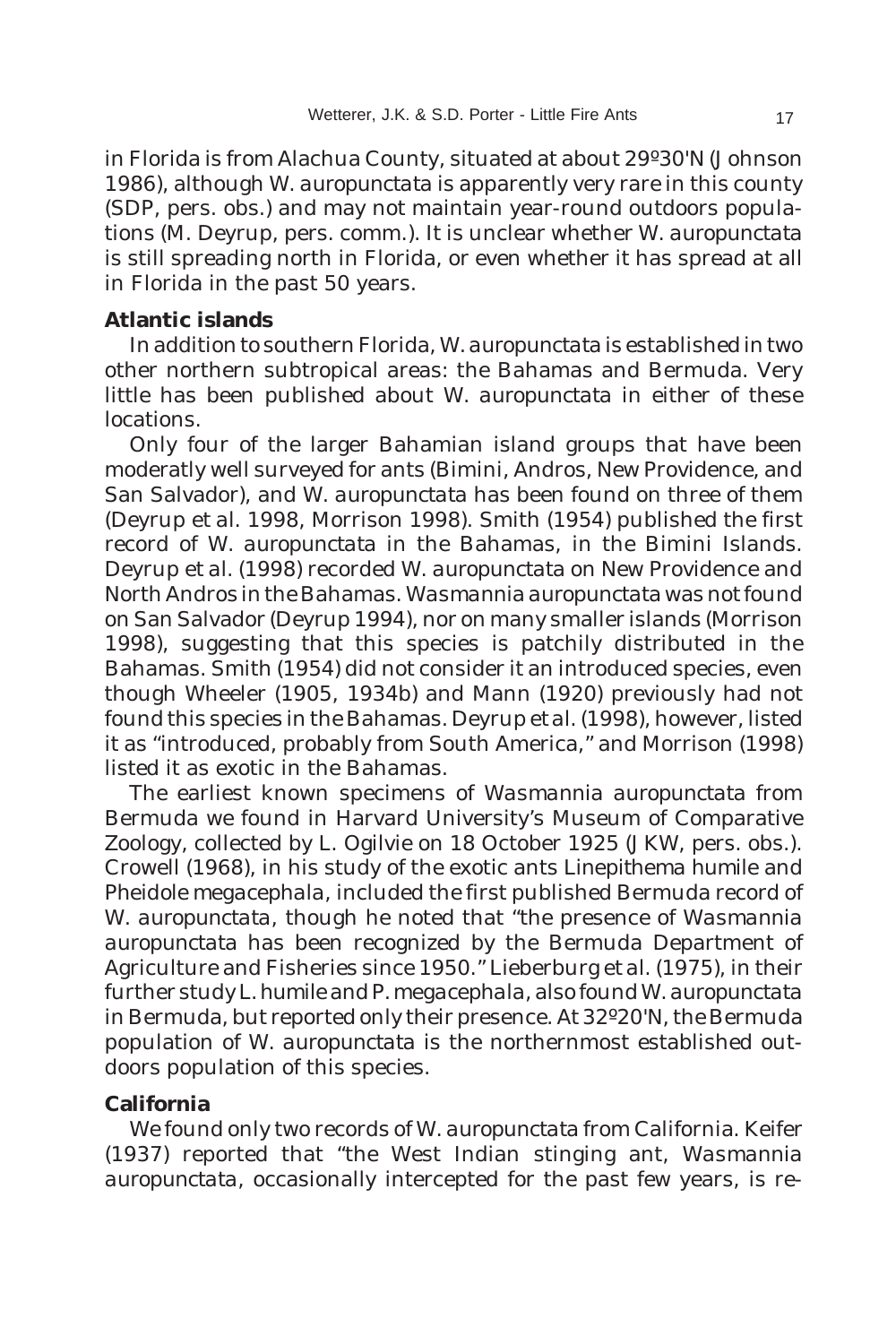ported established in Los Angeles County." In addition, Mallis (1969) "examined specimens collected in a San Francisco warehouse in 1936." Although Los Angeles (34ºN) is well north of the apparent latitudinal limits of *W. auropunctata*, the warming effects of the city may allow the ant to persist this far north. It seems likely that in San Francisco (37º45'N), *W. auropunctata* cannot survive the winters outside of buildings. The lack of any more recent California records suggests that *W. auropunctata* has not spread widely there and may, in fact, no longer persist in California. Only southernmost California may be within the potential range of *W. auropunctata*: San Diego, on the Mexican border, sits just below 32º40'N.

#### **Temperate greenhouses**

The earliest records of *W. auropunctata* in temperate areas were from greenhouses in England. Donisthorpe (1927 in Wheeler 1929) "first discovered this very small species in Kew Gardens in 1907; it is one of the commonest ants at Kew." In addition, in 1922 it was found "in a banana store in Manchester" (Donisthorpe 1927 in Wheeler 1929).

Ayre (1977) reported nine tropical or subtropical ants, including *W. auropunctata*, living in the Tropic House of Winnipeg's Assiniboine Park in Manitoba, Canada. Ayre (1977) concluded that none of the exotic ant species were likely to survive in Winnipeg, except under greenhouse conditions. In addition, *W. auropunctata* has been found in the Toronto Zoo in Ontario, Canada (Anonymous 1979). Finally, Naumann (1994) reported on *W. auropunctata* living in a greenhouse exhibit at the Vancouver Aquarium in British Columbia, Canada. Susan Johnson, an entomologist at the Biodôme in Montreal, Canada wrote to the Entomology Discussion List (13 Oct 1999): "We have an infestation of *Wasmannia auropunctata*, the little fire ant, in our indoor tropical forest. Some of the animal keepers react to the bites for several days. Does anyone know of a remedy for reducing this effect?"

## **Future spread of** *Wasmannia auropunctata*

Outdoors populations of *Wasmannia auropunctata* reach as far south as 32º40'S in Argentina and as far north as 32º40'N in Bermuda (Fig. 3). Outside of the Neotropics, *Wasmannia auropunctata* currently occupies very little of this range (Fig. 3). There are vast areas of the world between these limits where *W. auropunctata* may be able to invade. In Africa, it is probable that this species has already invaded Equatorial Guinea, located between its known distributions in Cameroon and Gabon. There seems to be little in the way of geographic barriers to prevent its expansion over much of tropical Africa (except deserts), only reaching its latitudinal limit in southernmost South Africa. In the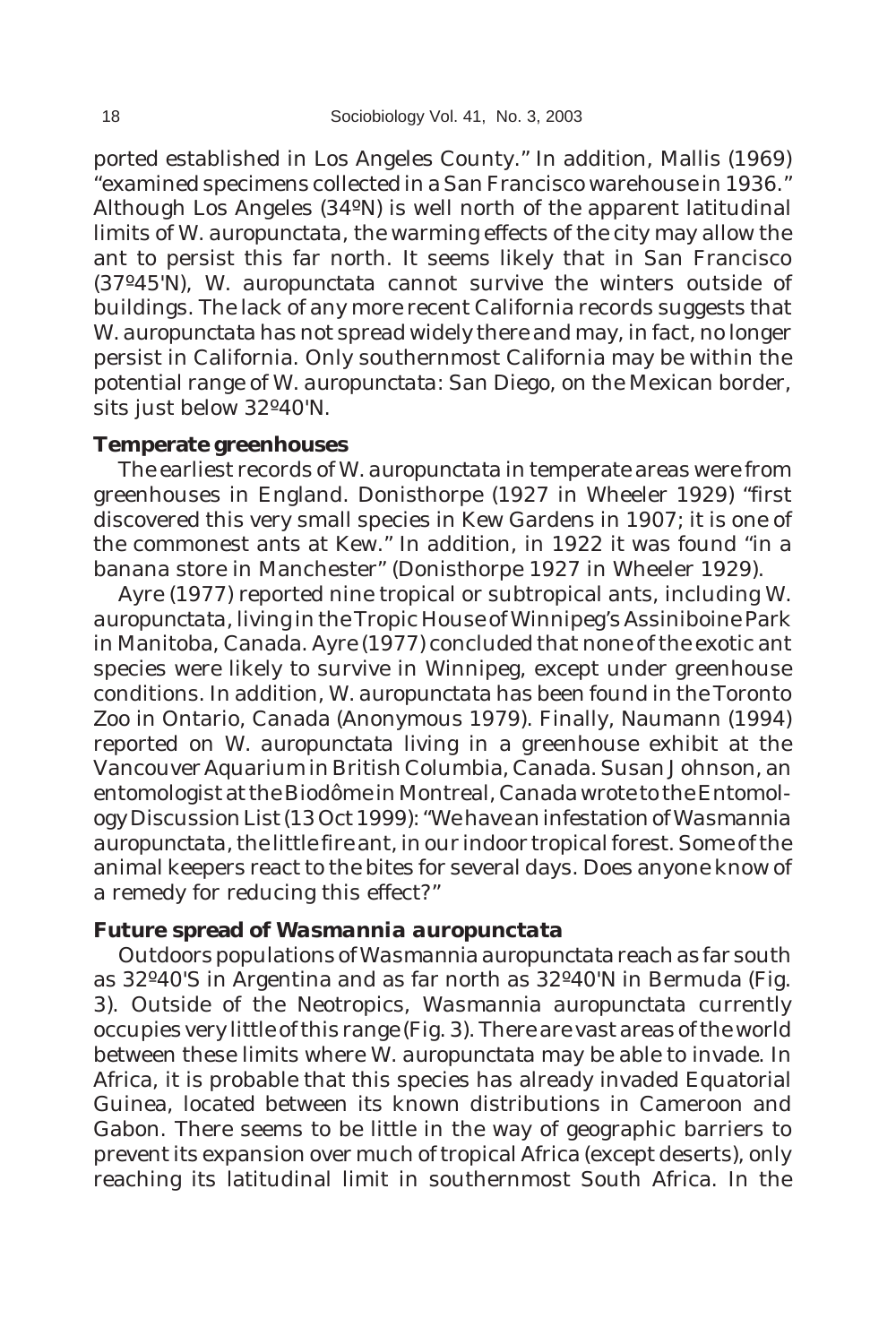Pacific, it seems likely that *W. auropunctata* may also soon be found in tropical areas that receive exports from infested areas. For example, lumber is exported from the Solomon Islands, and processed in other countries, such as Malaysia. Jourdan *et al.* (2002) reported that *W. auropunctata* may be present in Sumatra, Indonesia. In addition, this ant may soon invade the tropical lowlands of Asia and Australia. In Asia, much of China and almost all of India falls within the potential range of this ant. A spread northward from Florida to 32°40'N in the southeastern US would include southernmost South Carolina, the southern halves of Georgia, Alabama, and Mississippi, and almost all of Louisiana. Yet after more than 75 years in Florida, *W. auropunctata* has not spread into the northernmost part of the state or into any adjacent states, suggesting that other factors in addition to latitude limit its range. The future spread of *W. auropunctata* could be computer modeled using climate data, as has been done with the red imported fire ant, *Solenopsis invicta* (Korzukhin *et al.* 2001).

## ECOLOGY AND IMPACT

### **Ecology of** *Wasmannia auropunctata* **in Neotropical populations**

Numerous papers have examined the ecology of *W. auropunctata* in Brazil. De Medeiros *et al.* (1995) found that *W. auropunctata* was one of three dominant species in ant mosaics in cacao plantations of Brazil (along with *Ectatomma tuberculatum* and A*zteca chartifex spiriti*). De Souza *et al.* (1998) found that Homoptera were higher in areas of cacao plantations dominated by *W. auropunctata*. Vasconcelos *et al.* (2000) found *W. auropunctata* in both intact forest and logged areas of the Brazilian Amazon.

Bueno & Fowler (1994) found that *W. auropunctata* was "the most consistently found native species" of ants found in Brazilian hospitals and "in inner portions of the hospitals, only the exotic species, and *W. auropunctata*, are consistently present." *W. auropunctata* was the only native ant species not easily controlled with conventional insecticides. In southern Bahia, Delabie *et al.* (1995) found *W. auropunctata* in 12 of 100 houses inspected.

In Salta state, Argentina, Bestelmeyer & Wiens (1996) found *W. auropunctata* was one of the most common ants at their sites, occurring in all habitat types studied: highly degraded, moderately degraded, moderately restored, and highly restored, though it was "best represented in the highly restored site."

Levings (1983) found that *W. auropunctata* was one of the most common and widespread ants on Barro Colorado Island, a forest reserve area in Panama, occurring in 28% Berlese samples and at 78% baits.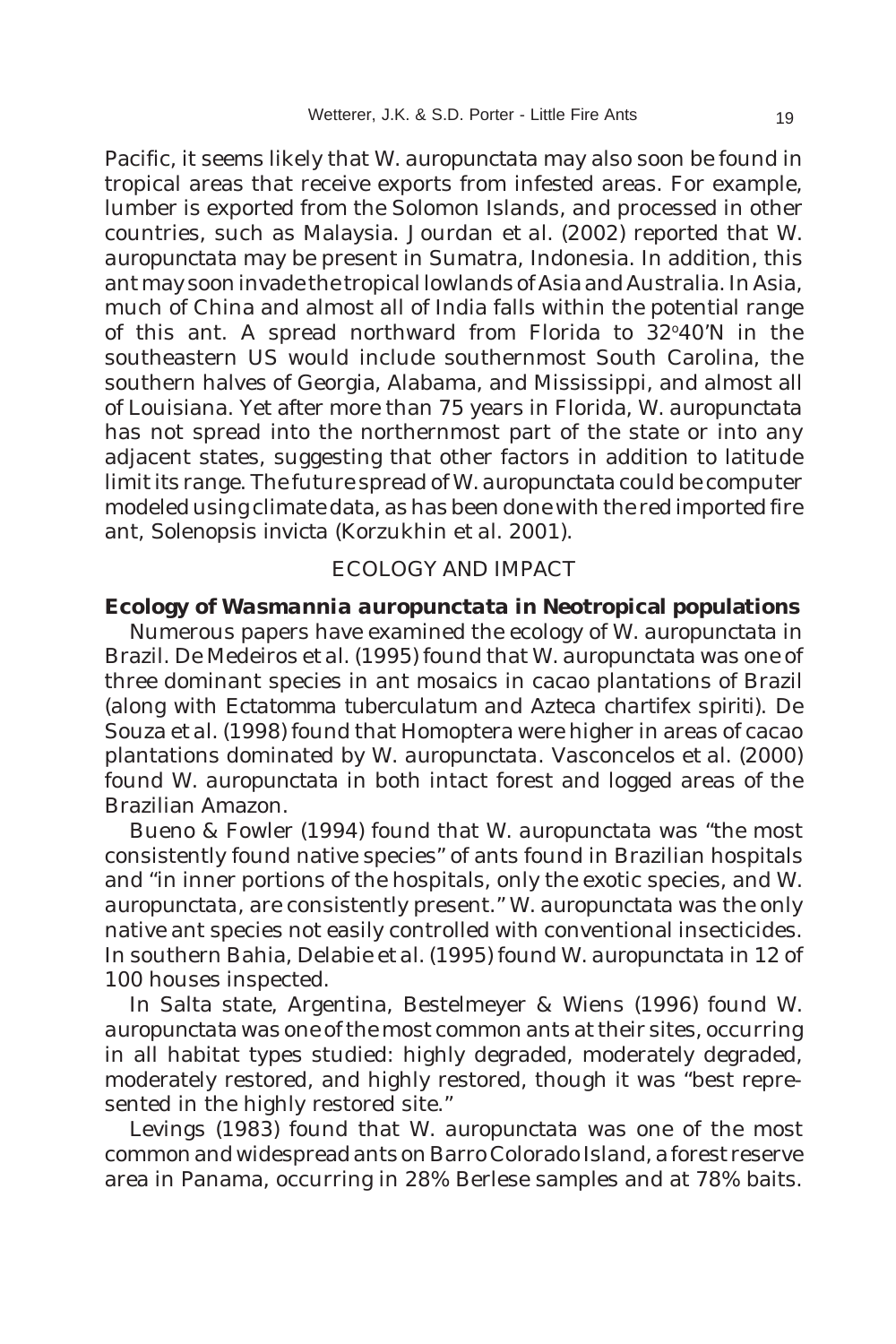In the same site, Schemske (1980) found that *W. auropunctata* was one of the two dominant visitors at *Costus* extrafloral nectaries. Longino & Hanson (1995) reported that *W. auropunctata* "is very common in disturbed lowland habitats (<500 m) in Costa Rica and workers can be very abundant in second growth, where they are dominant predators and scavengers, and are often common at extrafloral nectaries." They noted that "Their large polydomous colonies have no discrete colony center and nests may be found almost anywhere: under stones, in dead wood, in leaf litter, in stems or under bark." At La Selva Biological Station in Costa Rica, Roth *et al.* (1994) found *W. auropunctata* common, but not dominant, at baits in old growth forest (0.4-3.9% of baits), on abandoned cacao plantations (0.7-2.1% of baits), and productive cacao plantations (0.5-2.4% of baits), but did not find *W. auropunctata* on banana plantations. In the same Costa Rican old growth forest, McGlynn & Kirksey (2000) found *W. auropunctata* at 21 of 132 baits (15.9%), and dominated 10 of the baits (7.6%).

In a rainforest in Chiapas, Mexico, Goodnight & Goodnight (1956) found that most of the ants they collected using Berlese funnels were *W. auropunctata.* They added "according to a personal communication from W.M.L. Brown, Jr., it has been found to form an equally great preponderance in Berlese samples taken in several other localities of Tabasco and Veracruz. He believes it may be the commonest ant of this region." Brown (1957), himself, mentioned that he possessed "a small number of Chiapas ants collected by C. J. Goodnight and L. J. Stannard during the last five years, mostly from soil and leaf-litter," and that *W. auropunctata* occurred in "nearly every Berlese sample taken." Also in Chiapas, MacKay *et al.* (1991) found *W. auropunctata* both in a primary growth forest and in an adjacent area that had been slashed and burned one month earlier, though they wrote that *W. auropunctata* "apparently foraged into the burned area from nests in the forest." In inundated forest in Quintana Roo, Dejean *et al.* (1995) found that *W. auropunctata* was a common inhabitant of epiphytes, and was the most common ant inhabitant of the epiphytic bromeliad *Tillandsia balbisiana*. They also twice recorded an unknown *Wasmannia* in epiphytes. Among described *Wasmannia*, the only likely candidate for this unknown *Wasmannia* is *W. auropunctata rugosa*. At Los Tuxlas Biological Station in southern Vera Cruz state (18º35'N), Jeanne (1979) recorded *W. auropunctata* on the ground and on leaves in both a forest plot and in an open field plot. Also at Los Tuxlas, Horvitz & Schemske (1990) found *W. auropunctata* was one of the most common visitors at *Calathea* extrafloral nectaries. In northern Mexico, Atresino & Phillips (1992) found *W. auropunctata* in both disturbed and undisturbed sites at elevations between 350 and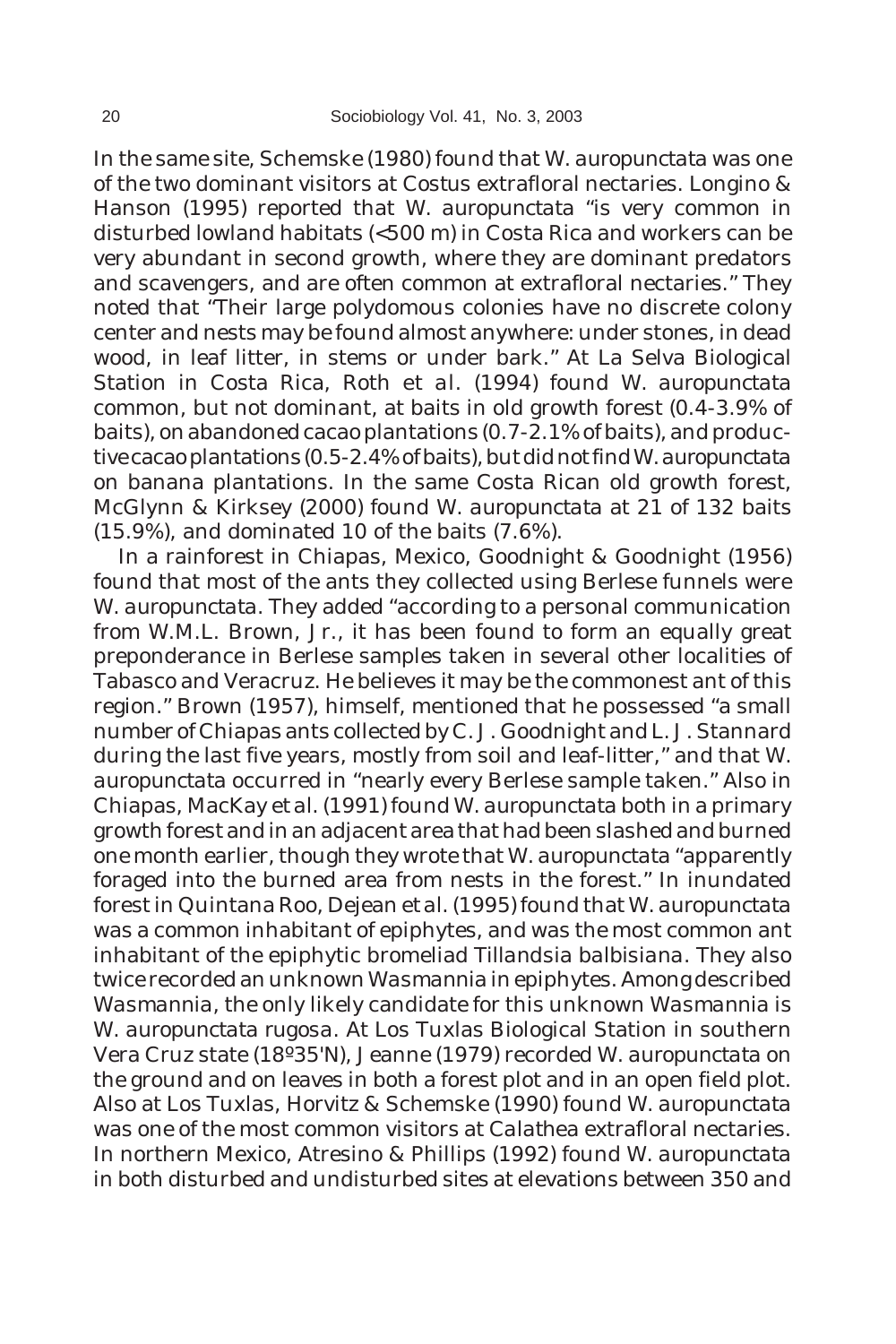900 m. Flores-Maldonado (2000) found *W. auropunctata* in two Mango orchards in the same area.

Pressick & Herbst (1973) wrote that, in the moist forest of St. John, Virgin Islands, "the most dominant species were *Wasmannia auropunctata* and *Solenopsis azteca* which usually co-occur in the same log or twig. Way & Bolton (1997) found that "in Trinidad, the dominant *W. auropunctata* was always found in association with tree or bush vegetation, for example in monoculture cocoa where it nested predominantly in the ground. Yet in coconut palm plantations it was nesting abundantly in the trees sometimes with no evidence of contact with, or dependence on, ground conditions." Way & Bolton (1997) found that *W. auropunctata* nesting in coconut palms excluded other ant species; the higher the number of *W. auropunctata* in a tree, the fewer the other ant species able to coexist. In Puerto Rico, Smith (1942) noted that probably no ant surpassed *W. auropunctata* as an attendant of honeydewexcreting insects. Michaud & Browning (1999) also found *W. auropunctata* tending aphids in Puerto Rico (though *S. invicta* was the dominant tender). Culver (1974) found that *W. auropunctata* had a "spotty distribution" in Puerto Rico but was common where it was found. In the Virgin Islands, Miskimen & Bond (1970) described *W. auropunctata* as "fairly common" and "an aggressive field ant that attends scale insects and aphids."

#### **Impact of** *Wasmannia auropunctata* **in exotic populations**

The impact of exotic populations of *W. auropunctata* varies. *Wasmannia auropunctata* is well documented as a major pest in the Galapagos and New Caledonia. There is also some evidence suggesting serious impact in the Solomon Islands, Vanuatu, and Gabon. It appears to be a much less serious pest in more temperate areas, such as Florida, Bahamas, and Bermuda. For most other invaded sites, very little is known of impact.

#### **Galapagos**

*Wasmannia auropunctata* is considered a very important pest in the Galapagos. Kastdalen (1982) reported that where the "fire ant" "spreads all native ants disappear, and it becomes far more abundant than were all the others put together." Silberglied (1972) concluded that *W. auropunctata*'s "impact upon the Galapagos terrestrial invertebrate fauna appears to be the most serious of any introduced animal." Subsequent studies in the Galapagos have confirmed this conclusion. For example, in parts of the Galapagos where it has invaded, *W. auropunctata* has been implicated in the disappearance of native arthropod fauna (Clark *et al*. 1982, Lubin 1983, 1984, Meier 1985,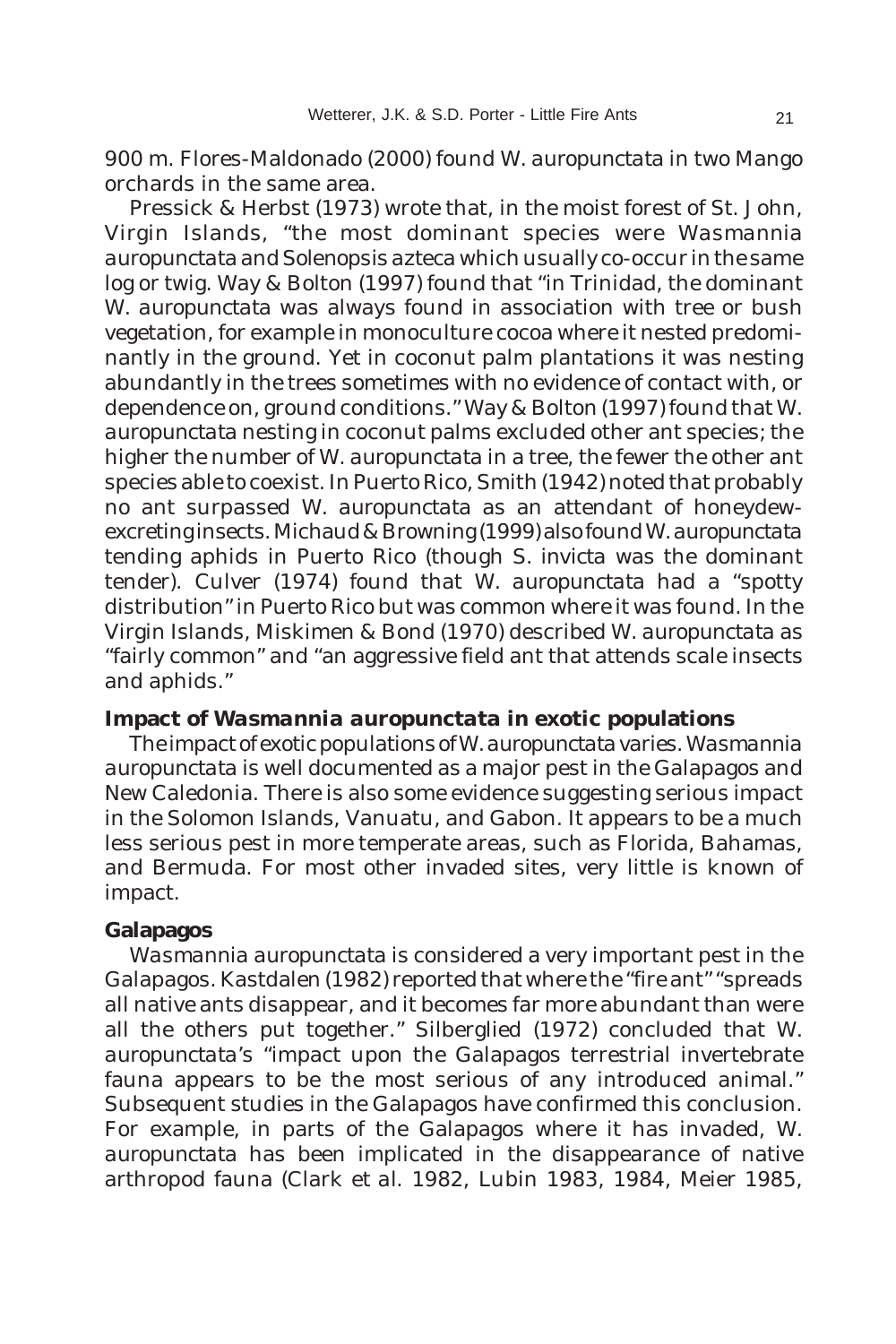1994, for more references see Ulloa-Chacón *et al.* 1991). Clark *et al*. (1982) found that *W. auropunctata* "either exterminates or reduces to very low density all sympatric species" of ants. Lubin (1984) found that areas with *W. auropunctata* present had not only lower diversity and density of other ants, but also lower densities of other insects, as well as scorpions and spiders. Honeydew-producing Homoptera, however, increased in areas of *W. auropunctata* infestation. *Wasmannia auropunctata* is often associated with another serious pest: the cottony cushion scale- *Icerya purchasi*, and has been observed transporting immature stages and tending colonies. Meier (1985) noted that *W. auropunctata* tends extrafloral nectaries on cacti in the Galapagos both day and night. There is also growing evidence of *W. auropunctata* having a negative impact on young tortoises and birds (Roque-Albelo & Causton, 1999). Roque-Albelo & Causton (1999) noted that populations of *W. auropunctata* were higher during years with higher rainfall.

## **West Central Africa**

The arrival and impact of *W. auropunctata* in Gabon appears to have been noted by Albert Schweitzer in 1914, shortly after he arrived in Lambaréné, Gabon (150 km southeast of Libreville) to establish his hospital. Schweitzer (1931) wrote (in a chapter dated January to June, 1914): "One of the worst species of ants which we have here, the sangunagenta, is also an importation, having come over in cases of goods brought from South America." Further, Schweitzer (1951) added that this ant "is now domesticated." Although it is not certain to which ant species Schweitzer referred, *W. auropunctata* is the only likely candidate. At present, people in Gabon commonly refer to *W. auropunctata* as "tsangonawenda" (Wetterer *et al.* 1999), which is very close to "sangunagenta" It would be very interesting to determine whether Schweitzer wrote anything more on this ant, particularly whether he documented why this species was considered "one of the worst," and in what sense it was "domesticated."

Subsequently, Bruneau de Miré (1969) reported *W. auropunctata* from the coastal region of Cameroon near Kribi, where cacao (*Theobroma cacao*) growers purposely transported *W. auropunctata* colonies from plantation to plantation as a biological control agent of certain insect pests, particularly Miridae (Hemiptera) (Bruneau de Miré 1969). Bruneau de Miré (1969) found that in areas with *W. auropunctata*, populations of most insects, including beetles, flies, and other ants, were reduced. In contrast, populations of plant-feeding bugs (Homoptera) that the ants tends, such coccids and psyllids, increased.

Villagers in this region reported that they intentionally transport *W.*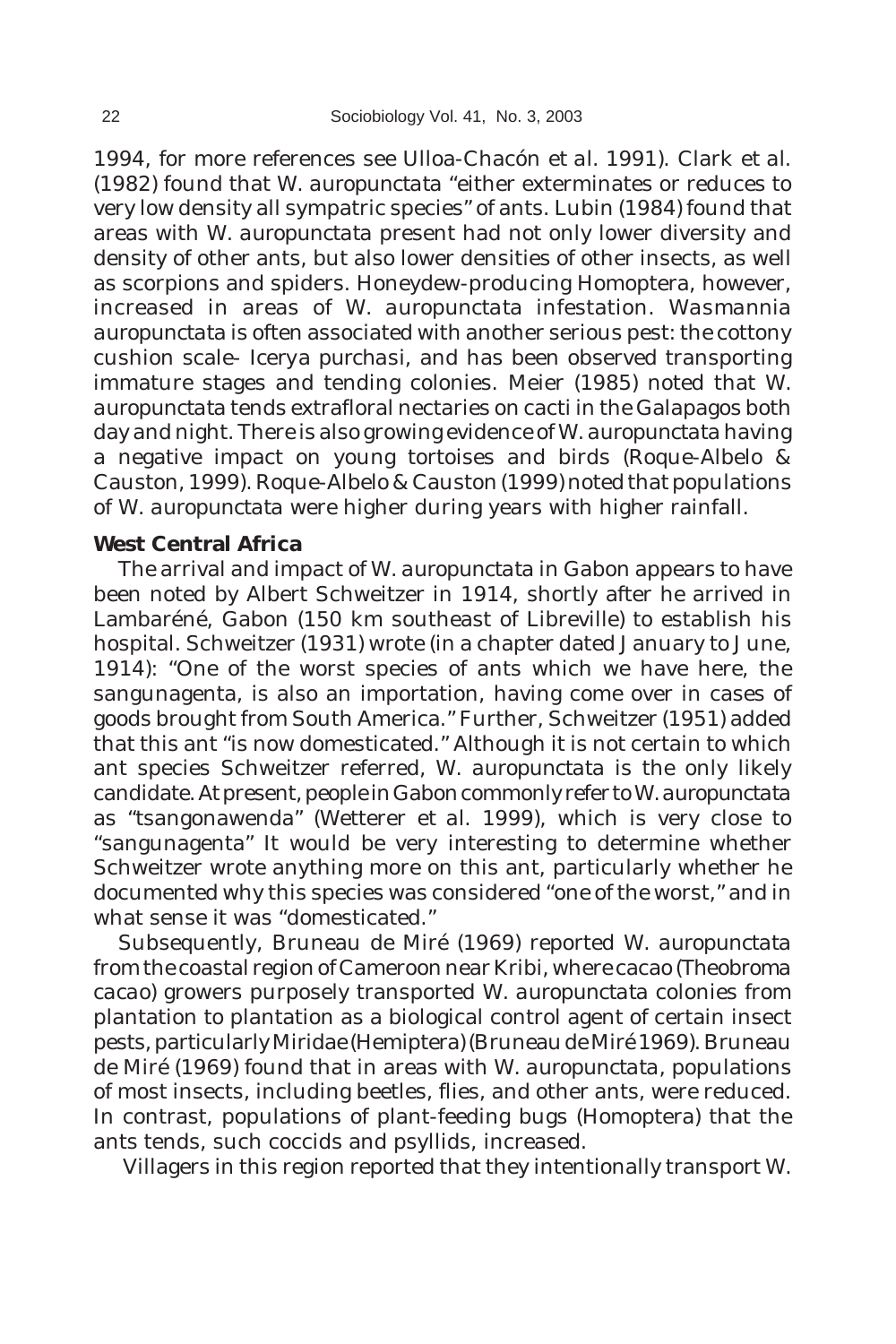*auropunctata* between plantations for pest control, though the crop being protected was maize (*Zea mays*), not cacao as in Cameroon. The success of *W. auropunctata* of controlling other insects was well appreciated.

Wetterer *et al.* (1999) found anecdotal evidence of an impact on vertebrates in Gabon. House cats (*Felis catus*) at Lopé often have *W. auropunctata* in their fur, and several cats developed corneal clouding and blindness. William Karesh, field veterinarian for Wildlife Conservation Society, found the cats' symptoms consistent with trauma, not communicable disease. The same symptoms developed in several cats in Franceville shortly after *W. auropunctata* were first noted. More disturbingly, elephants (*Loxodonta africana*) with cloudy corneas are common in Lopé and Petit Loango, as well as Wonga Wongué Reserve on the central coast of Gabon (100 km south of Libreville). The possible connection between *W. auropunctata* and eye maladies deserves further study.

### **Melanesia and Polynesia**

In New Caledonia, the ant was initially confined to disturbed environments, but it has since spread to relatively undisturbed habitats, including sclerphyllous (dry, small-leafed) forests, rainforests, and ultramafic (magnesium- and iron-rich) shrublands (Guilbert *et al.* 1994, Jourdan 1997a, b). In two New Caledonian sclerphyllous forests invaded by *W. auropunctata*, this single ant species made up 15-65% of all arthropods collected using canopy fogging (Guilbert *et al.* 1994). The ants have a negative impact not only on endemic ants, but also native arachnids, beetles, and reptiles (Jourdan 1997a, Jourdan & Chazeau 1999, Jourdan *et al.* 2000, 2001, Delsinne *et al.* 2001). The spread of *W. auropunctata*, however, is positively correlated with population explosions of coccid Homoptera (Jourdan 1997a). Jourdan (1997a) called *W. auropunctata* "possibly the most dangerous pest ever introduced to this archipelago."

MacFalane (1985 in Way & Bolton 1997) considered *W. auropunctata* useful as a natural enemy of crop pests in Solomon Islands. In August 1997, while studying the distribution of ants in the Solomon Islands, Wetterer (unpublished) found that in areas of Guadalcanal Island with high densities of *W. auropunctata*, all epiphytic myrmecophytes (Hydnophytinae) were occupied solely by this species. Wetterer (unpublished) collected ants on Savo Island in and around a nesting area of the Melanesian Scrubfowl, *Megapodius eremita*, maintained by local egg harvesters near Mbalola and found high densities of *W. auropunctata* under virtually every piece of organic debris. A local egg harvester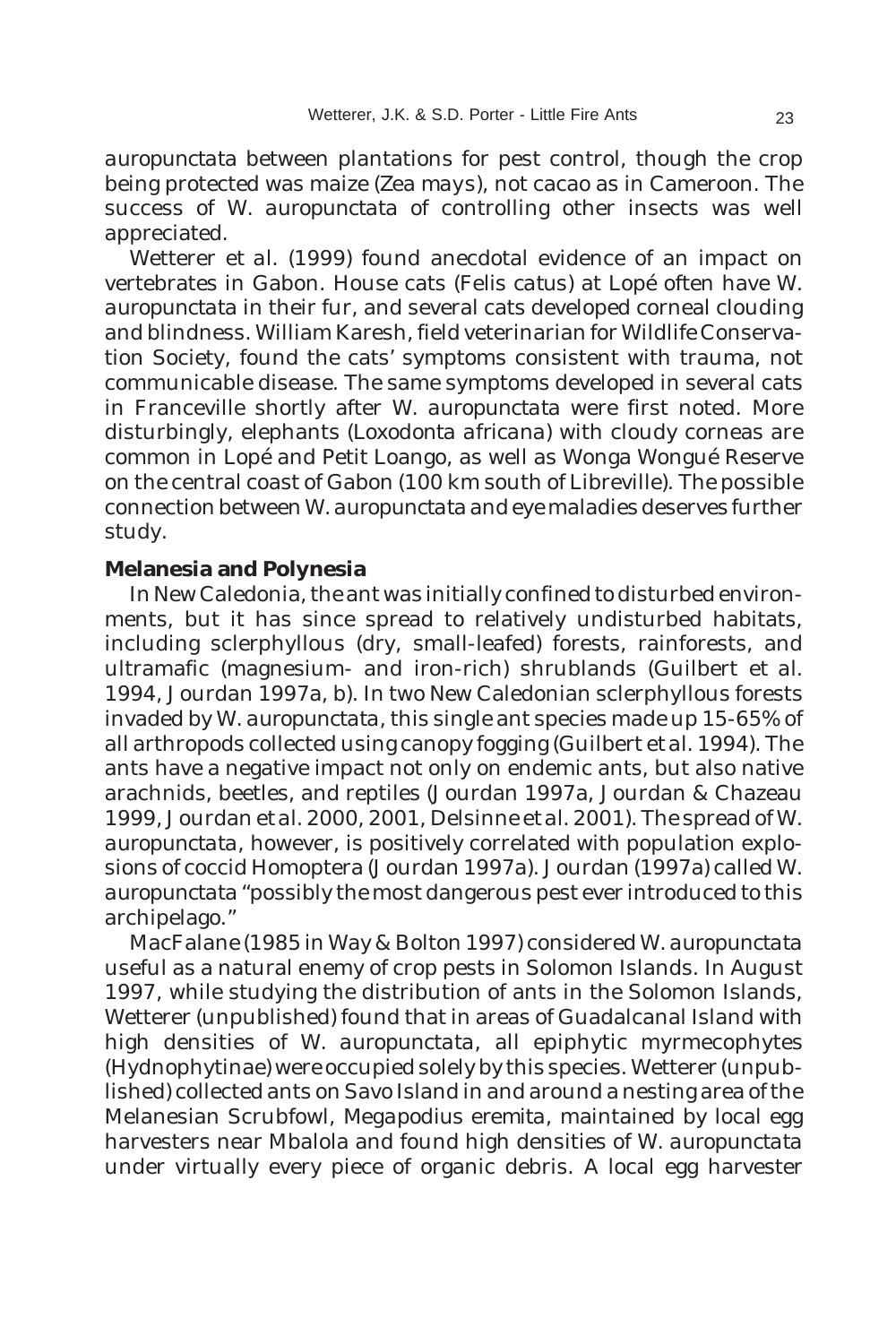reported that ants often attacked the eyes of emerging scrubfowl chicks. The locals, who all knew *W. auropunctata* from its painful stings, asserted that *W. auropunctata* arrived on Savo on young coconut trees imported to a plantation from the neighboring island of Guadalcanal. On Vulelua Island, the proprietor of a resort first noted *W. auropunctata* on log washed up on the shore from a nearby lumbering operation on Guadalcanal. Many locals on Guadalcanal reported that their dogs (*Canis domesticus*) were all gradually blinded by the ants' venom and rarely lived more than five years (Wetterer 1997).

In Vanuatu, Chazeau, & de Larbogne (1999) found that on Vanua Lava, around the towns of Sola and Mosina, *W. auropunctata* infested houses, gardens, and taro fields. "Dense lines of foragers can be observed along the walls in many houses, if not all, and everybody in Sola is familiar with the ant. *Wasmannia* coexists with *Anoplolepis gracilipes* but is dominant on baits and kills any *Anoplolepis* worker which persists in the foraged area." John Tennant (pers. comm. to JKW) wrote that on a visit to Vanuatu in August 2000 and during four months of field work in 2002, he noted a striking lack of butterflies around Sola. "Compared with, for example, Mota Lava, butterfly numbers are very low, despite the profusion of nectar sources ... at the time of my last visit, butterflies were abundant on Ureparapara, Mota Lava and Gaua, but almost absent even on bright sunny days along the waterfront at Sola. The presence of fire ants on Vanua Lava is one difference between these islands." Currently, officials in Vanuatu are very concerned about the prospect of this ant spreading throughout the archipelago, and are seeking international assistance in learning ant identification (L. Nimoho, pers. comm. to JKW, 2001). Exportation of agricultural products from infested islands in Vanuatu has been temporarily forbidden (Rapp 1999, Anonymous 2000).

#### **Florida**

In Florida, Spencer (1941) reported that "during 1935 and 1936 reports began to come in of annoyance to citrus fruit pickers by small stinging ants. These complaints have increased in number since then."

Ferster & Prusak (1994) found *W. auropunctata* occurred in many diverse habitats of the Florida Everglades: hardwood hammock, rocky pineland, coastal prairie, and slough areas, but not in wetland prairie or mangrove areas. On Long Pine Key in Everglades National Park, Clouse (1999) found *W. auropunctata* in 18% of litter samples from hammock areas, 2% of litter samples from Brazilian Pepper (*Schinus terebinthefolius*) stands, and in none of the samples from pinelands. In addition, Clouse (1999) found that *W. auropunctata* (along with *S.*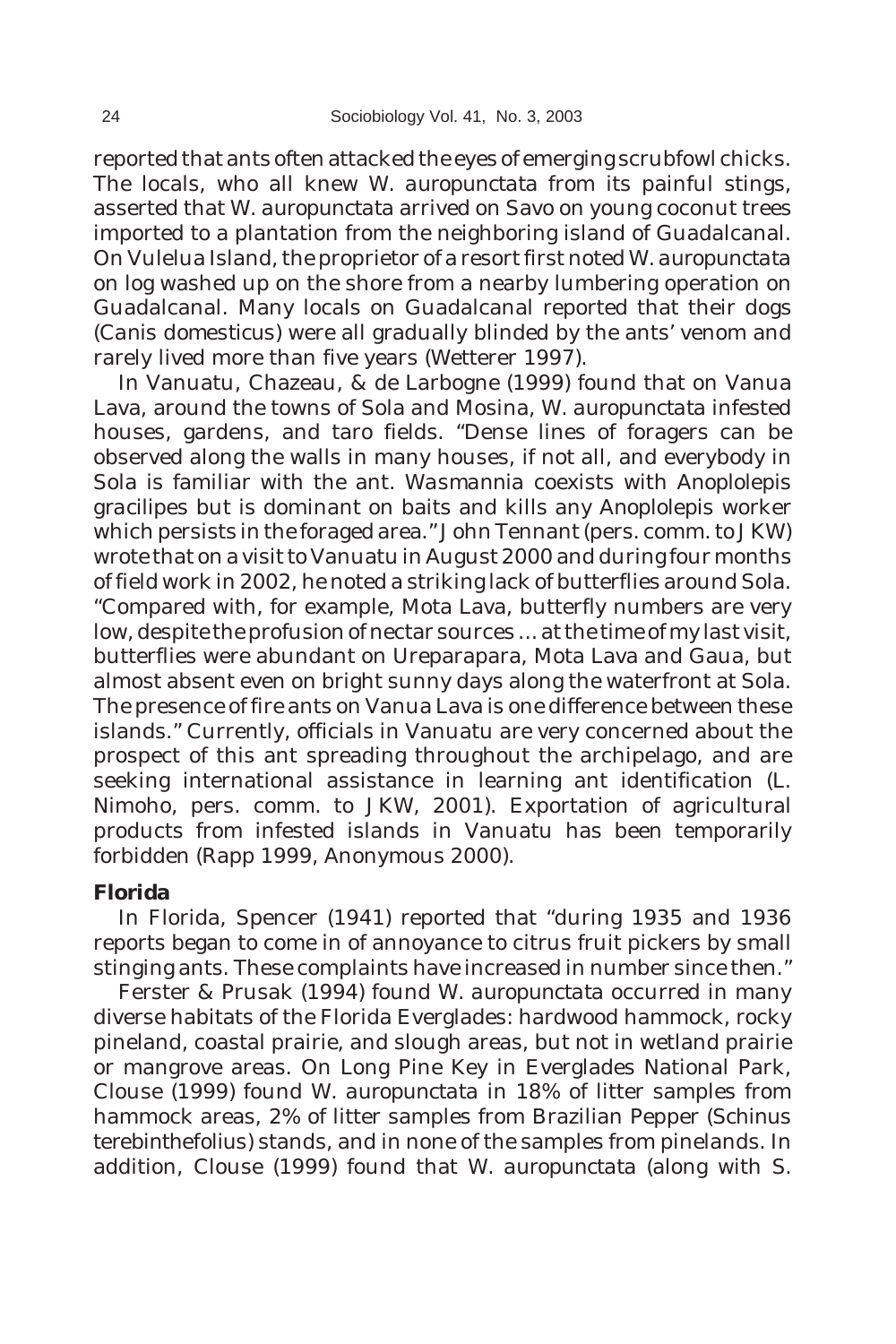*invicta*) were the most noticeable ants in and around houses and gardens. In Palm Beach County, Wetterer & Wood (2002) found *W. auropunctata* on just 12 of 912 marked sea turtle nests (= 1%; compared with *Solenopsis invicta* on 328 nests or 36%); similarly, Wetterer and Moore (in prep.) found *W. auropunctata* on just 4 of 154 marked gopher tortoise burrows (= 3%; compared with *Solenopsis invicta* on 51 burrows or 33%).

Although Wilson (1964) did not record *W. auropunctata* in the Florida Keys, Wilson (in Fabres, & Brown 1978) found "a population on tiny Pigeon Key, in the Florida Keys, where *Wasmannia* occupied territory on one side of the islet, while the convergently similar ant *Tetramorium simillimum* (F. Smith) held the rest against it in what appeared at the time to be a standoff." In 1998, J. Owens resurveyed Pigeon Key and found no *W. auropunctata*, but did find *Solenopsis invicta* (T. McGlynn, personal communication).

Deyrup *et al.* (1988) recorded *W. auropunctata* from eight other islands in the Keys (Largo, Plantation, Upper Matecumbe, Bahia Honda, Big Pine, Sugarloaf, Middle Torch, and Key West). Williams (in Deyrup 1991) found that "trees of *Lignum vitae* on Lignum Vitae Key (a botanical reserve) have been severely attacked by a scale that is tended and defended by the exotic ant *Wasmannia auropunctata*." Fleming *et al.* (unpublished; in Horvitz 1997) found that *W. auropunctata* in the Florida Keys was much more common in more highly disturbed areas, accounting for 97.6% of all ants coming to tuna bait in Castellow Hammock State Park.

In general, it does not appear that *W. auropunctata* is a great pest in much of Florida, except on *Citrus* plantations (Spencer 1941) and areas where it has only recently invaded, such as the Florida Keys (see below). Deyrup *et al*. (1988) noted that, compared with its great impact in the Galapagos, *W. auropunctata* "has not had a similar effect during its long history in southern Florida." Deyrup *et al*. (2000) noted that *W. auropunctata* do not "seem to fulfill their potential" in Florida," and that "it practically blankets the ground in a few places, but it is generally a minor species in the fauna." Klotz *et al*. (1995) considered *W. auropunctata* only an occasional pest in Florida. They noted that the low incidence of reports of *W. auropunctata* as a pest was surprising given its common and widespread occurrence around structures in south Florida. "At two outbreak sites in south Florida there are unusual concentrations of plants that produce large amounts of extrafloral nectar, and are visited day and night by hordes of *W. auropunctata.* It may be that this resource has tipped the balance in favor of *W. auropunctata* and caused these very local outbreaks" (Deyrup *et al.* 2000). There is some indication that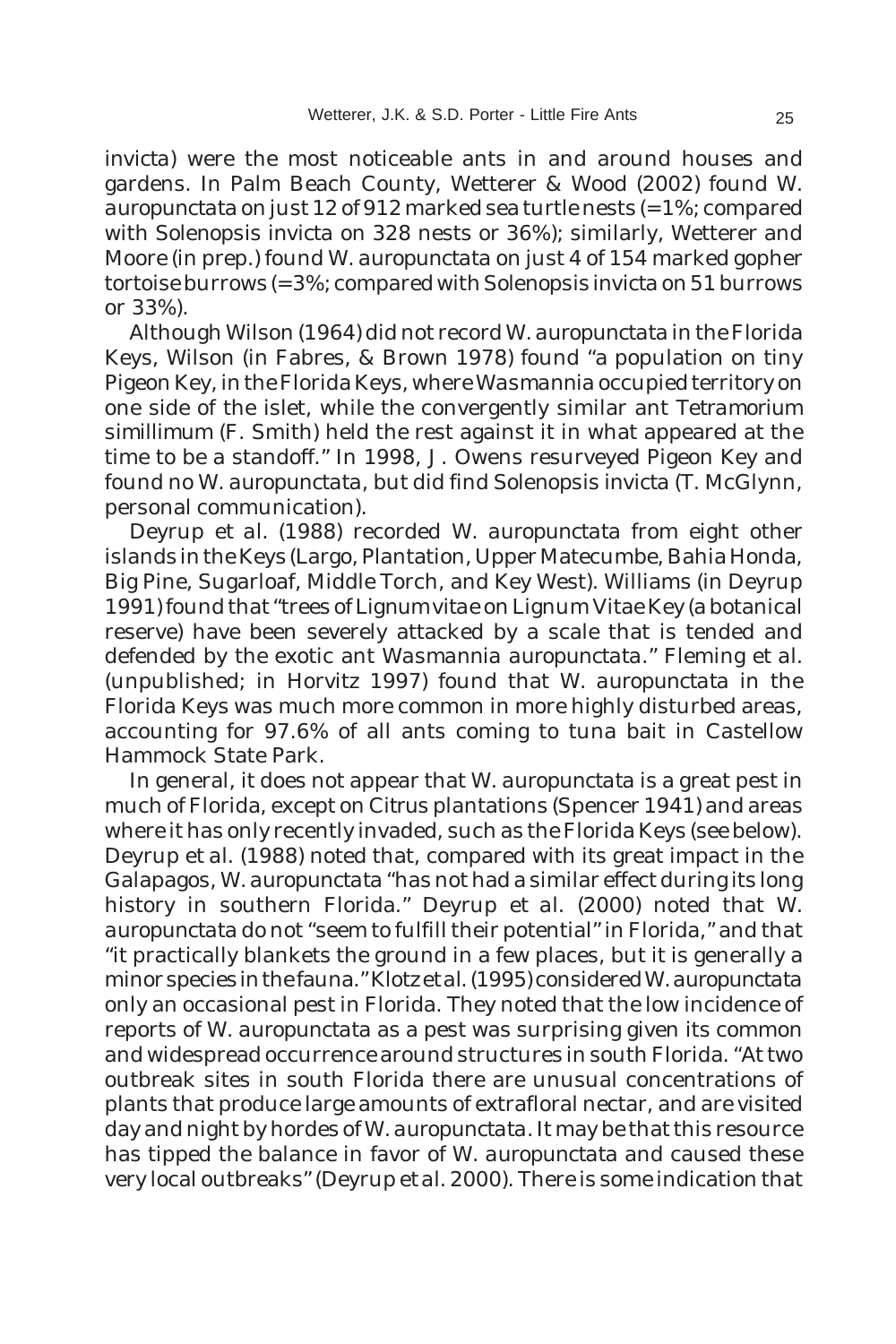densities of *W. auropunctata* have declined in some parts of Florida. Longtime Miami residents report "that there used to be a rain of small, stinging ants (presumably *Wasmannia auropunctata*) falling out of trees and disrupting outdoor activities. Today this ant does not seem abundant enough to have this effect" (Deyrup *et al*. 2000). Competition with a wide diversity of native and exotic ants may help keep *W. auropunctata* in check on mainland Florida and possibly other continental areas.

## **Atlantic islands**

Little is published concerning of the spread and impact of *W. auropunctata* in the Bahamas. Deyrup *et al*. (1998) commented that the "great abundance" of exotic ants, including *Wasmannia auropunctata*, in the Bahamas, was disturbing. Deyrup *et al*. (2000) wrote that they "have recently found sites on the island of New Providence Bahamas with huge concentrations of *W. auropunctata*."

Hilburn *et al*. (1990) noted that *W. auropunctata* was "now fairly common" in Bermuda. However, Wetterer *et al*. (in prep.) found that *W. auropunctata* actually appears to be quite rare in Bermuda.

### **Temperate greenhouses**

Ayre (1977) considered *W. auropunctata* the most serious greenhouse pest ant due to its sting. Nonetheless, Ayre (1977) felt that, except for people who have a severe allergic reaction to the sting, *W. auropunctata* was "merely an annoyance." Finally, Naumann (1994) reported on *W. auropunctata* living in a greenhouse exhibit at the Vancouver Aquarium in British Columbia, Canada. He noted that the ants found tending scale insects and were most apparent on plants that hosted scales. "Although little fire ants do occasionally sting Aquarium staff, they are not a problem for visitors, and probably go unnoticed because of their small size."

### **Chemical control efforts**

A wide variety of chemical poisons have been used to control *W. auropunctata*, including DDT, malathion and mirex (e.g., Fernald 1947, Osburn 1948, 1949, Nickerson 1983, Delabie 1989b). Williams & Whelan (1992) tested the attractiveness of different baits to *W. auropunctata*. A laboratory test, the order of preference for 13 food products from most to least was: peanut butter, honey, honey: water, pineapple juice, tuna oil, dark karo syrup, mint jelly, light karo syrup, soybean oil, orange juice, molasses, apple juice, and Coca Cola syrup. In a laboratory test of six oils, the preference order was soybean, tuna (vegetable oil from a tuna can), sunflower, peanut, safflower, and codliver. In a field test in the Galapagos, the preference order for food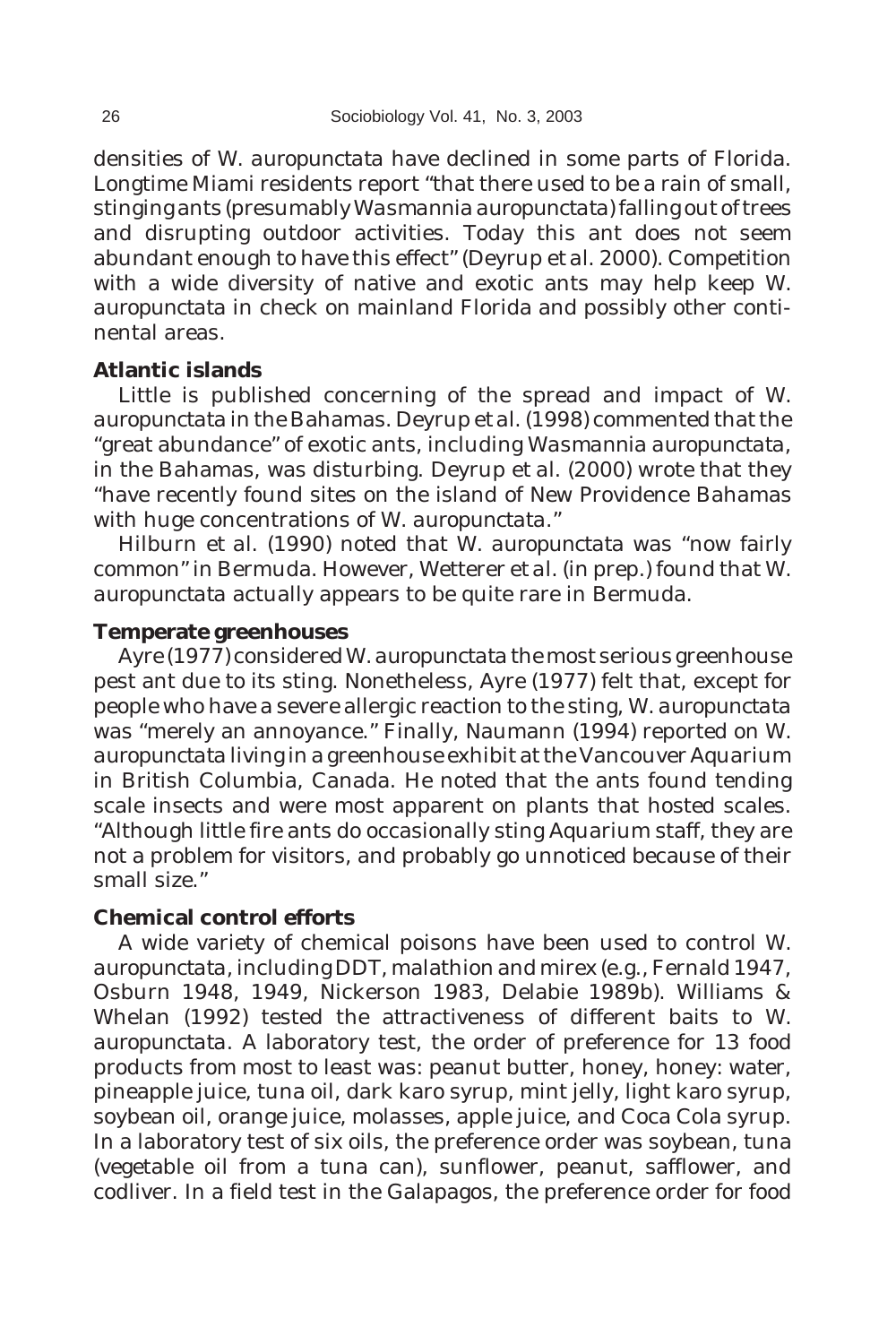and commercial ant control baits were: Amdro (hydramethylnon with soybean oil), peanut butter, lard, Raid Max (N-ethyl Perfluorooctanesulfonamide with peanut butter), Max Force (hydramethylnon with insects), honey-water, peanut butter oil, honey, and finally Logic (fenoxycarb with soybean oil), and water, both of which attracted no *W. auropunctata* workers.

Eradication of *W. auropunctata* using chemical means has been attempted in many areas, such as Hawaii (see above), with varying success. Perhaps the most extensive and best-documented eradication attempts are those in the Galapagos Islands.

Ulloa-Chacón, & Cherix (1994) summarized their efforts in using an insect juvenile hormone analog, methoprene, in controlling *W. auropunctata* on Santa Cruz Island in the Galapagos. They found that it had an important effect on brood development and queen fecundity. Treatment has no significant effect on worker population 6 weeks after treatment, and after three months with no further treatment, populations reductions only reached 50 to 75%.

Abedrabbo (1994) summarized efforts on Santa Fe Island in the Galapagos to control *W. auropunctata* using chemical poisons. In May 1975, *W. auropunctata* was first discovered on the island. Beginning in October 1975 and continuing into March 1976, an intensive attempt was made to eradicate the ants, by removing rocks and herbaceous vegetation from the affected area, burning the area and then applying a mixture of pyrethrin, resmethrin, and DDT. Later in 1976 and 1977, *W. auropunctata* was not detected in the area. In 1983, however, *W. auropunctata* was detected again. In 1985, a second intensive eradication attempt was conducted, cutting and burning the 2 hectares affected area, then applying the insecticides Aldrin, Ostation, and Basudin. In 1986, the ants were still present, and beginning in 1987 the chemical Amdro was used to control the ants. Between July 1988 and April 1990, *W. auropunctata* was found in only 2 of 7 surveys of the area, and was not found in any of the 6 surveys conducted between May 1990 and September 1991. In 2001, A.E Mieles still found no *W. auropunctata* on Santa Fe, and researchers now feel confident that *W. auropunctata* has been completely eliminated (C. Causton, pers. comm.).

On Marchena Island in the Galapagos, *W. auropunctata* was first detected in 1988 (Roque-Albelo *et al.* 2000). In 1993, control using Amdro was initiated. In 1993, the measured area of infestation was 5.2 ha, dropping in 1994 to 3.5 ha, and in 1996 to 1-1.5 ha. In 1998, however, 17 ha was found to be "occupied by dense mats of *W. auropunctata*" (Roque-Albelo *et al.* 2000), and in 2000, the infested area had increased to 22 ha (C. Causton, pers. comm.) In March 2001, a four-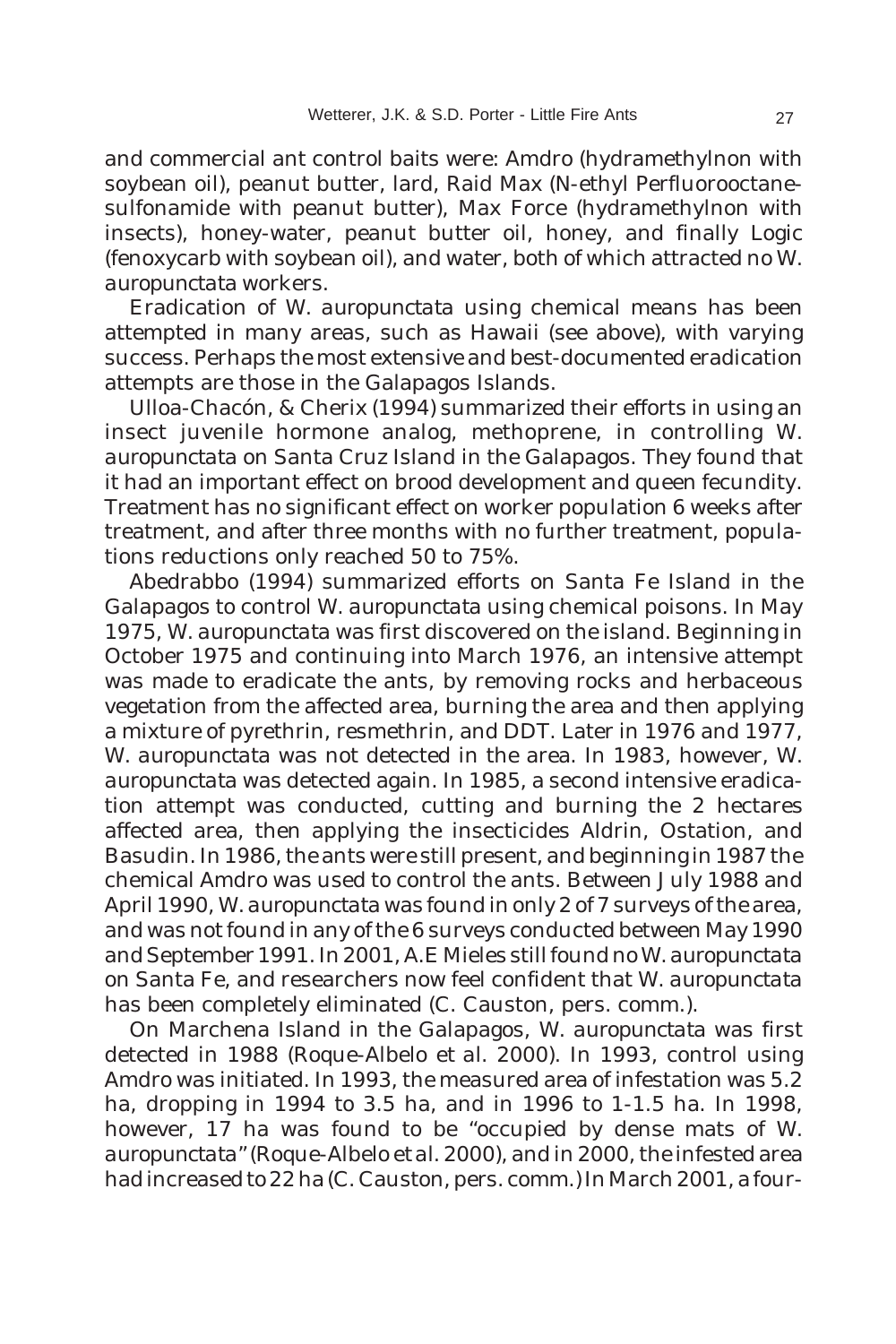year eradication program using Amdro was initiated on Marchena as a joint effort between the Galapagos National Park Service and Charles Darwin Research Station funded by the United Nations Foundation. Between March 2001 and April 2002, Amdro was applied four times to the infested area. In April 2002 researchers found only a small patch of  $65 \text{ m}^2$  still infested with fire ants (C. Causton, pers. comm.). In 2003, a program will begin on the islets surrounding Santiago Island to eradicate *W. auropunctata* following the same methodology that was used on Marchena (C. Causton, pers. comm.).

## RECOMMENDATIONS

In order to delay, reduce, or eliminate the ecological and economic impacts of *W. auropunctata*, we recommend that: 1) quarantine efforts should be expanded and targeted toward this ant, 2) efforts should be made to detect and eradicate incipient infestations on tropical and subtropical islands, and 3) a biological control program should be established to find, evaluate, and release promising natural enemies.

### **Improved Quarantine**

Improved and targeted quarantine efforts are the first line of defense for areas not yet infested by *W. auropunctata.* Quarantine efforts can be especially effective for oceanic islands where vigilant efforts might delay infestations for decades or longer. Many island groups, however, lack all but the most rudimentary quarantine procedures for identifying and intercepting pest organisms. Nevertheless, much could be accomplished by educating inspectors, shippers, agricultural extension agents, and the general public so that they could recognize this ant, and understand the serious problems that will occur if it becomes established.

An effective education program could be developed relatively inexpensively. For shippers and the general public, this might consist of brochures, posters, and perhaps video information that could be distributed via television. For inspectors or extension agents, it might also include preserved voucher samples of the ants and an illustrated key to help identify the pest. The first step probably would be to survey the needs of threatened island groups. Island groups with known infestations should consider establishing compliance agreements with shippers of nursery stock, certain agricultural products, and other materials likely to carry the ants. An effective compliance agreement would likely involve periodic inspections and pest control efforts to limit the likelihood of accidental transport. The quarantine system used for the red imported fire ant, *Solenopsis invicta*, in the United States might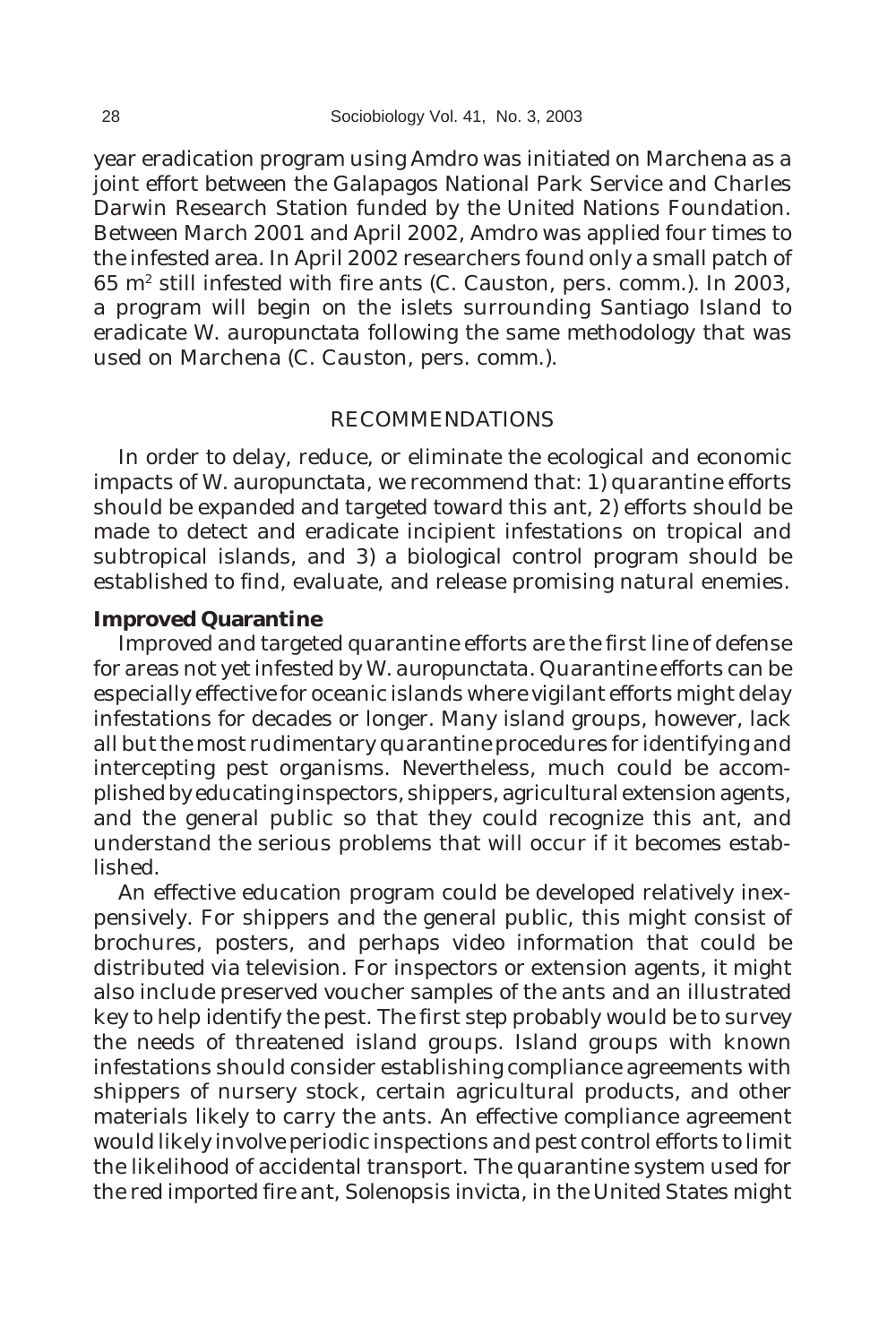be a good model for such a program, although it would be useful to develop control and inspection methods specific to *W. auropunctata*.

### **Early Eradication**

Incipient infestations of *W. auropunctata* should be eradicated whenever possible. Generally, an eradication attempt will require at least 4- 5 treatments with an appropriate poison bait over a two year period plus extensive monitoring for several additional years. Fortunately, *W. auropunctata* is more susceptible to eradication efforts than most pest arthropods because they do not disperse by air and on the ground they usually only expand several dozen to several hundred meters per year unless they are accidentally transported in human commerce or floods. It is very important that eradication be attempted early. Based on experience in the Galapagos (Abedrabbo 1994), infestations of several hectares may be fairly easy to eradicate with persistence and several hundred to several thousand dollars. Eradication of infestations of a few dozen hectares is probably possible, but with at least ten times the effort and ten times the funds. Based on experience with *S. invicta* in the US (Lofgren 1986), infestations of several hundred hectares will be extremely difficult to eradicate even with massive inputs of labor and hundreds of thousands of dollars. Eradication of *W. auropunctata* in larger areas is likely impossible except for the most sophisticated and well-funded eradication programs with access to millions of dollars of resources. Early detection of new infestation is probably best accomplished by educating extension agents, farmers, nurserymen, and others to recognize the ants. Equally important in many cases is to have an eradication plan in effect and pre-approved by government officials so that precious months or even years are not lost before action is taken.

## **Biological control**

*Wasmannia auropunctata* does not seem to have the destructive impact in its native range (Tennant 1994) as it does in many exotic infestations, suggesting that natural enemies may be keeping native populations in check. Classical biocontrol agents may be the only hope for controlling exotic populations of *W. auropunctata* in areas where it is firmly established. A classical biocontrol agent is one that expands naturally and becomes permanently established without the need for further releases. The advantage of using classical biocontrol agents is that their benefits are widespread, permanent, and without cost after the agent becomes established. The use of biological agents to control tramp ants is currently being studied for *Solenopsis invicta* (Porter 1998) and *Linepithema humile* (Orr & Seike 1998). For *S. invicta*, two parasitic phorid fly species have recently been released in the United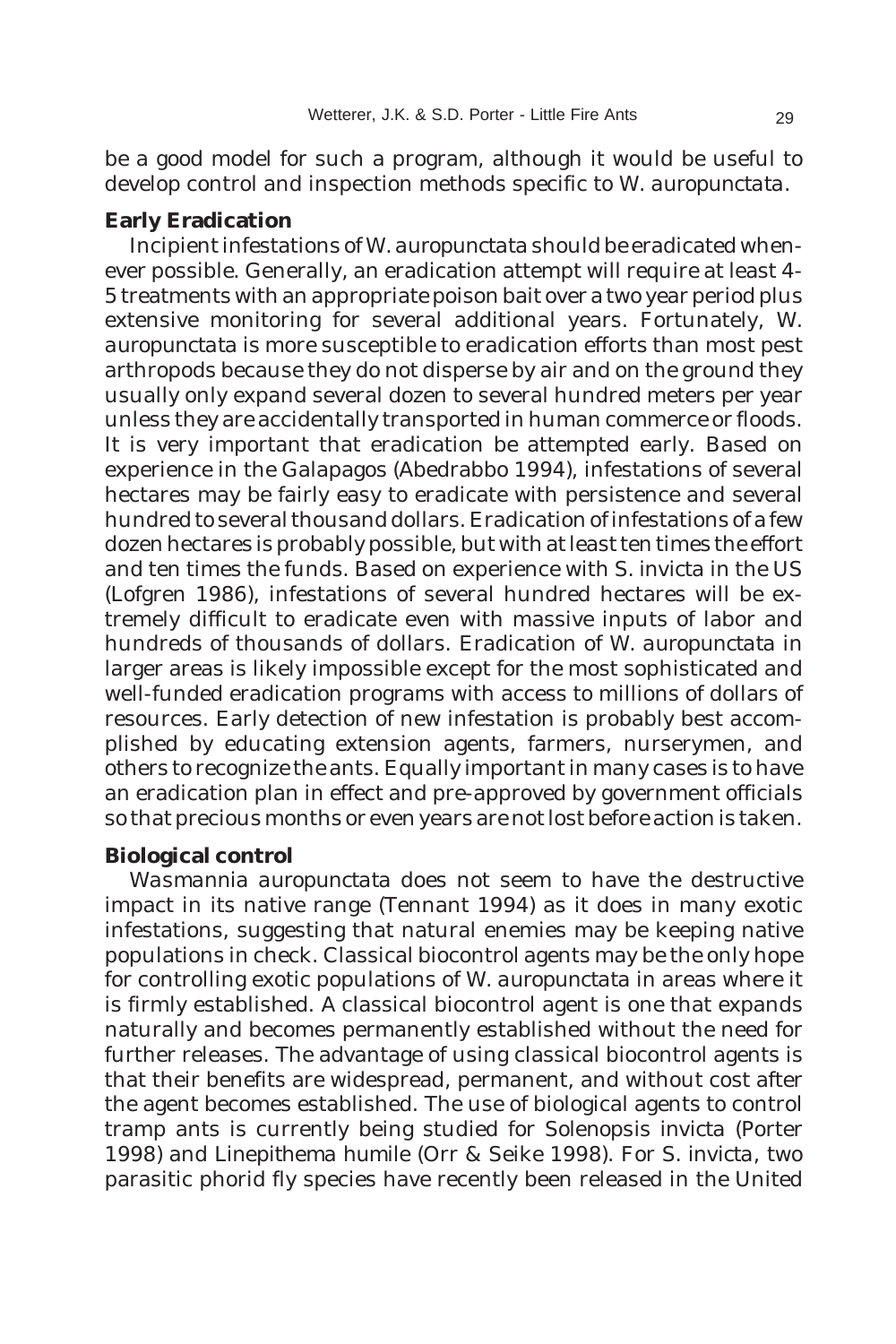States (Porter *et al.* 1999) and several microsporidian pathogens are actively being evaluated (Williams *et al.* 1999; D. H. Oi, pers. comm.).

One parasite of *W. auropunctata* has been identified, the eucharitid wasp *Orasema minutissima* (Mann 1918). Johnson (1988) and Heraty (1994) recommended further evaluation of *Orasema* wasps as potential biocontrol agents of pest ants. Several pselaphid beetles (Mann 1921, Park 1942) and a staphilinid beetle (Silvestri 1946) have been identified as symbionts in *Wasmannia* colonies.

#### **A preliminary search for possible biocontrol agents**

In an attempt to discover additional natural enemies of *Wasmannia*, we recruited colleagues to inspect *W. auropunctata* colonies in Trinidad, Costa Rica, and Brazil (Porter & Wetterer, unpublished). From a total of 95 *W. auropunctata* colonies, a wide variety of organisms were extracted. Although no known parasites of *W. auropunctata*, such as eucharitid wasps, were identified, some associated organisms deserve additional attention, including gamasid mites and several unidentified fly larvae and microhymenoptera. Among the fungi, most were probably saprophytic, though *Verticillium* is possibly pathogenic. Determining the exact relationships of the organisms found in the nests will require much further study.

### **Recommendations for biological control program**

The problem with biocontrol of *W. auropunctata* is that there are no proven agents and funding a comprehensive program would likely require several hundred thousand dollars per year for 5-10 years. This estimate is based on experience with finding, screening, and releasing phorid flies as biocontrol agents for *Solenopsis* fire ants. Smaller grants, however, could help in getting the process started.

A comprehensive biocontrol program would be very expensive because it would require most if not all of the following tasks: 1) Native populations of *W. auropunctata* should be carefully compared to exotic populations to determine if native populations are really less dense than exotic populations and what are the likely causes of any differences. 2) In order to find biotypes of natural enemies that are best adapted to attack exotic populations of *W. auropunctata*, researchers need to identify the original range of *W. auropunctata auropunctata*. Exotic populations of *W. auropunctata auropunctata* may be originally derived from only one population or from multiple populations. Ideally, DNA analysis of exotic and native populations should be used to identify specific source populations. 3) A thorough search for natural enemies would probably require several weeks to several months of efforts in each of several different areas. Furthermore, this search would likely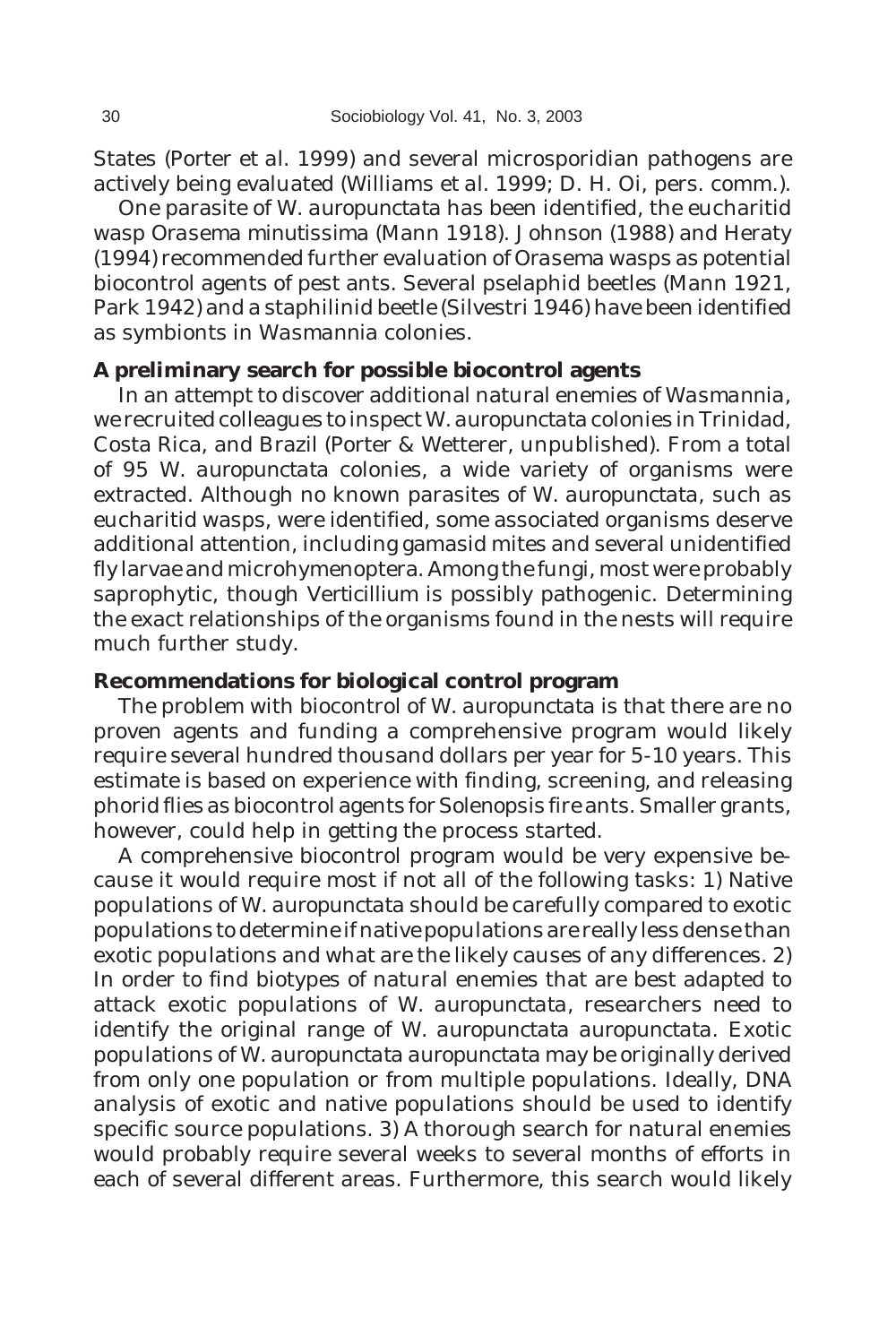require scientists with expertise in parasites and others with expertise in pathogens. 4) Several months to a year or more are often necessary to obtain permits to export and then more permits are needed to import the presumptive control agent for study in quarantine. 5) Once candidate agents are found, researchers would need to find ways to rear enough agents. 6) Conduct host specificity tests to determine whether the organisms were environmentally safe for field release. 7) Then, if results justified it, more permits and reviews are needed for field release. 8) Finally, researchers would need to release prospective biocontrol agents and monitor their survival, expansion, and impacts on *W. auropunctata* populations. In short, a comprehensive biocontrol effort for *W. auropunctata* would probably require significant cooperative agreements between governments, conservation groups and scientific organizations concerned with the problem. Though difficult and expensive, classical biocontrol is the only likely long-term solution to the ecological ravages of exotic populations of *W. auropunctata* on tropical and subtropical islands.

#### ACKNOWLEDGMENTS

We thank L. Davis, R. Vargas, D. Brenes, J. Delabie, J. Raimundo Maia dos Santos and L. de Souza Ramos for field and lab work; J. Becnel for help screening microorganisms; M. Wetterer, A. Wetterer, T. McGlynn, H. Jourdan, D. Gruner, P. Conant, J. Chazeau, C. Causton and L. Alonso for comments on the manuscript; E. Daniels for assistance with the distribution map; the many people who offered meanings of common names; S. Phillips, Jr. for providing reprints; and the World Wildlife Fund and Florida Atlantic University for financial support.

#### REFERENCES

- Abedrabbo, S. 1994. Control of the little fire ant, *Wasmannia auropunctata*, on Santa Fe Island in the Galapagos Islands. pp. 63-72 *In:* D.F. Williams (ed.) Exotic ants. biology, impact, and control of introduced species. Westview Press, Boulder, CO.
- Alonso, L.E. 1998. Spatial and temporal variation in the ant occupants of a facultative ant-plant. Biotropica 30:201-213.
- Anonymous 1979. Solving problems in the Toronto Zoo. Pest Control Technol. 7 (10):14-15.
- Anonymous 1999. New stinging little fire ant found on the Big Island and Kauai. NASDA News 7:1.

Anonymous 2000. Alerte au Vanuatu. Spore 85:1.

Armbrecht, I., E. Jimenez, G. Alvarez, P. Ulloa-Chacón, H. Armbrecht 2001. An ant mosaic in the Colombian rain forest of Choco (Hymenoptera: Formicidae). Sociobiology 37:491-509.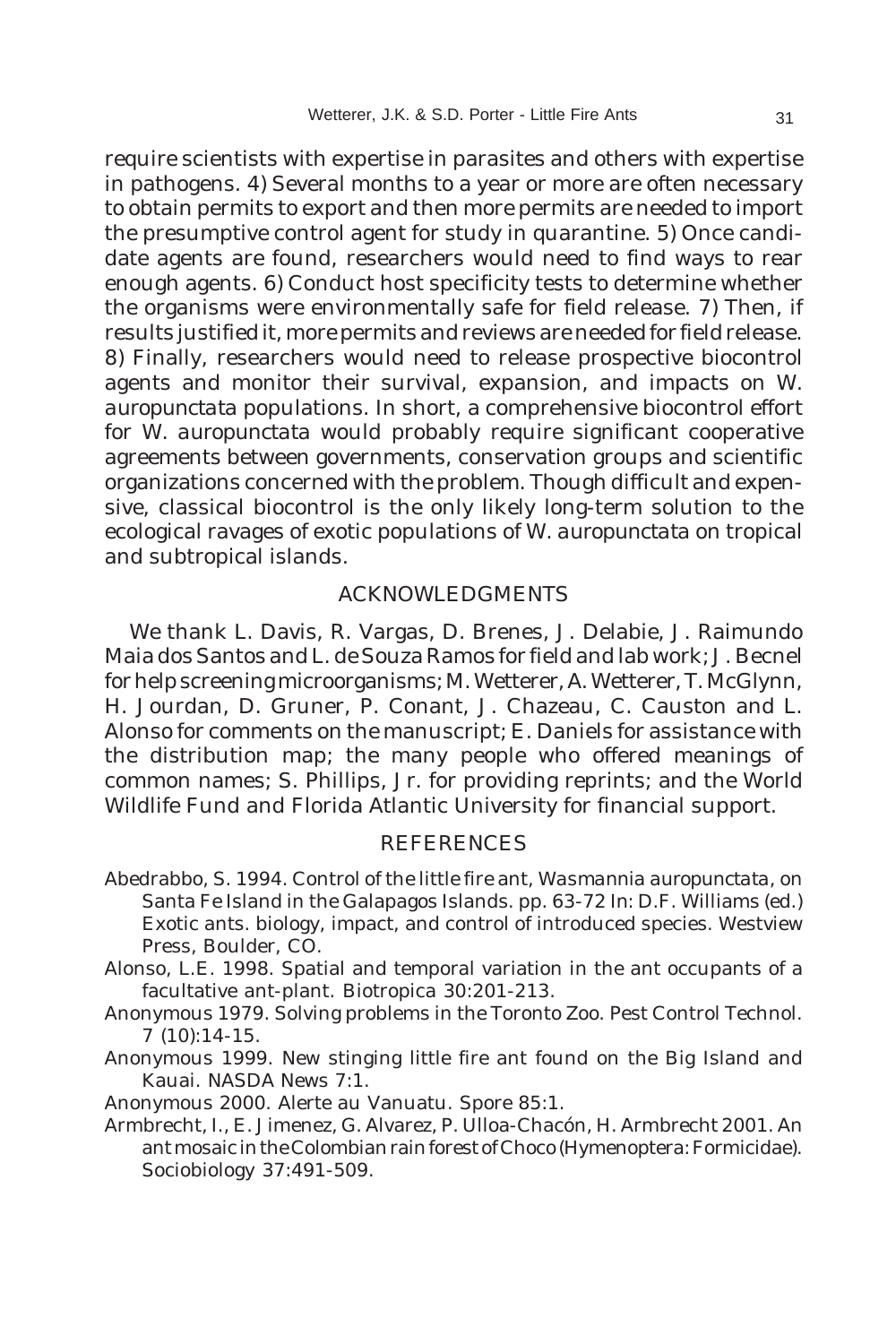- Atresino, R.J. & S.A. Phillips Jr. 1992. Myrmecofauna en la reserva ecológica de la biosfera "El Cielo", Tamaulipas, México. Biotam 4 (2):41-54.
- Ayre, G.L. 1977. Exotic ants in Winnipeg. Manitoba Entomol. 11:41-44.
- Baroni-Urbani, C. 1995. Invasion and extinction in the West Indian ant fauna revised: The example of *Pheidole* (Amber Collection Stuttgart: Hymenoptera, Formicidae. VIII: Myrmicinae, partim). Stuttgarter Beitr. Naturkd., Ser. B 222:1-29.
- Beatty, H.A. 1944. The insects of St. Croix, V.I. J. Agric. Univ. Puerto Rico 28:114-173.
- Bestelmeyer, B.T. & J.A. Wiens 1996. The effects of land use on the structure of ground-foraging ant communities in the Argentine Chaco. Ecol. Applic. 6:1225-1240.
- Bolton, B. 1995. A New General Catalogue of the Ants of the World. Harvard University Press, Cambridge, MA.
- Brandão, C.R.F. 1991. Adendos ao catálogo abreviado das formigas da região neotropical (Hymenoptera: Formicidae). Rev. Brasil. Entomol. 35:319- 412.
- Brandão, C.R.F. & R.V.S. Paiva 1994. The Galapagos ant fauna and the attributes of colonizing ant species. pp. 1-10 *In:* D.F. Williams (ed.) Exotic ants. biology, impact, and control of introduced species. Westview Press, Boulder, CO.
- Brown, W.L. Jr. 1957. Ants from Laguna Ocotal (Hymenoptera: Formicidae). Bull. Mus. Comp. Zool. 116:228-237.
- Bruneau de Miré, P. 1969. Une formi utilisée au Cameroun dans la lutte contre les mirides du cacaoyer: *Wasmannia auropunctata* Roger. Café Cacao Thé 13:209-212.
- Bueno, O.C. & H.G. Fowler 1994. Exotic ants and native ant fauna of Brazilian hospitals. pp. 191-198. *In:* D.F. Williams (ed.) Exotic ants. biology, impact, and control of introduced species. Westview Press, Boulder, CO.
- Bueno, O.C. & A.E.C. Campos-Farinha 1998. Formigas urbanas: comportamento das espécies que invadem as cidades brasileiras. Rev. Vetores Pragas 12:13-16.
- Chazeau, J. & L. Bonnet de Larbogne 1999. The invasion of the little fire ant *Wasmannia auropunctata* in Vanuatu. Report to the Pacific Community, IRD Noumea, New Caledonia.
- Clark, D.B., C. Guayasamin, O. Pazamino, C. Donoso & Y. Paez de Villacis 1982. The tramp ant *Wasmannia auropunctata*: autecology and effects on ant diversity and distribution on Santa Cruz Island, Galapagos. Biotropica 14:196-207.
- Clouse, R. 1999. Leaf-litter inhabitants of a Brazilian pepper stand in Everglades National Park. Florida Entomol. 82:390-403.
- Conant, P. & C. Hirayama 2000. *Wasmannia auropunctata* (Hymenoptera: Formicidae): established on the Island of Hawaii. Bishop Mus. Occas. Papers 64:21-22.
- Creighton, W.S. 1950. The ants of North America. Bull. Mus. Comp. Zool. 104:1-585.
- Crowell, K.L. 1968. Rates of competitive exclusion by the Argentine ant in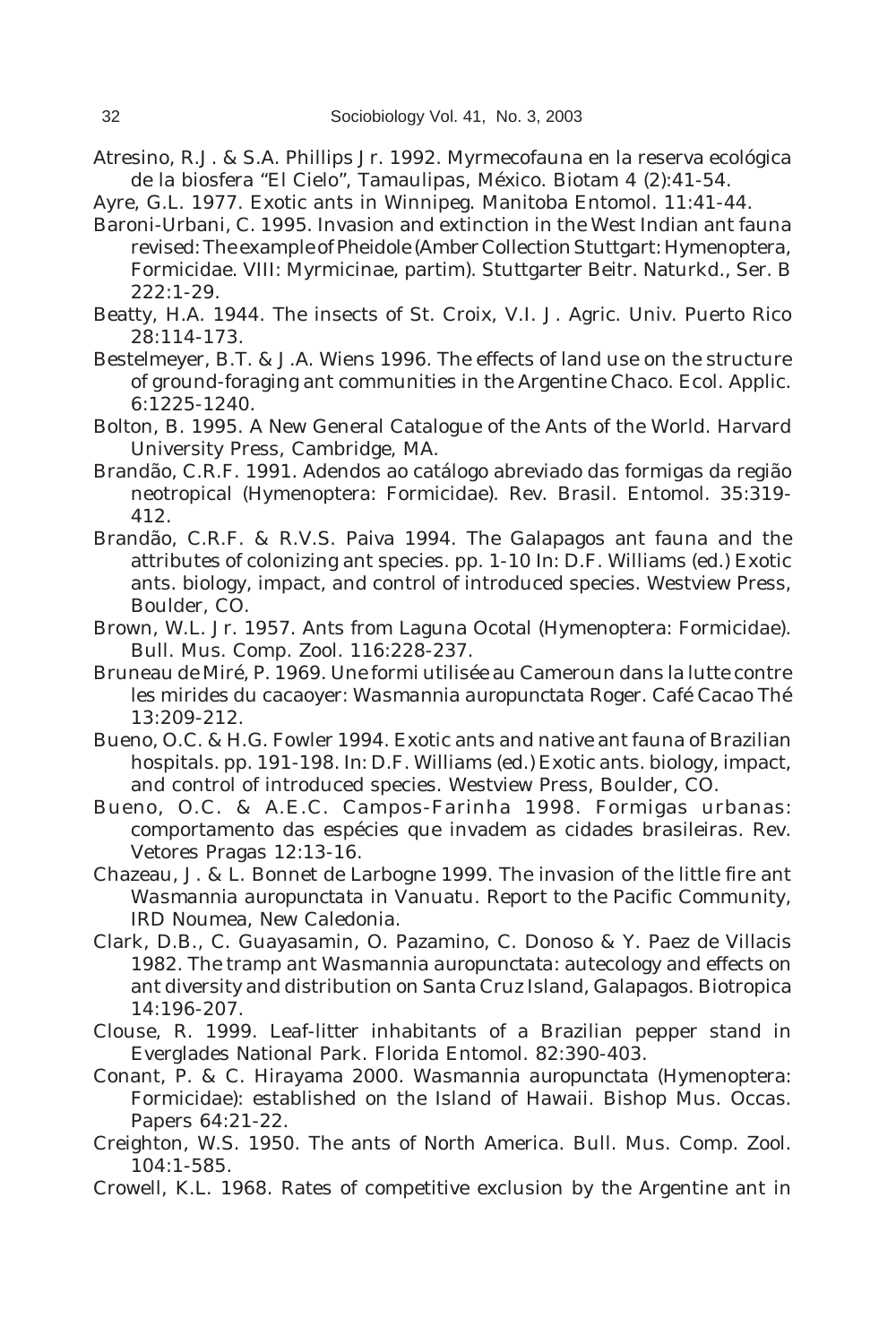Bermuda. Ecology 49:551-555.

- Culver, D.C. 1974. Species packing in Caribbean and north temperate communities. Ecology 55:974-988.
- Dejean, A., Olmstead, I. & R.R. Snelling 1995. Tree-epiphyte-ant relationships in the low inundated forest of Sian Ka'an Biosphere Reserve, Quintana Roo, Mexico. Biotropica 27:57-70.
- Delabie, J.H.C. 1989a. Ocorrência de *Wasmannia auropunctata* (Roger 1863) (Hymenoptera, Formicidae, Myrmicinae) em cacauais na Bahia, Brasil. Rev. Theobroma 18:29-37.
- Delabie, J.H.C. 1989b. Preliminary evaluation of an alternative technique for the control of the little fire ant *Wasmannia auropunctata* in cacao plantations. Agrotropica 75:75-78.
- Delabie, J.H.C., A.M.V. da Encarnação & I.M. Cazorla 1994. Relations between the Little Fire Ant, *Wasmannia auropunctata*, and its associated mealybug *Planococcus citri* in Brazilian Cocoa Farms. pp. 91-103 *In:* D.F. Williams (ed.) Exotic ants. biology, impact, and control of introduced species. Westview Press, Boulder, CO.
- della Lucia, T.M.C., M.C. Loureiro, L. Chandler, J.A.H. Freire, J.D. Galvão & B. Fernandes 1982. Ordenação de comunidades de Formicidae em quatro agroecossistemas em Viçosa, Minas Gerais. Experient. (Viçosa) 28:67-94.
- Delsinne, T., H. Jourdan & J. Chazeau 2001. Premieres données sur la monopolisation de ressources par l'envahisseur *Wasmannia auropunctata* (Roger) au sein d'une myrmecofaune de foret seche Neo-Caledonienne. Actes Coll. Insectes Sociaux 14:1-5.
- de Medeiros, M.A., H.G. Fowler & O.C. Bueno 1995. Ant (Hym., Formicidae) mosaic stability in Bahian cocoa plantations: Implications for management. J. Appl. Entomol. 119:411-414.
- de Souza, A.L.B., J.H.C. Delabie & H.G. Fowler 1998. *Wasmannia* spp. (Hym., Formicidae) and insect damages to cocoa in Brazilian farms. J. Appl. Entomol. 122:339-341.
- Deyrup, M. 1991. Exotic ants of the Florida Keys. pp 15-22. *In:* Proc. 4th Symp. Nat. Hist. Bahamas, Bahamian Field Station, San Salvador, Bahamas.
- Deyrup, M. 1994. Biogeographical survey of the ants of the island of San Salvador, Bahamas. pp. 21-28. *In:* L.B. Kass (ed.) Proc. 5th Symp. Nat. Hist. Bahamas, Bahamian Field Station, San Salvador, Bahamas.
- Deyrup, M.A., N. Carlin, J. Trager & G. Umphrey 1988. A review of the ants of the Florida keys. Florida Entomol. 71:163-176
- Deyrup, M., L. Davis & S. Buckner 1998. Composition of the ant fauna of three Bahamian islands. pp. 23-31 *In:* T.K. Wilson (ed.) Proc. 7th Symp. Nat. Hist. Bahamas, Bahamian Field Station, San Salvador, Bahamas.
- Deyrup, M., L. Davis & S. Cover 2000. Exotic ants in Florida. Trans. Amer. Entomol. Soc. 126:293-326.
- Deyrup, M., C. Johnson, G.C. Wheeler & J. Wheeler 1989. A preliminary list of the ants of Florida. Florida Entomol. 72:91-101.
- de Zolessi, L.C., Y.P. de Abenante & M.E. Phillippi 1985. Insetos del Uruguay (Hymenoptera: Formicidae). Lista ilustrada de los formicidos del Uruguay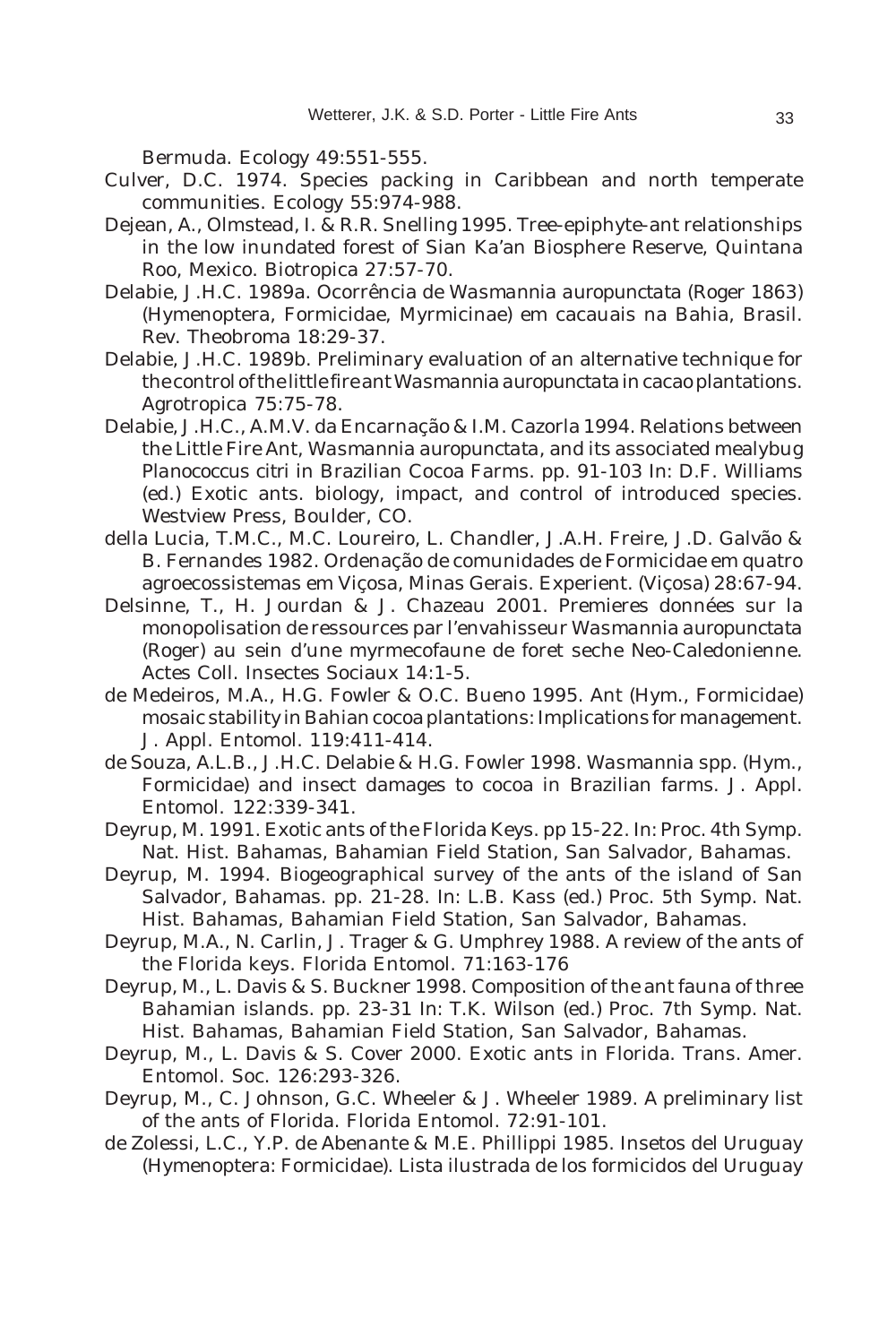(2da. Parte). Actas J. Zool. Uruguay 1985:19-20

- de Zolessi, L.C., Y.P. de Abenante & M.E. Phillippi 1989. Catálogo sistemático de las especies de Formícidos del Uruguay (Hymenoptera: Formicidae). ORCYT UNESCO. Montevideo. 40pp.
- Fabres, G. & W.L. Brown, Jr. 1978. The recent introduction of the pest ant *Wasmannia auropunctata* into New Caledonia. J. Austral. Entomol. Soc. 17:139-142.
- Feare, C. 1999. Ants take over from rats on Bird Island, Seychelles. Bird Conserv. Internat. 9:95-96.
- Fernald, H.T. 1947. The little fire ant as a house pest. J. Econ. Entomol. 40:428.
- Ferster, B. & Z. Prusak 1994. A preliminary checklist of the ants (Hymenoptera: Formicidae) of Everglades National Park. Florida Entomol. 77:508-512.
- Ferster, B., M. Deyrup & R. Scheffrahn 2000. The Pest Ants of Florida. Instit. Food Agric. Sci., Gainesville, FL.
- Flores-Maldondo, K.Y., S.A. Phillips, Jr. & G. Sánchez-Ramos **DATE?** The myrmecofauna (Hymenoptera: Formicidae) along an altitudinal gradient in the Sierra Madre Oriental of northeastern Mexico. Southwest. Natural. 44:457-461.
- Forel, A. 1893 Formicides de l'Antille St. Vincent, récoltées par Mons. H. H. Smith. Trans. Entomol. Soc. Lond. 1893:333-418
- Forel, A. 1897. Quelques Formicides de l'Antille de Grenada récoltés par M. H. H. Smith. Trans. Entomol. Soc. Lond. 1897:297-300.
- Forel, A. 1901. I. Fourmis mexicaines récoltées par M. le professeur W.-M. Wheeler. II. A propos de la classification des fourmis. Ann. Soc. Entomol. Belg. 45:123-141.
- Fowler, H.G., M.N Schlindwein & M.A. Medeiros 1994. Exotic ants and community simplification in Brazil: a review of the impact of exotic ants on native ant assemblages. pp. 151-162 *In:* D.F. Williams (ed.) Exotic ants. biology, impact, and control of introduced species. Westview Press, Boulder, CO.
- Goodnight, C.J. & M.L. Goodnight 1956. Some Observations in a Tropical Rain Forest in Chiapas, Mexico. Ecology 37:139-150.
- Guilbert, E., J. Chazeau & L.B. De Larbogne 1994. Canopy arthropod diversity of New Caledonian forests sampled by fogging: Preliminary results. Mem. Queensland Mus. 36:77-85.
- Haines, I.H., J.B. Haines & J.M. Cherrett 1994. The impact and control of the crazy ant, *Anoplolepis longipes* (Jerd.), in the Seychelles. pp. 206-218 *In:* D.F. Williams (ed.) Exotic ants. biology, impact, and control of introduced species. Westview Press, Boulder, CO.
- Hardy, D.E. 1979. Report of preliminary entomological survey of Pua'alu'u stream, Maui. Cooperative National Park Resources Study Unit, Univ. Hawaii. Tech. Report 27:34-39.
- Haskins, C.P. & E.F. Haskins 1988. Final observations on *Pheidole megacephala* and *Iridomyrmex humilis* in Bermuda. Psyche 95:177-184.
- Heraty, J.M. 1994. Biology and Importance of Two Eucharitid Parasites of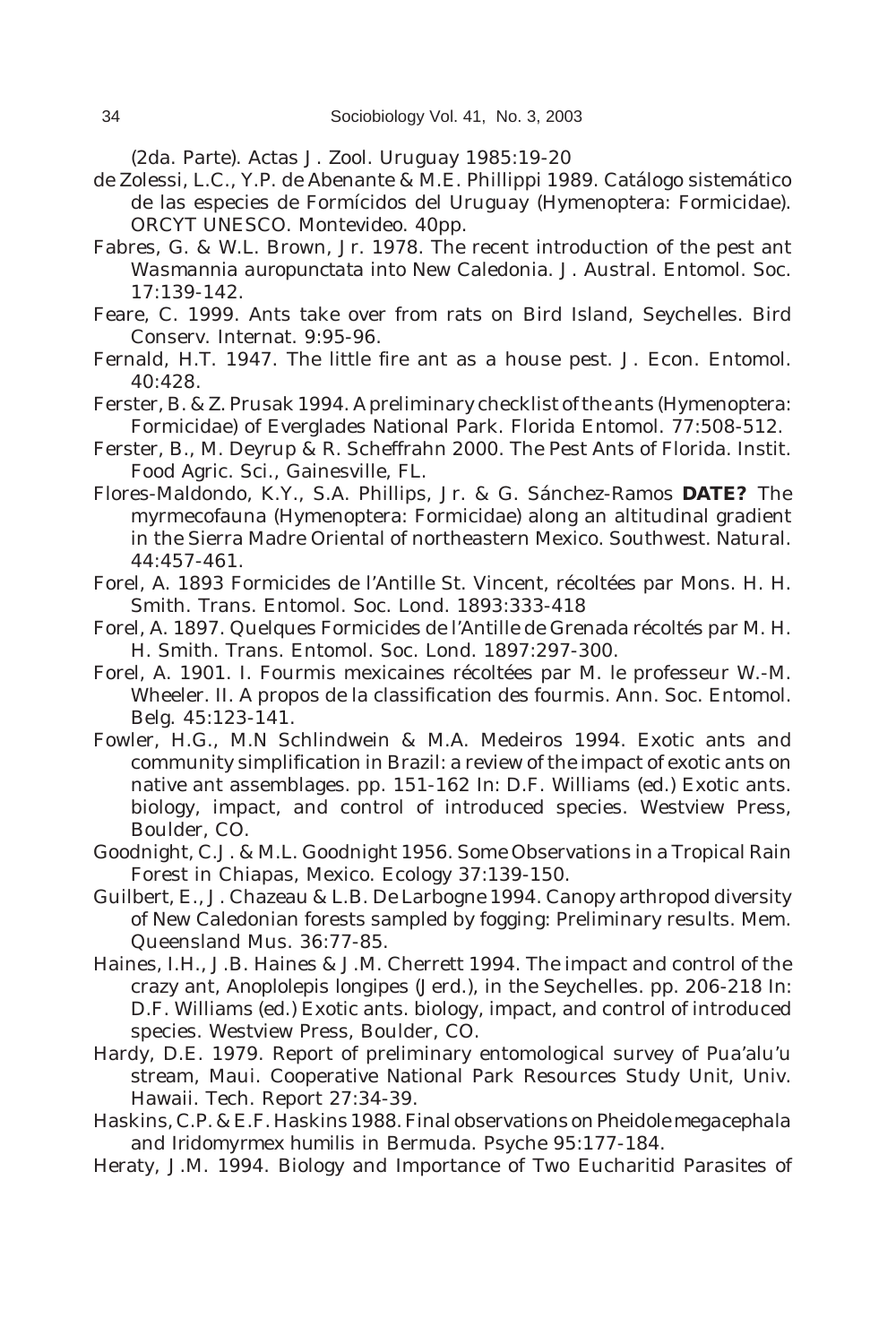*Wasmannia* and *Solenopsis*, pp. 104-120 *In:* D.F. Williams (ed.) Exotic ants: Biology, impact, and control of introduced species, Westview Press, Boulder, CO.

- Heterick, B. 1997. The interaction between the coastal ant, *Pheidole megacephala* (Fabricius), and other invertebrate fauna of Mt Coot-tha (Brisbane, Australia). Aust. J. Ecol. 22:218-221.
- Hilburn, D.J., P.M. Marsh & M.E. Schauff. 1990. Hymenoptera of Bermuda. Florida Entomol. 73:161-176.
- Hoffmann, B.D., A.N. Andersen & G.J.E. Hill. 1999. Impact of an introduced ant on native rain forest invertebrates: *Pheidole megacephala* in monsoonal Australia. Oecologia 120:595-604.
- Hogue, C.L. & S.E. Miller. 1981. Entomofauna of Cocos Island, Costa Rica. Atoll Res. Bull. 250:1-29.
- Hölldobler, B. & E.O. Wilson. 1977. The number of queens: an important trait in ant evolution. Naturwissensch. 64:8-15.
- Hölldobler, B. & E.O. Wilson. 1994. Journey to the ants: a story of scientific exploration. Harvard University Press, Cambridge, MA.
- Holway, D.A. 1998. Effect of Argentine ant invasions on ground-dwelling arthropods in northern California riparian woodlands. Oecologia 116:252- 258.
- Horvitz, C.C. & D.W. Schemske. 1990. Spatiotemporal variation in insect mutualists of a neotropical herb. Ecology 71:1085-1097.
- Horvitz, C.C. 1997. The impact of natural disturbances. pp. 63-74 *In:* D. Simberloff, D.C. Schmitz, & T.C. Brown, eds. Strangers in paradise. impact and management of nonindigenous species in Florida. Island Press, Washington DC.
- Human, K.G. & D.M. Gordon. 1997. Effects of Argentine ants on invertebrate biodiversity in Northern California. Conserv. Biol. 11:1242-1248.
- Ikin, R. 1984. Cocoa tree-ant. Quart. Newsl. FAO Asia Pac. Plant Protect. Comm. 27:8.
- Jaffe, K. & J.E. Lattke. 1994. Ant fauna of the French and Venezuelan islands in the Caribbean. pp. 181-190 *In:* D.F. Williams (ed.) Exotic ants. biology, impact, and control of introduced species. Westview Press, Boulder, CO.
- Jeanne, R.L. 1979. A latitudinal gradient in rates of ant predation. Ecology 60:1211-1224.
- Johnson, C. 1986. A north Florida ant fauna (Hymenoptera: Formicidae). Insecta Mundi 1:243-246.
- Johnson, D.W. 1988. Eucharitidae (Hymenoptera: Chalcidoidea): biology and potential for biological control. Fla. Entomol. 71:528-537.
- Jourdan, H. 1997a. Threats on Pacific islands: the spread of the tramp ant *Wasmannia auropunctata* (Hymenoptera: Formicidae). Pac. Conserv. Biol. 3:61-64.
- Jourdan, H. 1997b. Are serpentine biota free from biological invasions? An example of ant community from southern New Caledonia. pp. 107-108 in The ecology of ultramafic and metalliferous areas. T. Jaffré, R.D. Reeves,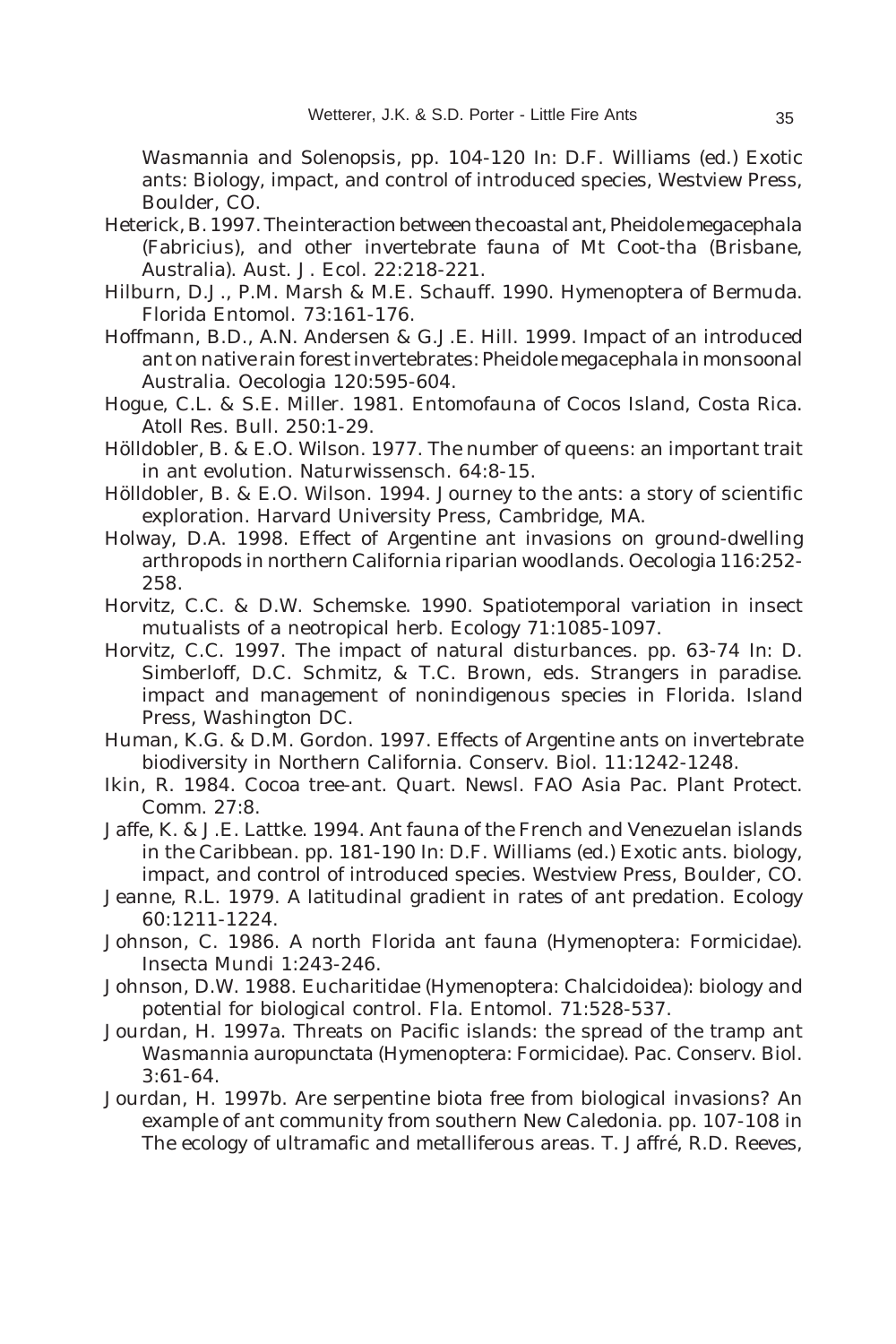& T. Becquer (eds.) Proc. 2nd Intern. Conf. Serpentine Ecology, Nouméa, New Caledonia.

- Jourdan, H., L. Bonnet de Larbogne & J. Chazeau 2002. The recent introduction of the neotropical tramp ant *Wasmannia auropunctata* (Roger) into the Vanuatu archipelago (Southwest Pacific). Sociobiology 40:483-509.
- Jourdan, H. & J. Chazeau 1999. Les fourmis comme bio-indicateurs: l'example de la myrmecofaune neo-caledonienne. Actes Coll. Insectes Sociaux 12:165-170.
- Jourdan, H., R. Sadlier & A. Bauer 2000. Premieres observations sur les consequences de l'invasion de *Wasmannia auropunctata* 1863 (Roger) sur les predateurs superieurs dans les ecosystemes neo-caledoniens. Actes Coll. Insectes Sociaux 13:121-126.
- Jourdan, H., R. Sadlier & A. Bauer 2001. Little fire ant invasion (*Wasmannia auropunctata*) as a threat to New Caledonian lizards: Evidences from a sclerophyll forest (Hymenoptera: Formicidae). Sociobiology 38:283-301
- Kastdalen, A. 1982. Changes in the biology of Santa Cruz Island between 1935 and 1965. Notic. Galápagos 35:7-12.
- Keifer, H.H. 1937. Systematic entomology. Calif. Dept. Agric. Bull. 26:433- 435.
- Kempf, W.W. 1972. Catálogo abreviado das formigas da região neotropical (Hymenoptera: Formicidae). Stud. Entomol. 15:3-344.
- Klotz, J.H., J.R. Mangold, K.M. Vail, L.R. Davis Jr. & R.S. Patterson 1995. A survey of the urban pest ants (Hymenoptera: Formicidae) of peninsular Florida. Florida Entomol.78:109-118.
- Korzukhin, M.D., S.D. Porter, L.C. Thompson & S. Wiley **DATE**? Modeling temperature-dependent range limits for the fire ant *Solenopsis invicta* (Hymenoptera: Formicidae) in the United States. Environ. Entomol.  $30.645 - 655$
- Kusnezov, N. 1951. El género *Wasmannia* en la Argentina (Hymenoptera, Formicidae). Acta Zool. Lilloana 10:173-182.
- Levings, S.C. & N.R. Franks 1982. Patterns of nest disperion in a tropical ground ant community. Ecology 63:338-344.
- Levings, S.C. 1983. Seasonal, annual, and among-site variation in the ground ant community of a deciduous tropical forest: some causes of patchy species distributions. Ecolog. Monogr. 53:435-455.
- Lieberburg, I., P.M. Kranz & A. Seip 1975. Bermudian ants revisited: the status and interaction of *Pheidole megacephala* and *Iridomyrmex humilis*. Ecology 56:473-478.
- Lofgren, C.S. 1986. The economic importance and control of imported fire ants in the United States, pp. 227-256 *In:* S.B. Vinson (ed.) Economic impact and control of social insects. Praeger, NY.
- Longino, J.T. & P.E. Hanson 1995. The ants (Formicidae). pp 588-620 in P.E. Hanson, & I.D.Gauld (eds.) The Hymenoptera of Costa Rica. Oxford Univ. Press, Oxford.
- Lubin, Y.D. 1983. An ant-eating crab spider from the Galápagos. Notic. Galápagos 37:18-19.
- Lubin, Y.D. 1984. Changes in the native fauna of the Galápagos Islands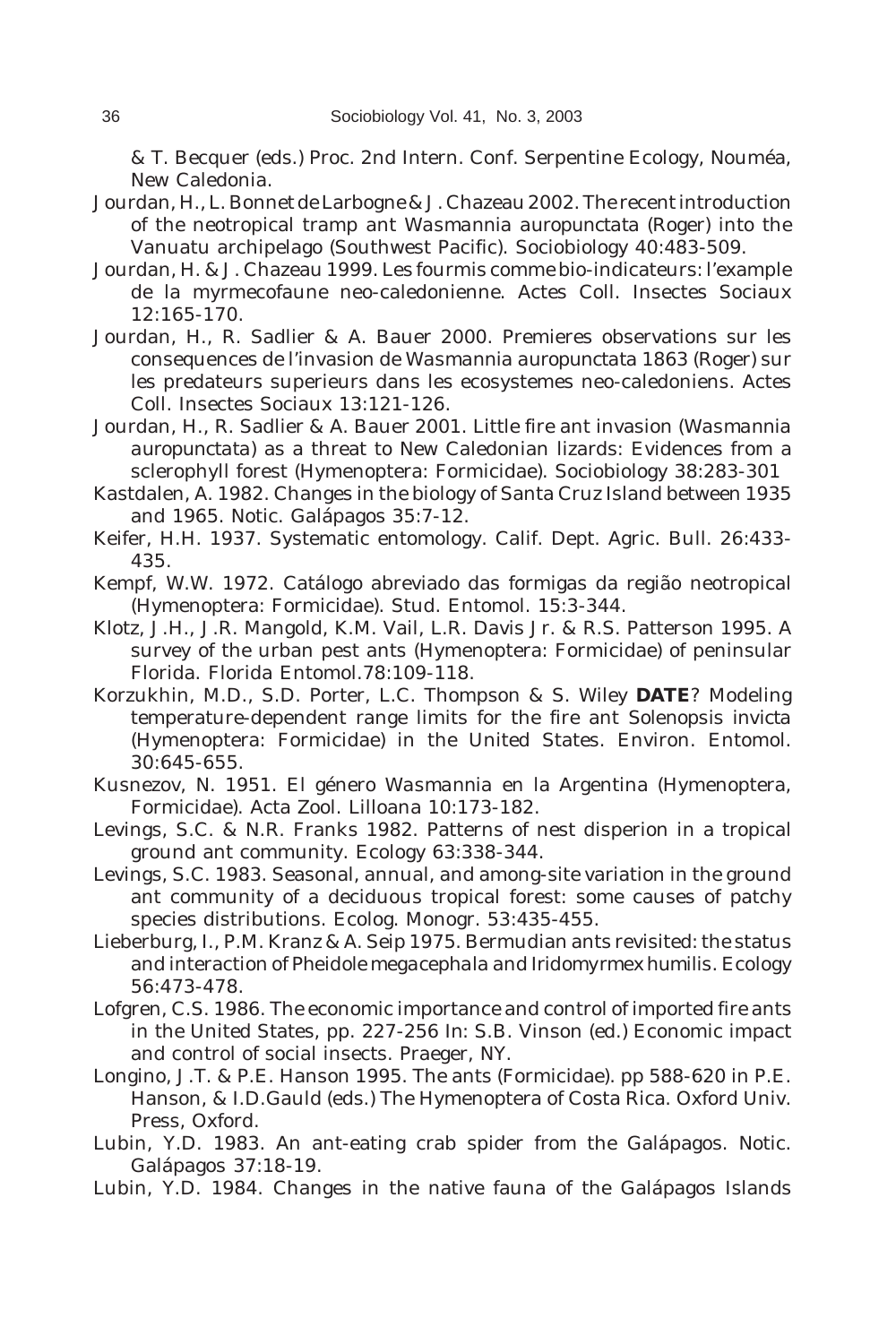following invasion by the little red fire ant, *Wasmannia auropunctata*. Biol. J. Linnean Soc. 21:229-242.

- MacKay, W.P., D.A. González & S.B. Vinson 1991. Impact of the slashing and burning of a tropical rain forest on the native ant fauna (Hymenoptera: Formicidae). Sociobiology 18:257-268
- Maes, J.-M. & W.P. MacKay 1993. Catálogo de las hormigas (Hymenoptera: Formicidae) de Nicaragua. Rev. Nicar. Entomol. 23:1-46.
- Mallis, A. 1969. Handbook of pest control; the behavior, life history, and control of household pests. 5th ed. MacNair-Dorland Co., New York.
- Mann, W.M. 1918. Myrmecophilous insects from Cuba. Psyche 25:104-106.
- Mann, W.M. 1920 Additions to the ant fauna of the West Indies and Central America. Bull. Amer. Mus. Nat. Hist. 42:403-439.
- Mann, W.M. 1921. Three new myrmecophilous beetles. Proc. U.S. Natl. Mus. 59:547-552.
- McGlynn, T.P. 1999a. The worldwide transfer of ants: geographical distribution and ecological invasions J. Biogoegr. 26:535-548.
- McGlynn, T.P. 1999b. Non-native ants are smaller than related native ants. Am. Nat. 154:690-699.
- McGlynn, T.P. & S.E. Kirksey 2000. The effects of food presentation and microhabitat upon resource monopoly in a ground-foraging ant (Hymenoptera: Formicidae) community. Rev. Biol. Trop. 48:629-641.
- Meier, R.E. 1985 Coexisting patterns and foraging behavior of ants on giant cacti on three Galapagos Islands, Ecuador. (Abstract) Experientia (Basel) 41:1228.
- Meier, R.E. 1994. Coexisting Patterns and Foraging Behavior of Introduced and Native Ants (Hymenoptera Formicidae) in the Galapagos Islands (Ecuador). pp. 44-62 *In:* D.F. Williams (ed.) Exotic ants. biology, impact, and control of introduced species. Westview Press, Boulder, CO.
- Michaud, J.P. & H.W. Browning 1999. Seasonal Abundance of the Brown Citrus Aphid, *Toxoptera citricida* (Homoptera: Aphididae) and Its Natural Enemies in Puerto Rico. Florida Entomol. 82:424-447.
- Miskimen, G.W. & R.M. Bond 1970. The insect fauna of St. Croix, United States Virgin Islands. New York Acad. Sci. Sci. Surv. Pto. Rico & Virgin Isl. 13:1- 114.
- Morrison, L.W. 1998. A review of Bahamian ant (Hymenoptera, Formicidae) biogeography. J. Biogeogr. 25:561-571.
- Naumann, K. 1994. An occurrence of two exotic ant (Formicidae) species in British Columbia. J. Entomol. Soc. B. C. 91:69-70.
- Nickerson, J.C. 1983. The little fire ant, *Ochetomyrmex auropunctata* (Roger) (Hymenoptera: Formicidae). Florida Dept. Agric. Consum. Serv., Entomol. Circ. No. 248, 2 p.
- Orr, M.R. & S.H. Seike 1998. Parasitoids deter foraging by Argentine ants (*Linepithema humile*) in their native habitat in Brazil. Oecologia 117:420- 425.
- Osburn, M.R. 1948. Comparison of DDT, chlordane, and chlorinated camphene for control of the little fire ant. Florida Entomol. 31:11-15.
- Osburn, M.R. 1949. Tests of Parathion for control of the little fire ant. Journal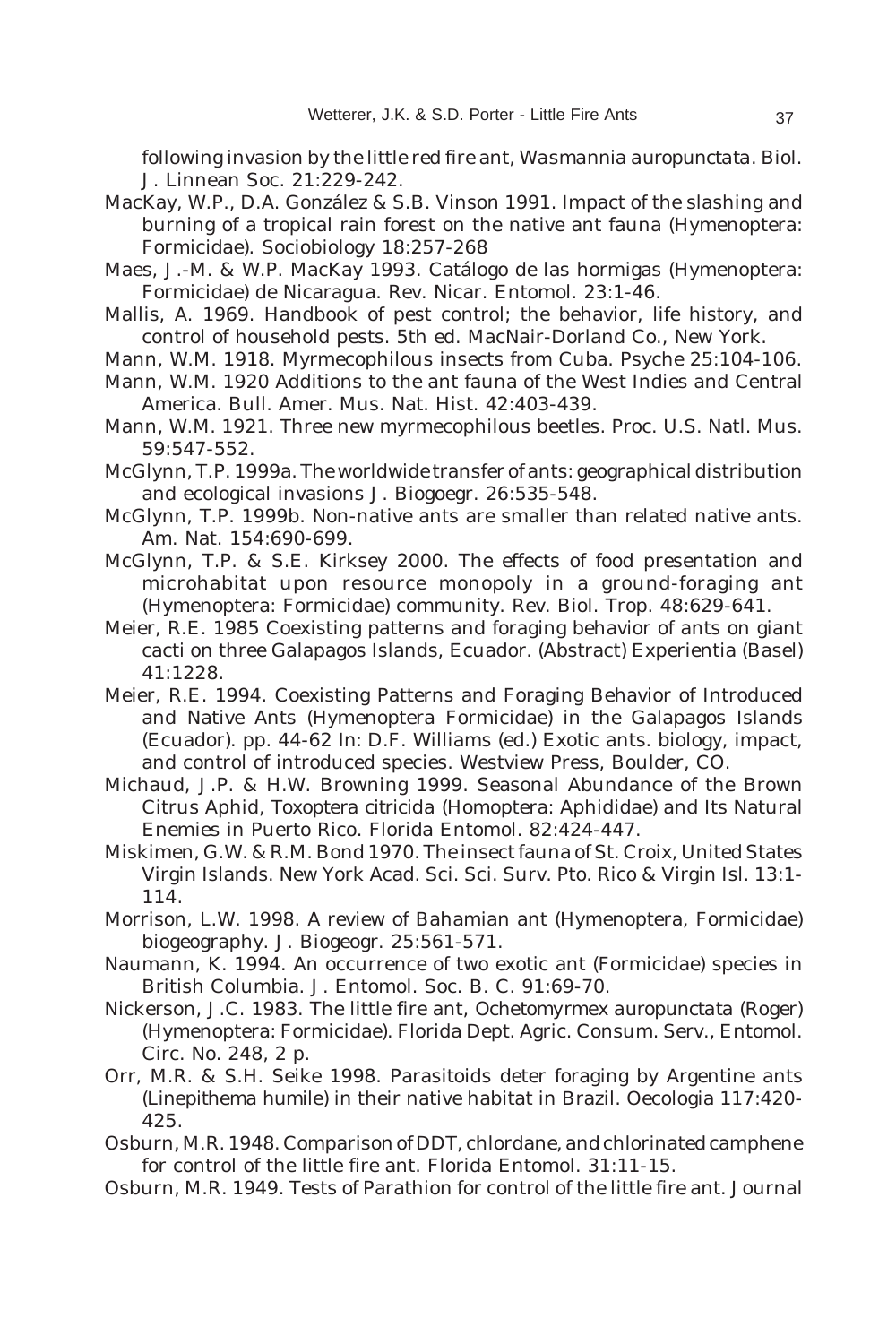of Economic Entomology 42:542.

- Park, O. 1942. A study in Neotropical Pselaphidae. Northwest. Univ. Stud. Biol. Sci. Med. 1:1-403
- Passera, L. 1994. Characteristics of tramp species. *In:* Williams, D.F. (Ed.) Exotic Ants. Biology, Impact, and Control of Introduced Species. 23-43. Westview Press, Boulder, CO.
- Peck, S.B., J. Heraty, B. Landry & B.J. Sinclair 1998. Introduced insect fauna of an oceanic archipelago: the Galápagos Islands, Ecuador. Amer. Entomol. 44:18-237.
- Porter, S.D. & D.A. Savignano 1990. Invasion of polygyne fire ants decimates native ants and disrupts arthropod community. Ecology 71:2095-2106.
- Porter, S.D. 1998. Biology and behavior of *Pseudacteon* decapitating flies (Diptera: Phoridae) that parasitize *Solenopsis* fire ants (Hymenoptera: Formicidae). Florida Entomol. 81:292-309.
- Porter, S.D., L.A. Nogueira de Sá, K. Flanders & L. Thompson 1999. Field releases of the decapitating fly, *Pseudacteon tricuspis*. p. 102. *In:* 1999 Imported Fire Ant Conference, Charleston, SC.
- Pressick, M.L. & E. Herbst 1973. Distribution of ants on St. John, Virgin Islands. Carib. J. Sci. 3:187-197.
- Rapp, G. 1999. Introduction of the fire ant *Wasmannia auropunctata* into Vanuatu. Ag. Alert 18:1.
- Roger, J. 1863. Die neu aufgeführten Gattungen und Arten meines Formiciden-Verzeichnisses nebst Ergänzung einiger früher gegebenen Beschreibungen. Berl. Entomol. Z. 7:131-214.
- Rojas-Fernández, P. 1996. Formicidae (Hymenoptera). pp. 483-500 *In:* J. Llorente-Bousquets, A.N. Garcia-Alderete, & E. González-Soriano (eds.) Biodiverisidad, taxonomía y biogeografía de artrópodos de México: hacia una síntesis de su conocimiento. Univ. Nacional Autónoma de México, Mexico City.
- Rojas-Fernández, P. 2000. Mirmecofauna de huertos de Mango en Gómez Farías, Tamaulipas, México. Master's Thesis, Institución de Enseñanza e Investigación en Ciencias Agrícolas, Montecillo, Mexico. 97pp.
- Rojas-Fernández, P. & C. Fragoso 1994. The ant fauna (Hymenoptera: Formicidae) of the Mapimi Biosphere Reserve, Durango, Mexico. Sociobiology 24:47-75.
- Roque-Albelo, L. & C.E. Causton 1999. El Niño and introduced insects in the Galapagos Islands: different dispersal strategies, similar effects. Notic. Galapagos 60:30-36.
- Roque-Albelo, L., C.E.Causton & A. Mieles 2000. The ants of Marchena Island, twelve years after the introduction of the little fire ant, *Wasmannia auropunctata*. Notic. Galápagos 61:17-20.
- Roth, D.S., S.I. Perfecto & B. Rathcke 1994. The Effects of Management Systems on Ground-Foraging Ant Diversity in Costa Rica Ecolog. Applic. 4:423-436.
- Santschi, F. 1914. Formicides de l'Afrique occidentale et australe du voyage de M. le Professeur F. Silvestri. Boll. Labo. Zool. gen. agrar. (Portici, Italia) 8:309-385.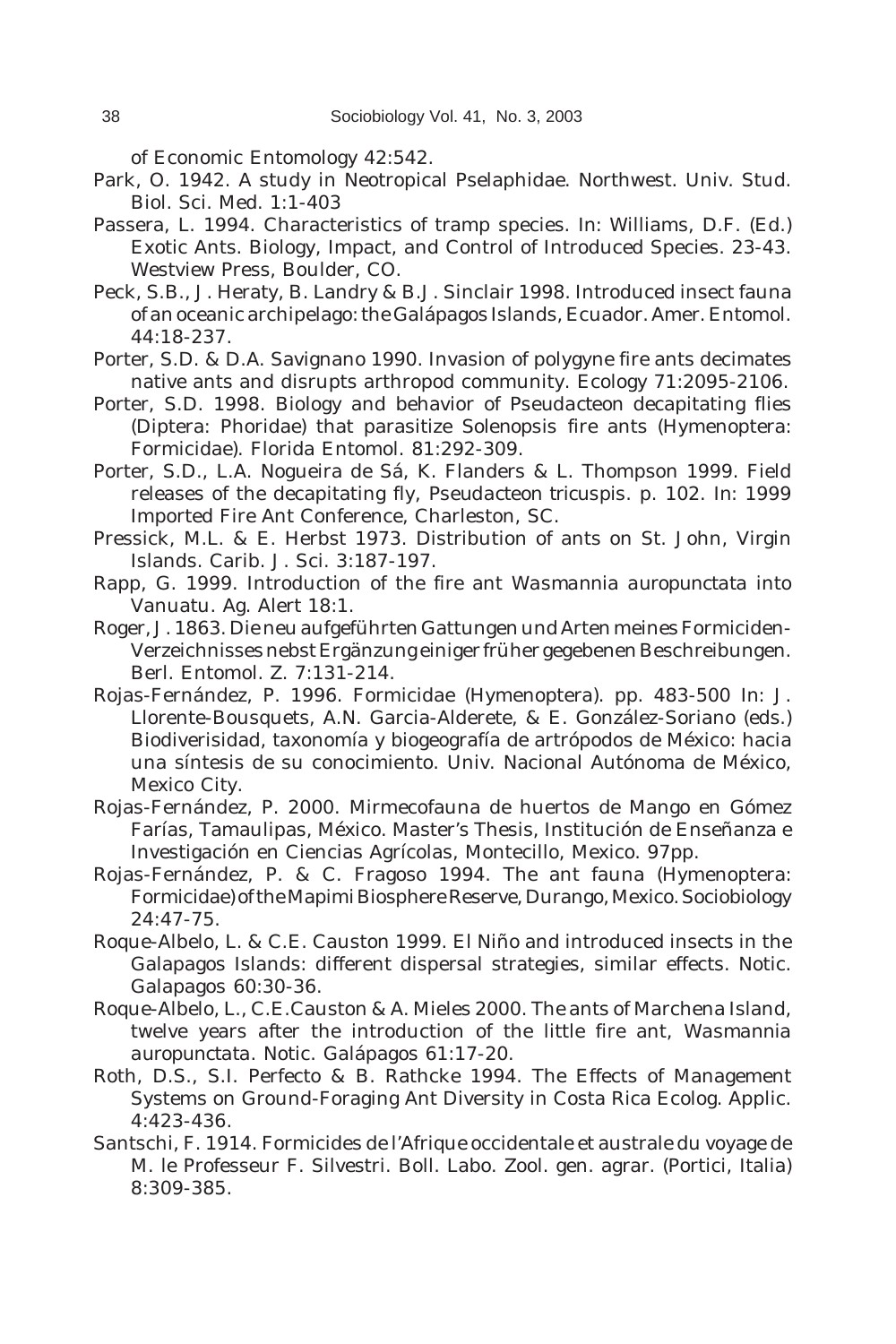- Schemske, D.W. 1980. The evolutionary significance of extrafloral nectar production by *Costus woodsonii* (Zingiberaceae): An Experimental Analysis of Ant Protection. J. Ecol. 68:959-967.
- Schweitzer, A. 1931. The primeval forest. John Hopkins University Press, Baltimore, MD. 239 pp.
- Schweitzer, A. 1951. The animal world of Albert Schweitzer. Beacon Press, Boston, MA. 207 pp.
- Silberglied, R. 1972. The little fire ant, *Wasmannia auropunctata*, a serious pest in the Galapagos Islands. Notic. Galápagos 19:13-15.
- Silvestri, F. 1946. Contribuzioni alla conoscenza dei mirmecofili. III-IV. Bollettino del Laboratorio di Entomologia Agraria di Portici 6:52-69.
- Smilely, J. 1986. Ant constancy at *Passiflora* extrafloral nectaries: effects on caterpillar survival. Ecology 67:516-521.
- Smith, M.R. 1929. Two introduced ants not previously known to occur in the United States. J. Econ. Entomol. 22:241-243.
- Smith, M.R. 1942. The relationship of ants and other organisms to certain scale insects on coffee in Puerto Rico. J. Agric. Univ. Puerto Rico 26:21-27.
- Smith, M.R. 1947. A generic and subgeneric synopsis of the United States ants, based on the workers. Am. Midl. Nat. 37:521-647.
- Smith, M.R. 1954. Ants of the Bimini Island Group, Bahamas, British West Indies (Hymenoptera, Formicidae). Am. Mus. Novit. 1671:1-16.
- Smith, M.R. 1965. House-infesting ants of the eastern United States. Their recognition, biology, and economic importance. U. S. Dep. Agric. Tech. Bull. 1326:1-105.
- Snelling, R.R., & J.H. Hunt 1975. The ants of Chile (Hymenoptera: Formicidae). Rev. Chil. Entomol. 9:63-129.
- Spencer, H. 1941. The small fire ant *Wasmannia* in citrus groves a preliminary report. Florida Entomol. 24:6-14.
- Suarez, A. V., D.T. Bolger, & T.J. Case 1998. Effects of fragmentation and invasion on native ant communities in coastal southern California. Ecology 79:2041-2056.
- Swezey, O.H. 1945. Insects associated with orchids. Proc. Hawaiian Entomol. Soc. 12:343-403.
- Tennant, L.E. 1994 The Ecology of *Wasmannia auropunctata* in primary tropical rainforest in Costa Rica and Panama. pp. 80-90 in D.F. Williams (ed.) Exotic ants: biology, impact, and control of introduced species. Westview Press, Boulder, CO.
- Tobin, J.E. 1997. Competition and coexistence of ants in a small patch of rainforest canopy in Peruvian Amazonia. J. New York Entomol. Soc. 105:105-112.
- Ulloa-Chacón, P., D. Cherix, & R. Meier 1991 Bibliografia de la hormiga colorada *Wasmannia auropunctata* (Roger) (Hymenoptera: Formicidae) Notic. Galápagos 50:8-12
- Ulloa-Chacón, P., & D. Cherix 1994. Perspectives on control of the little fire ant, (*Wasmannia auropunctata*), on the Galapagos Islands. pp. 219-227 in D.F. Williams (ed.) Exotic ants. biology, impact, and control of introduced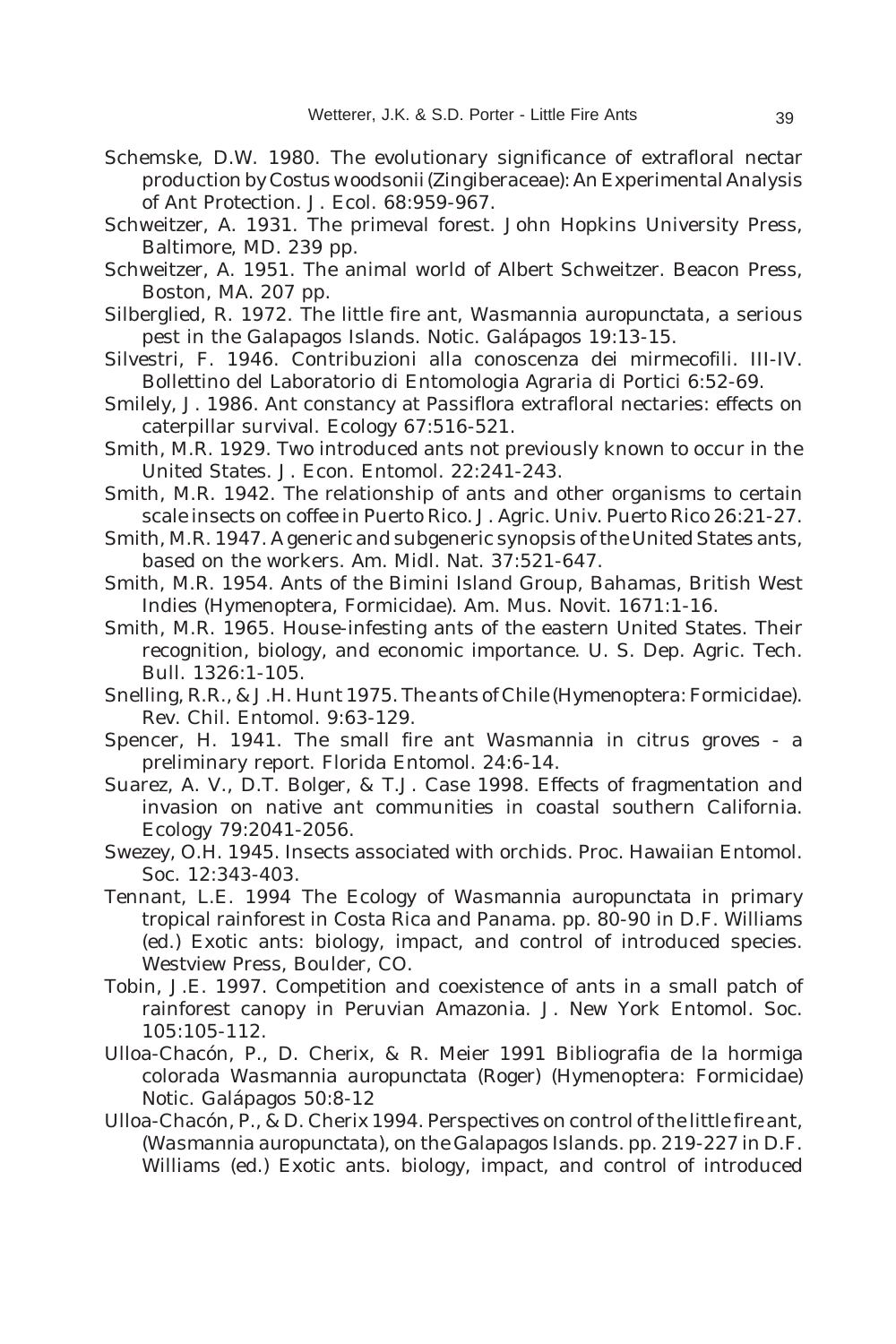species. Westview Press, Boulder, CO.

- Van der Meer Mohr, J.C. 1927. Au sujet du rôle de certaines fourmis dans les plantations coloniales. Bull. Agric. Congo Belge 18:97-106.
- Vasconcelos, H.L., J.M.S. Vilhena, & G.J.A. Caliri 2000. Responses of ants to selective logging of a central Amazonian forest. J. Appl. Ecol. 37:508-514.
- Waterhouse, D.F. 1997. The major invertebrate pests and weeds of agriculture and plantation forestry in the southern and western Pacific. Australian Centre for International Agricultural Research, Canberra, Australia.
- Way M.J., & B. Bolton 1997. Competition between ants for coconut palm nesting sites. J. Nat. Hist. 31:439-455.
- Weber, N.A. 1972. Gardening ants, the attines. Amer. Philosoph. Soc. Philadelphia, PA.
- Wetterer, J.K. 1997. Alien ants of the Pacific islands. Aliens 6:3-4.
- Wetterer, J.K., P.D. Walsh, & L.J.T. White 1999. *Wasmannia auropunctata* (Roger) (Hymenoptera: Formicidae), a highly destructive tramp ant, in wildlife refuges of Gabon, West Africa. Afr. Entomol. 7:292-294..
- Wetterer, J.K., & L.D. Wood 2002. Distribution and impact of ants on a sea turtle nesting beach in Palm Beach County, Florida. *Proceedings of the 21st Annual Symposium on Sea Turtle Biology and Conservation*, 24-28 February 2001, Philadelphia, PA. NOAA Technical Memorandum NMFS-SEFSC, in press.
- Wheeler, W.M. 1901. Notices biologiques sur les fourmis Mexicaines. Ann. Soc. Entomol. Belg. 45:199-205.
- Wheeler, W.M. 1905. The ants of the Bahamas, with a list of the known West Indian species. Bull. Amer. Mus. Nat. Hist. 21:79-135.
- Wheeler, W.M. 1908. The ants of Porto Rico and the Virgin Islands. Bull. Am. Mus. Nat. Hist. 24:117-158.
- Wheeler, W.M. 1911. Additions to the Ant-fauna of Jamaica. Bull. Am. Mus. Nat. Hist. 30:21-29.
- Wheeler, W.M. 1913a. The ants of Cuba. Bull. Mus. Comp. Zool. 54:477-505.
- Wheeler, W.M. 1913b. Ants collected in the West Indies. Bull. Am. Mus. Nat. Hist. 32:239-244.
- Wheeler, W.M. 1914. The ants of Haiti. Bull. Am. Mus. Nat. Hist. 33:1-61.
- Wheeler, W.M. 1916. Ants collected in Trinidad by Professor Roland Thaxter, Mr. F.W. Urich, *et al.* Bull. Mus. Comp. Zool. 60:323-330.
- Wheeler, W.M. 1922b. A synonymic list of the ants of the Ethiopian region. Bull. Am. Mus. Nat. Hist. 45:711-1004.
- Wheeler, W.M. 1922a. The ants of Trinidad. Am. Mus. Novit. 45:1-16.
- Wheeler, W.M. 1923. Report on the ants collected by the Barbados-Antigua Expedition from the University of Iowa in 1918. Stud. Nat. Hist. Iowa Univ.10:3-9.
- Wheeler, W.M. 1929. Two Neotropical ants established in the United States. Psyche 36:89-90.
- Wheeler, W.M. 1932. A list of the ants of Florida with descriptions of new forms. J. N. Y. Entomol. Soc. 40:1-17.
- Wheeler, W.M. 1934a. Revised list of Hawaiian ants. Occas. Pap. Bernice P. Bishop Mus. 10:1-21